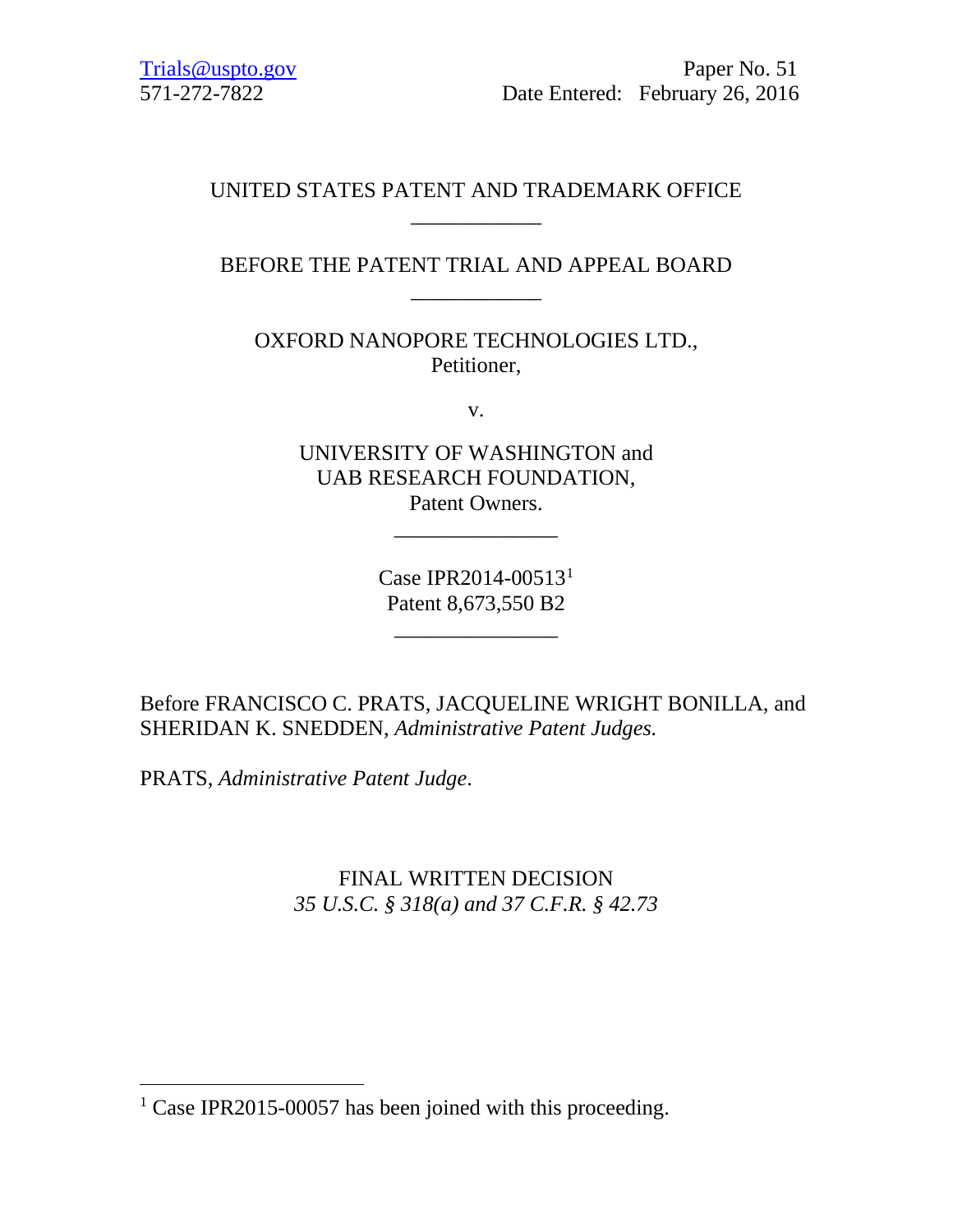## I. INTRODUCTION

*A. Statement of the Case*

In this Final Written Decision, we address the patentability of three claims, i.e., claims 10, 17, and 18, in U.S. Patent No. 8,673,550 B2 (Ex. 1001, "the '550 patent").

As background, Oxford Nanopore Technologies Ltd. ("Petitioner") filed a first Petition (Paper 1, "Pet.") requesting *inter partes* review of claims 1, 5, 6, 10–13, 16, 17, 18, 19, 23, 24, 25, 29–31 and 34–41 of the '550 patent. The University of Washington and UAB Research Foundation (collectively, "Patent Owner") filed a Preliminary Response. Paper 10 ("Prelim. Resp.").

Upon review of those papers and cited information, we instituted trial as to two anticipation grounds presented by Petitioner in relation to claims 1, 5, 6, 10–12, 16–19, 23, 25, 29, 30, 34, 37, and 41 of the '550 patent. Paper 12, 29 ("Decision to Institute," or "Dec.").

After we instituted trial, Petitioner filed a second Petition for *inter partes* review of the same claims subject to review in the first case. IPR2015-00057, Paper 1 ("Supplemental Petition" or "Supp. Pet.")[.2](#page-1-0) Petitioner also timely filed a motion seeking joinder of IPR2015-00057 with the instant proceeding. IPR2015-00057, Paper 3. In the second case, we instituted trial as to one obviousness ground presented by Petitioner in relation to claim 10 only, and joined IPR2015-00057 with the instant proceeding. Paper 28, 28.

<span id="page-1-0"></span> <sup>2</sup> Petitioner entered the Supplemental Petition into the proceeding as Exhibit 1059.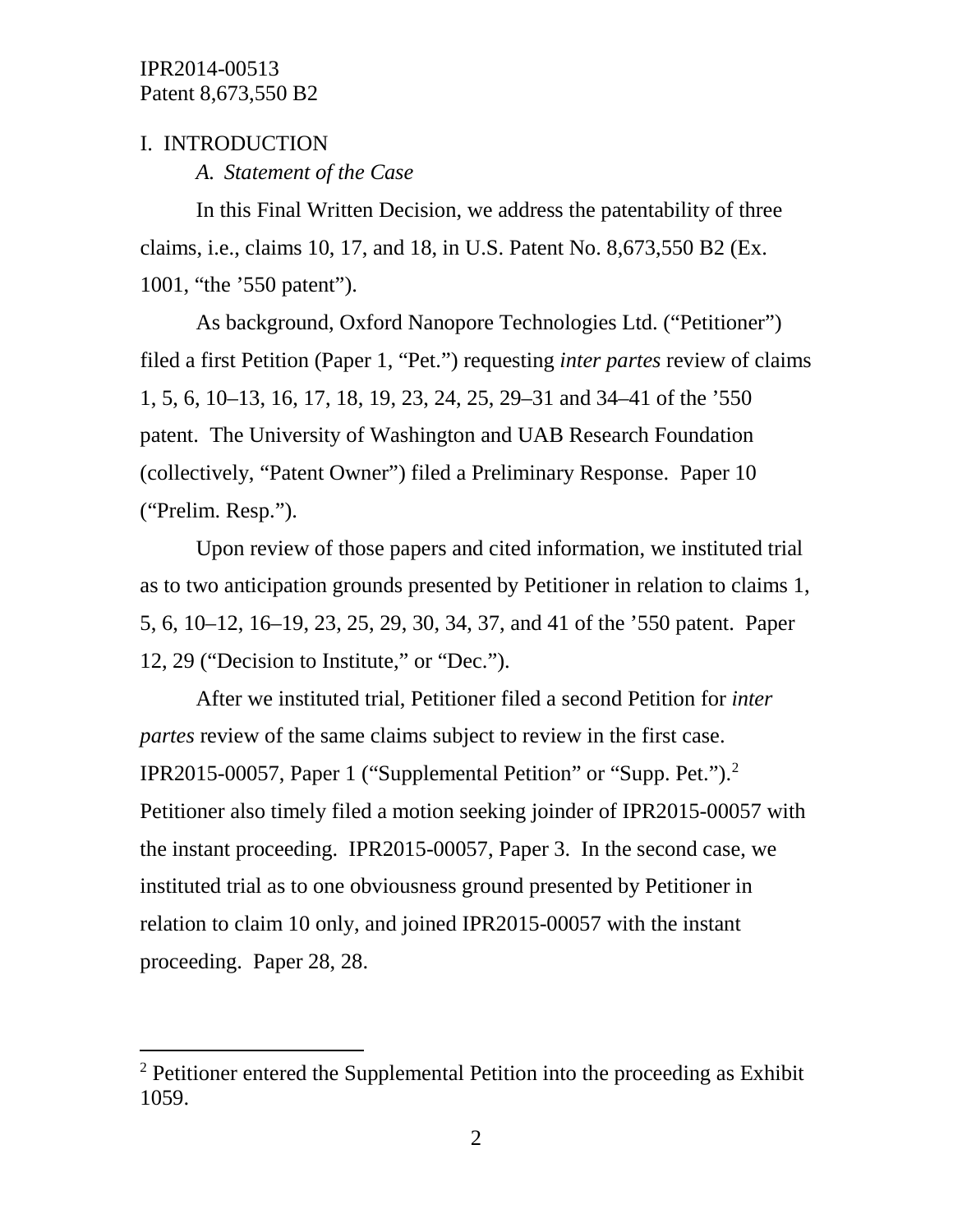Thereafter, Patent Owner filed a Response (Paper 16; "PO Resp."), and Petitioner filed a Reply (Paper 26, "Reply") in relation to instituted grounds in the first proceeding. In addition to its Response, Patent Owner filed a non-contingent Motion to Amend the '550 patent, cancelling all challenged claims except for claims 10, 17, and 18. Paper 17, 1–3.

In addition, after IPR2015-00057 was joined to the instant proceeding, Patent Owner filed a Supplemental Response (Paper 32, "Supp. Resp."), and Petitioner filed a Supplemental Reply (Paper 35, "Supp. Reply") in relation to the instituted obviousness ground.

Patent Owner subsequently filed a Motion to Exclude Evidence (Paper 39, "Mot. to Exclude"), Petitioner filed an Opposition to that Motion (Paper 44, "Opp."), and Patent Owner filed a Reply to that Motion (Paper 47, "Reply Opp.).

Patent Owner also filed a Motion for Observations on Cross Examination (Paper 40, "Mot. Obs."), and Petitioner filed an Opposition to that Motion (Paper 46, "Opp. Mot. Obs.").

Oral Hearing was held on December 3, 2015, in relation to the joined proceedings and the Hearing Transcript has been entered in the record. Paper 49 ("Tr.").

In light of Patent Owner's Motion to Amend, the joinder of IPR2015- 00057 to the instant proceeding, and the record developed during trial, the following asserted grounds of unpatentability are before us for review: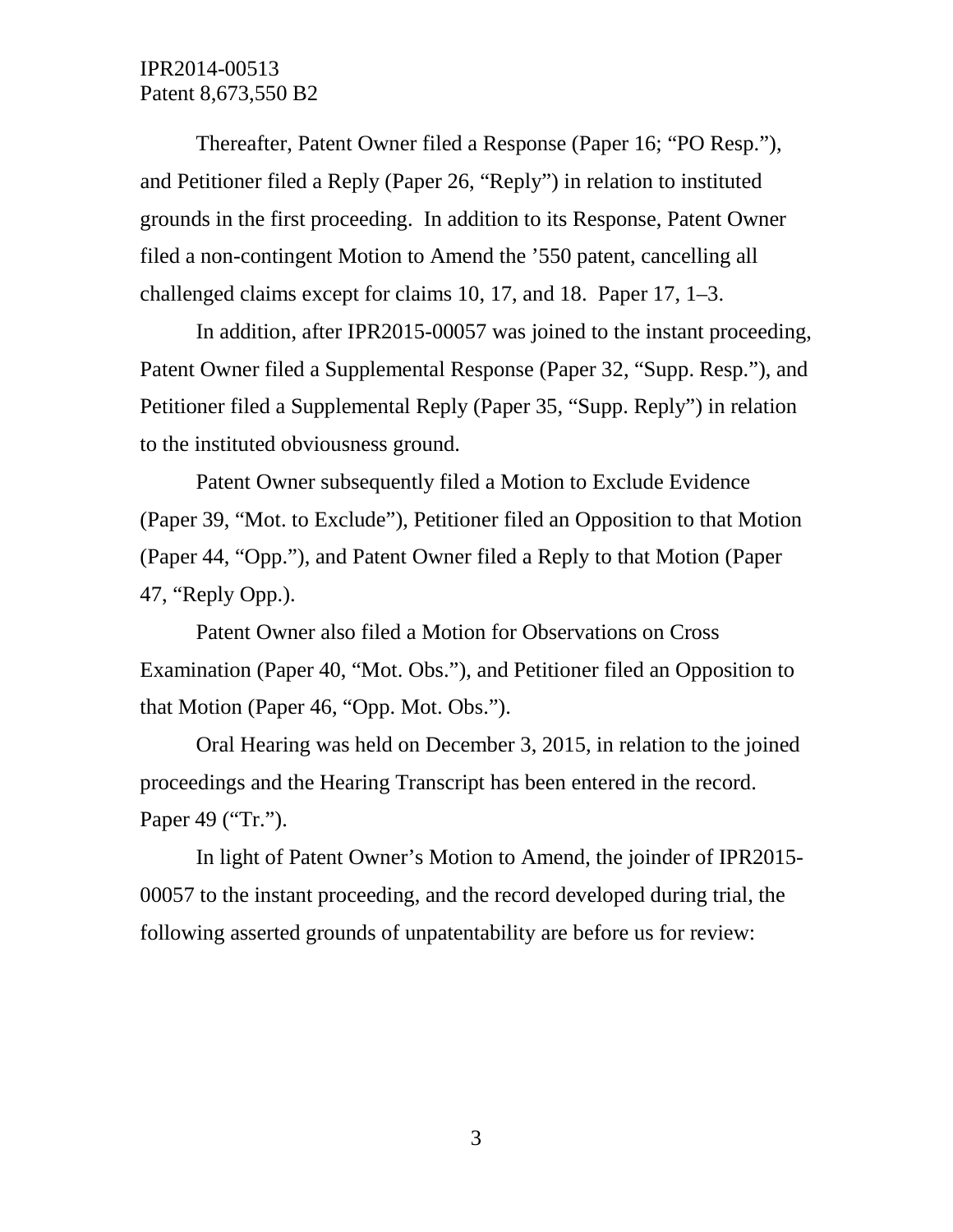(1) Claim 10, under [3](#page-3-0)5 U.S.C. § 102(b),<sup>3</sup> for anticipation by Butler;<sup>[4](#page-3-1)</sup>

(2) Claims 17 and 18, under 35 U.S.C. § 102(b), for anticipation by the Wong Poster;<sup>[5](#page-3-2)</sup>

(3) Claims 17 and 18, under 35 U.S.C. § 102(b), for anticipation by the Wong Abstract;<sup>[6](#page-3-3)</sup> and

(4) Claim 10, under 35 U.S.C. § 103(a), for obviousness over the '782 patent<sup>[7](#page-3-4)</sup> and Butler.

We have jurisdiction under 35 U.S.C. § 6(c). This Final Written Decision is entered pursuant to 35 U.S.C. § 318(a). "In an inter partes review instituted under this chapter, the petitioner shall have the burden of

<span id="page-3-2"></span><sup>5</sup> Risa Wong, *Engineering Mycobacterium smegmatis Porin A (MspA) for DNA Analysis*, University of Washington Summer Research Poster Session, pamphlet cover, program description, schedule of events, poster, and abstract (August 16, 2007) (Ex.1008).

<span id="page-3-3"></span><sup>6</sup> Although Petitioner presented the Wong Poster and the Wong Abstract in a single Exhibit (Ex. 1008), which is designated collectively as "Wong" in our first Institution Decision (Paper 12, 3), Patent Owner contends that the Poster and Abstract "are in fact separate and distinct from each other." PO Resp. 10 (citing Ex. 2004 ¶ 6 (Declaration of Jennifer Harris; Declaration executed Dec. 8, 2014) ("Harris Declaration" or "Harris Decl.")). Petitioner does not dispute Patent Owner's contention. *See* Reply 7–15. We, therefore, evaluate the Wong Poster and Wong Abstract separately.

<span id="page-3-0"></span> $3$  The application which issued as the  $350$  patent was filed on March 22, 2011. Ex. 1001, cover page. Accordingly, the versions of §§ 102 and 103 in effect before the Leahy-Smith America Invents Act ("AIA") apply to the claims of the '550 patent. *See* AIA, Public Law 112–29 § 3, 125 Stat. 288.

<span id="page-3-1"></span><sup>4</sup> Thomas Butler, Nanopore Analysis of Nucleic Acids (2007) (Ph.D. dissertation, University of Washington, Seattle, Washington) (Ex. 1003) ("Butler").

<span id="page-3-4"></span><sup>7</sup> George Church et al., U.S. Patent No. 5,795,782 (issued Aug. 18, 1998) (Ex. 1024) (" the '782 patent").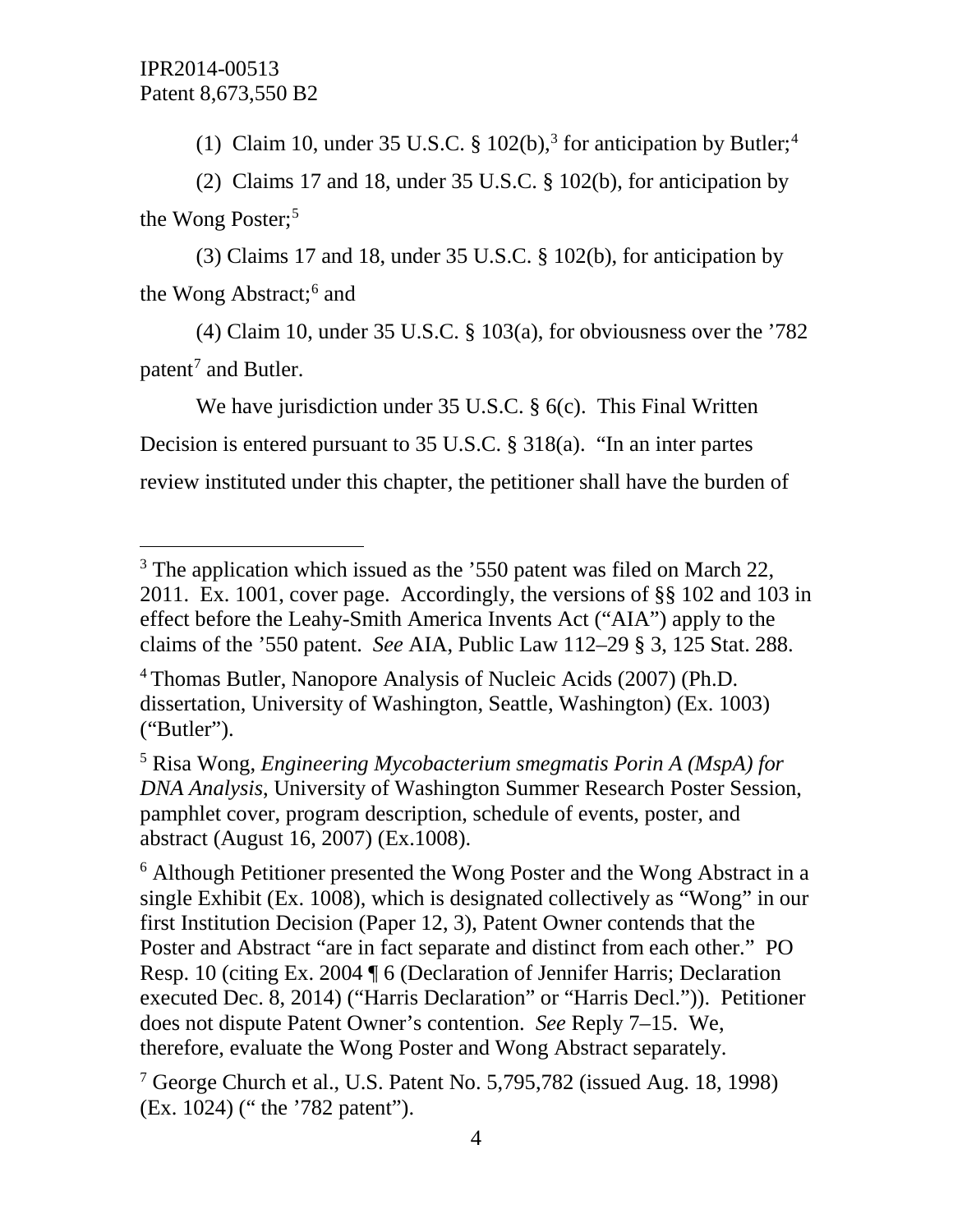proving a proposition of unpatentability by a preponderance of the evidence." 35 U.S.C. § 316(e).

We conclude that Petitioner has not proved by a preponderance of the evidence that claim 10 of the '550 patent is anticipated by Butler under 35 U.S.C. § 102(b).

We conclude that Petitioner has not proved by a preponderance of the evidence that claims 17 and 18 are anticipated by the Wong Poster under 35 U.S.C. § 102(b).

We conclude that Petitioner has not proved by a preponderance of the evidence that claims 17 and 18 are anticipated by the Wong Abstract under 35 U.S.C. § 102(b).

We conclude that Petitioner has proved by a preponderance of the evidence that claim 10 is unpatentable for obviousness over the '782 patent and Butler under 35 U.S.C. § 103(a).

Patent Owner's Motion to Amend is *granted*.

Patent Owner's Motion to Exclude Evidence is *denied*.

*B. Related Proceedings*

Concurrently with the first Petition filed in the instant proceeding, Petitioner filed another Petition advancing additional challenges to the claims of the '550 patent. Pet. 1; IPR2014-00512. No trial was instituted in IPR2014-00512. IPR2014-00512, Paper 12.

*C. The '550 patent*

The '550 patent discloses using a "*Mycobacterium smegmatis* porin (Msp)" to detect analytes in liquid media. Ex. 1001, 7:54–8:55. The '550 patent explains that a porin is a tunnel-forming protein through which nutrients pass in living mycobacteria. *Id.* at 7:53–55, 18:32–58. Wild-type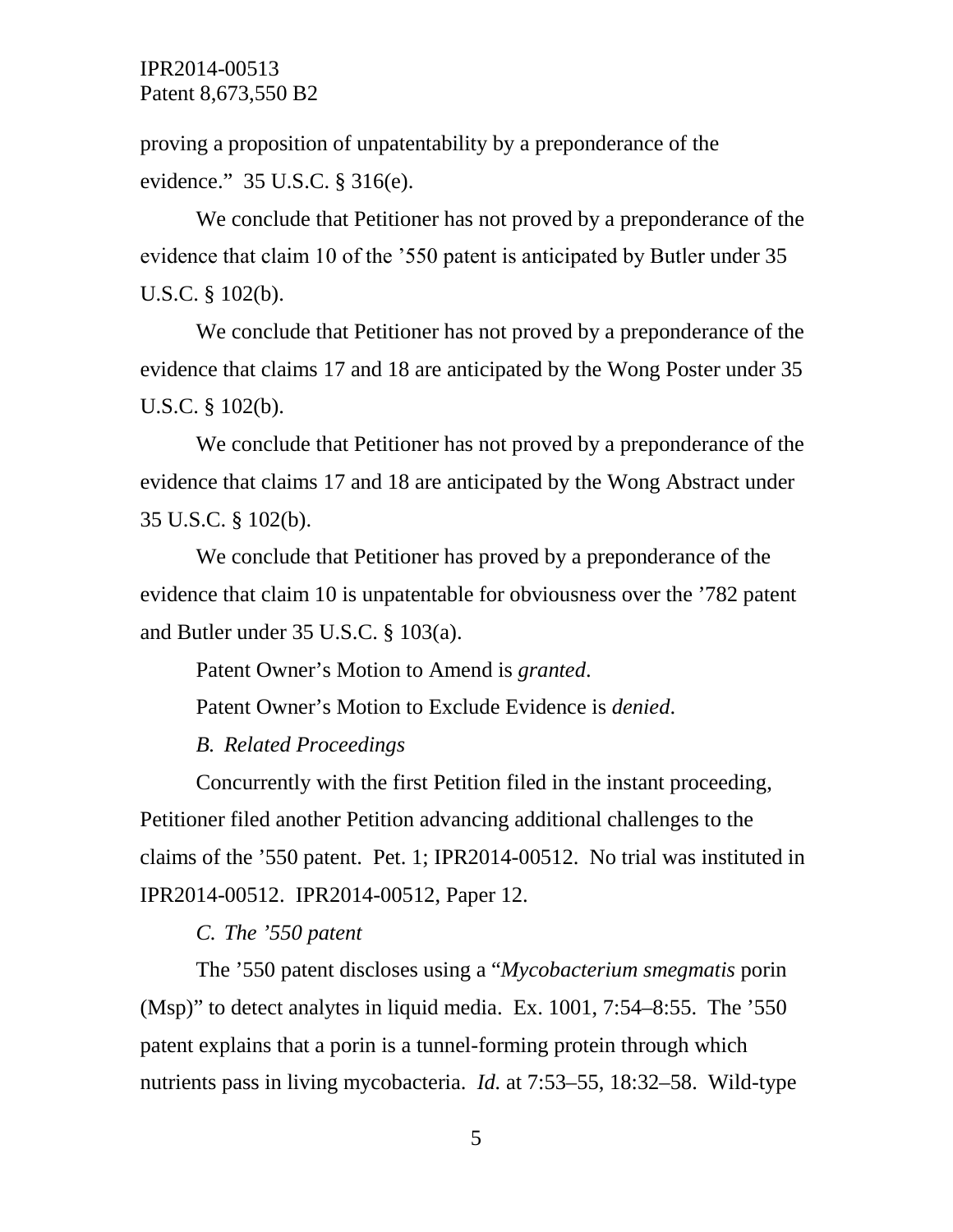*M. smegmatis* porins include "MspA," "MspB," "MspC", and "MspD." *Id.*  at 18:59–61. The '550 patent discloses that the tunnel of an Msp porin has a "goblet" shape, which includes two sections, a cone-shaped "vestibule," and a narrower "constriction zone." *Id.* at 27:9–16; Fig. 1.

As to its analytical methods, the '550 patent explains that, when an Msp porin is placed in a lipid bilayer that separates first and second conductive liquid media, application of an electrical field can cause an analyte to be driven into, and/or through, the porin. *Id.* at 7:53–8:16. The '550 patent explains:

The electric field moves an analyte such that it interacts with the tunnel. By "interacts," it is meant that the analyte moves into and, optionally, through the tunnel, where "through the Msp tunnel" (or "translocates") means to enter one side of the tunnel and move to and out of the other side of the tunnel.

#### *Id.* at 28:1–6.

The analyte may be detected by "measuring an ion current as the analyte interacts with an Msp porin tunnel to provide a current pattern, wherein the appearance of a blockade in the current pattern indicates the presence of the analyte." *Id.* at 8:13–16. A "'blockade' is evidenced by a change in ion current that is clearly distinguishable from noise fluctuations and is usually associated with the presence of an analyte molecule at the pore's central opening." *Id.* at 33:38–41. "More particularly, a 'blockade' refers to an interval where the ionic current drops below a threshold of about 5–100% of the unblocked current level, remains there for at least 1.0 µs, and returns spontaneously to the unblocked level." *Id.* at 33:43–46.

The '550 patent discloses that "an analyte may be a nucleotide, a nucleic acid, an amino acid, a peptide, a protein, a polymer, a drug, an ion, a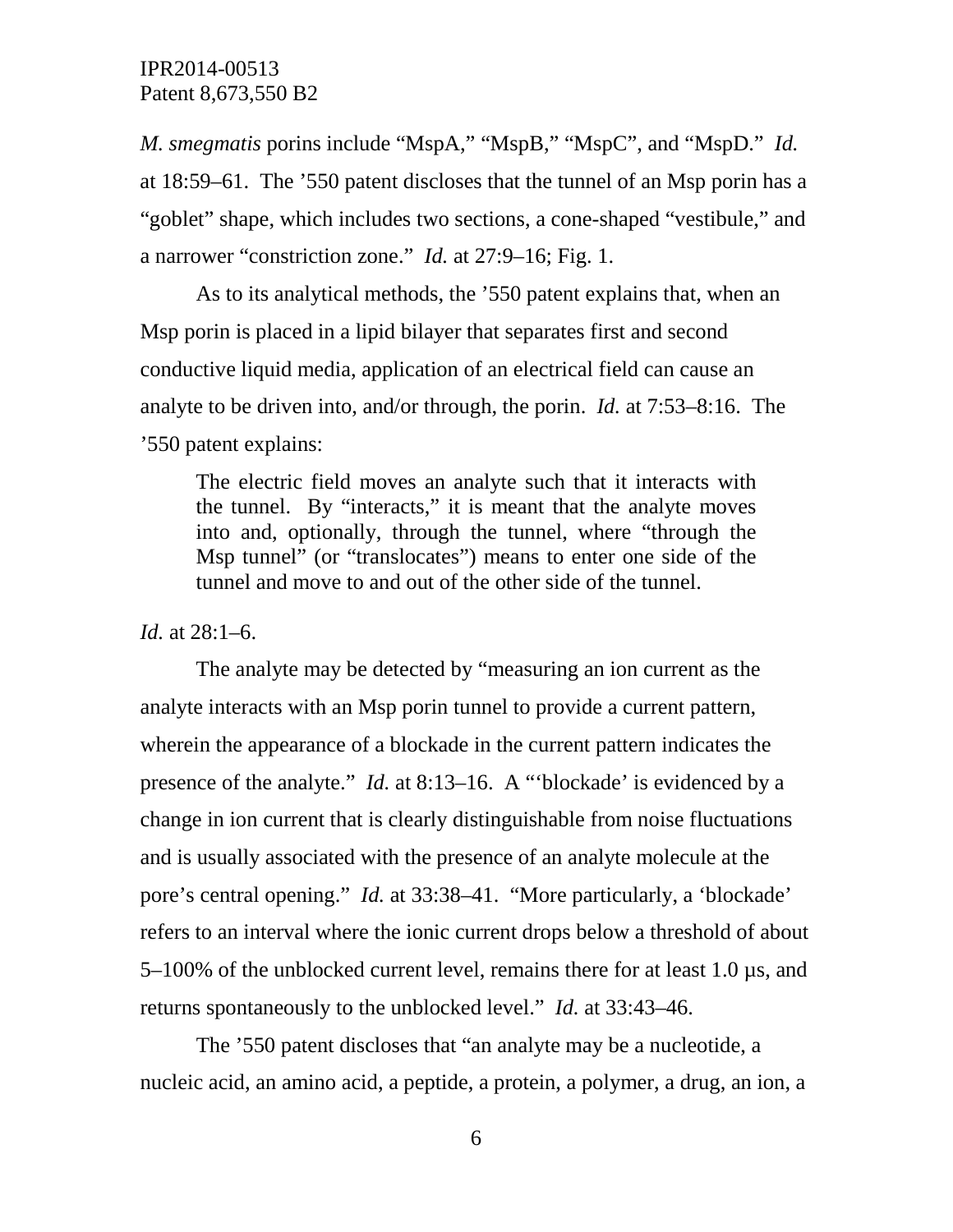pollutant, a nanoscopic object, or a biological warfare agent. Optionally, an analyte is a polymer, such as a protein, a peptide, or a nucleic acid." *Id.* at 8:45–49.

The '550 patent discloses that the negatively charged amino acids in the tunnel of the wild-type MspA were thought to inhibit the entry of negatively charged DNA into the porin. *Id.* at 42:15–19. Thus, the '550 patent describes embodiments of mutant porins in which negative amino acids in the constriction zone, vestibule, and around the entrance of wildtype MspA, are replaced with positively charged residues, so as to allow more optimal translocation of single-stranded DNA through the mutated porin. *Id.* at 42:19–22, 45:45–46:13.

Claims 1, 10, 17, and 18, recite the subject matter under consideration herein, and read as follows:

1. A method for detecting the presence of an analyte, comprising:

- applying an electric field sufficient to translocate an analyte from a first conductive liquid medium to a second conductive liquid medium in liquid communication through a *Mycobacterium smegmatis* porin (Msp) having a vestibule and a constriction zone that define a tunnel; and
- measuring an ion current, wherein a 5% or more reduction in the ion current for at least 1.0 µs compared to an ion current level for the Msp without an analyte present indicates the presence of the analyte in the first medium.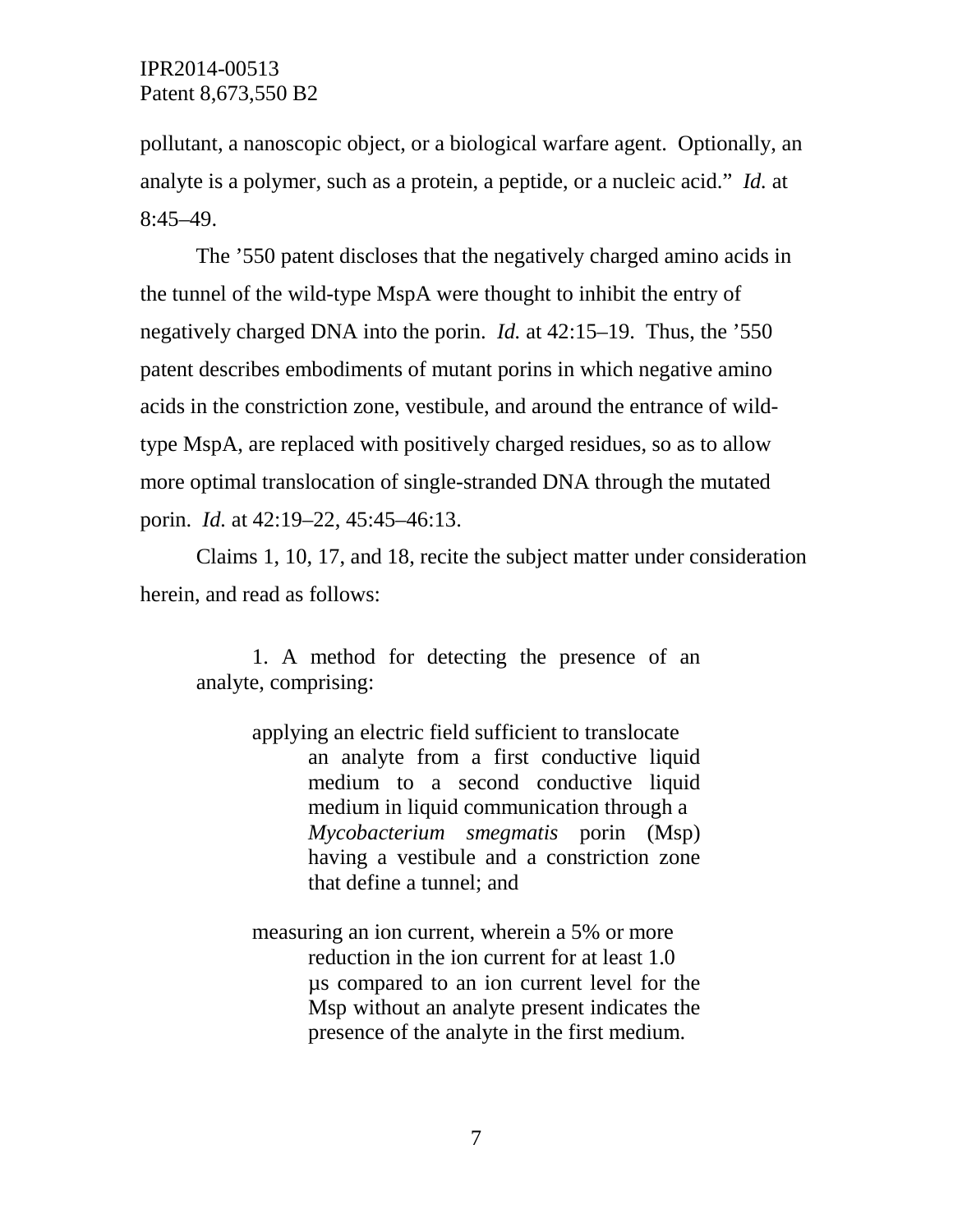10.The method of claim 1, wherein at least one of the first or second conductive liquid media comprises a plurality of different analytes.

17. A system comprising a *Mycobacterium smegmatis* porin (Msp) having a vestibule and a constriction zone that define a tunnel,

- wherein the tunnel is positioned between a first conductive liquid medium and a second conductive liquid medium allowing liquid communication between the first and second conductive liquid media,
- wherein at least one conductive liquid medium comprises an analyte, and
- wherein the system is operative to detect the analyte when the system is subjected to an electric field sufficient to translocate the analyte from one conductive liquid medium to the other.

18. The system of claim 17, wherein the Msp is a mutant comprising at least a first mutant MspA monomer.

#### II. ANALYSIS

*A.Claim Construction*

The Board interprets claims in an unexpired patent using the "broadest reasonable construction in light of the specification of the patent in which [they] appear[]." 37 C.F.R. § 42.100(b); *In re Cuozzo Speed Tech., LLC*, 793 F. 3d 1268, 1275 (Fed. Cir. 2015), *cert. granted sub nom. Cuozzo Speed Techs., LLC v. Lee*, 84 U.S.L.W. 3218 (U.S. January 15, 2015) (No. 15-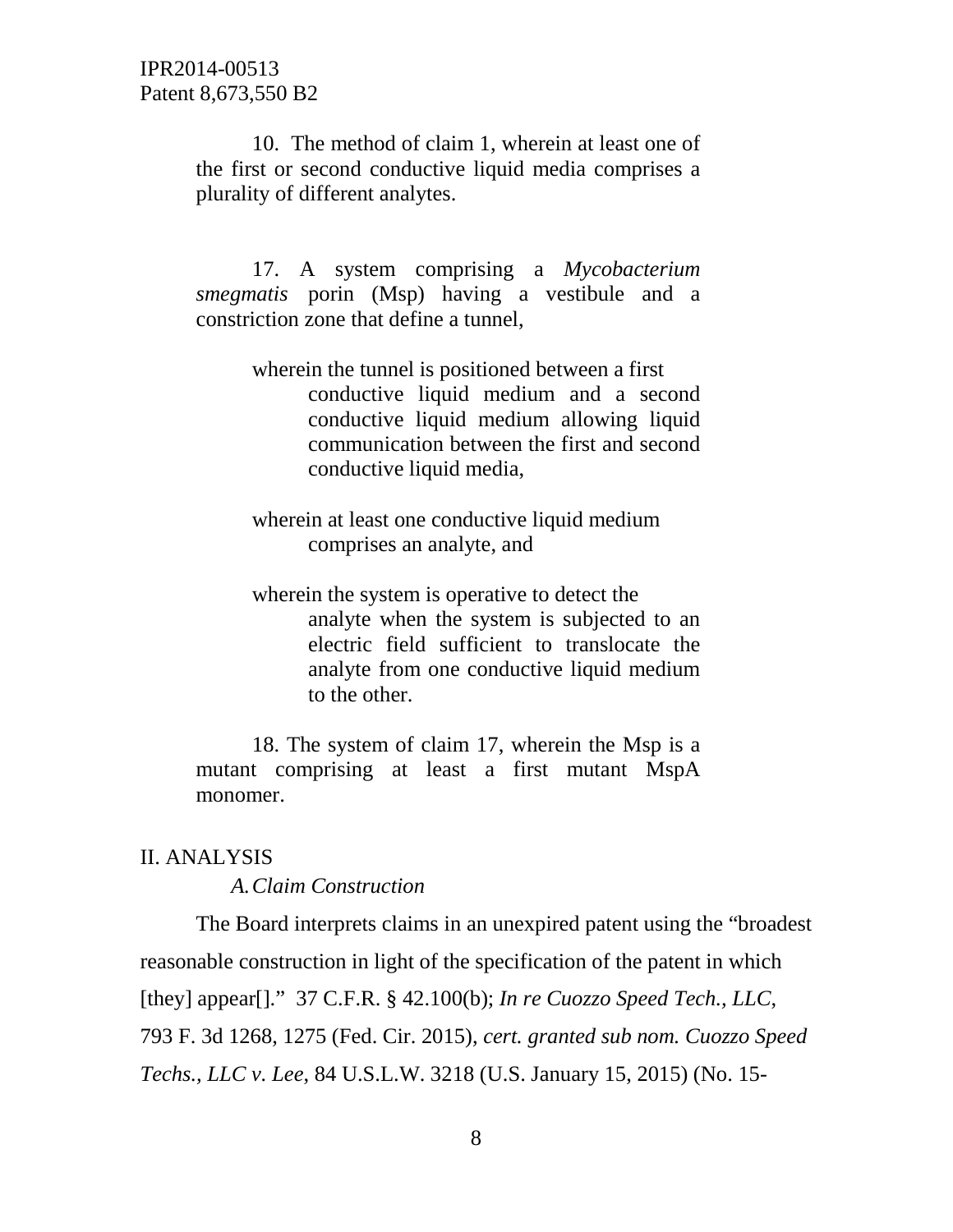446). Under that standard, the Board applies to claim terms their ordinary and customary meaning, as would be understood by one of ordinary skill in the art in the context of the entire disclosure. *In re Translogic Tech. Inc.*, 504 F.3d 1249, 1257 (Fed. Cir. 2007).

*1. "electric field sufficient to translocate an analyte"* Challenged claim 10 of the '550 patent depends from now-canceled claim 1, which requires "applying an electric field sufficient to translocate an analyte from a first conductive liquid medium to a second conductive liquid medium in liquid communication through a *Mycobacterium smegmatis* porin (Msp) having a vestibule and a constriction zone that define a tunnel." Ex. 1001, 104:40, 103:35–39. Claim 17 includes similar language. *Id.* at 105:22–23.

Petitioner contends that this language does not require the analyte to be actually translocated from the first medium to the second medium. Pet. 17–19.

As we note in our Decision to Institute (Dec. 8–9), however, the express language in claims 1 and 17 requires applying an electric field sufficient to translocate an analyte from a first medium to a second medium, and the Specification of the '550 patent explains that translocate means to move into and out of the other side of the tunnel. Ex. 1001, 28:4–6. Accordingly, we construe claims 1 and 17 as requiring that an analyte, if present, must translocate, that is, move, from the first medium through the Msp porin to the second medium, when the electric field is applied.

#### *2. "analytes"*

Claim 10 recites that "at least one of the first or second conductive liquid media comprises a plurality of different analytes." Ex. 1001, 104:39–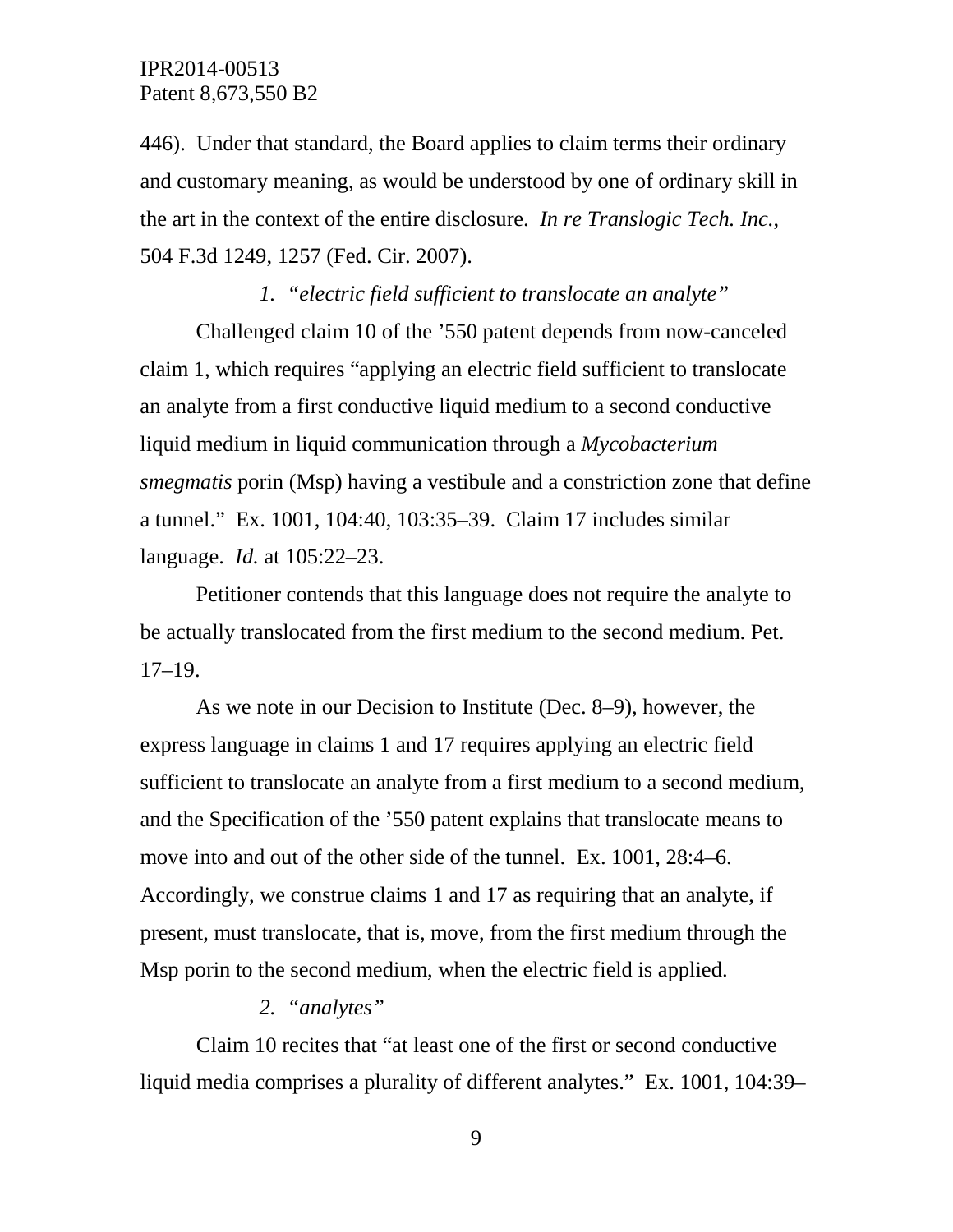41. In our Decision to Institute, we concluded that, when giving claim 10 its broadest reasonable construction consistent with the Specification of the '550 patent, the term "analyte" or "analytes" encompasses any compound detectable by the methods recited in the claims. Dec. 8–9.

Patent Owner contends that, viewing the plain language of claim 10 and its antecedent claim 1 in light of the Specification of the '550 patent, the term "analyte" does not reasonably encompass the ions that form the ion current measured in the claimed analyte detection process, because those ions are not detectable by the claimed methods. PO Resp. 2–7.

Petitioner contends that, because the Specification states that detectable analytes can be ions, the term "analytes" in claim 10 encompasses any ions present in either the first or second conductive media, including the ions forming the measured ion current. Pet. 17; Reply 1–4. Petitioner contends further that Patent Owner's proffered construction improperly limits the scope of claim 10 by importing limitations into the claim from the Specification. Reply 2 (citing *Phillips v. AWH Corp.*, 415 F.3d 1303, 1323 (Fed. Cir. 2005) (en banc)).

We agree with Patent Owner. In particular, we conclude that the term "analytes" in claim 10 encompasses only those substances detectable by measuring a reduction in ion current of 5% or more for at least 1.0 microsecond (as recited in independent claim 1), as compared to an ion current level for the Msp without an analyte present. That is, the term "analytes" does not encompass the ions forming the ion current that is measured in the claimed analyte detection process.

We acknowledge, as noted above, the '550 patent Specification's broad disclosure that detected analytes may include any of a variety of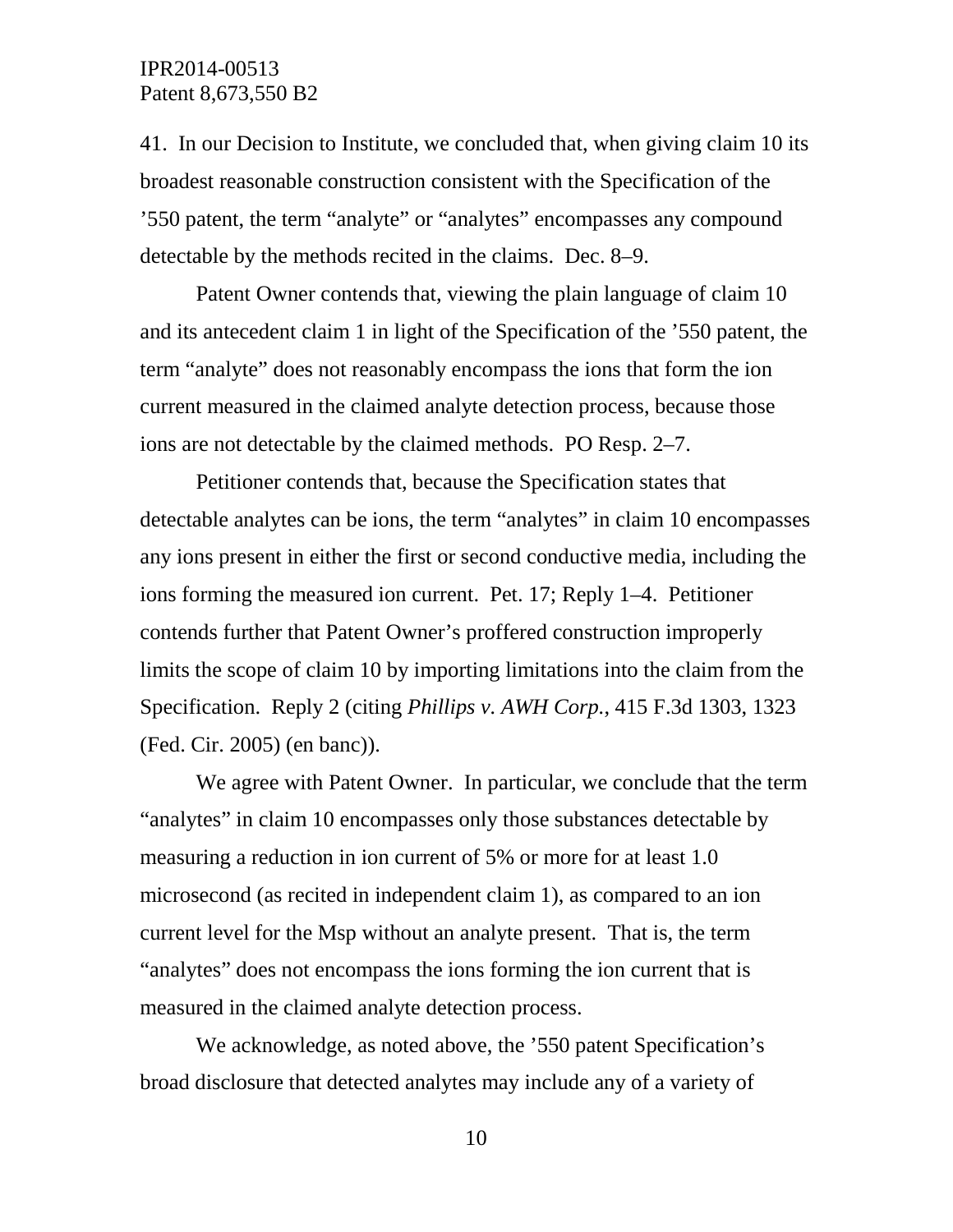substances, including ions. Ex. 1001, 8:45–49. Nonetheless, to detect an analyte, claim 1, from which claim 10 depends, requires its practitioner to compare (1) a first measured ion current obtained from the first liquid medium suspected of containing the analyte, with (2) a second measured ion current, obtained "without an analyte present," that is, a known control containing no analyte. *Id.* at 103:42. As claim 1 states, the presence of the analyte is indicated by a reduction in the first measured ion current of 5% or more for at least 1.0 microsecond, as compared to the second measured ion current level without an analyte present. *Id.* at 103:40–44.

Thus, as Patent Owner contends (PO Resp. 3–4), if the ions forming the first and second measured ion currents were considered "analytes," the comparison required by claim 1, and its dependent claim 10, could not be performed, because removing the current-forming ions to prepare a sample "without an analyte present" (as recited in claim 1) would make it impossible to measure the ion current necessary to perform the required comparison. This conclusion is consistent with Examples 2, 3, and 6 of the '550 patent, each of which is described as comparing ion current blockades "with and without [a]nalyte" (Ex. 1001,  $41:55$ ,  $42:27$ ,  $45:49$ ), yet each of which uses an ion-containing buffer including potassium and chloride ions to generate the measured current (*id.* at 41:15–16 (describing all ion conductance experiments as being performed in 1M KCl, 10 mM Hepes/KOH buffered at pH 8)).

Accordingly, we conclude that, consistent with the Specification of the '550 patent, the broadest reasonable interpretation of the term "analytes" in claim 10 encompasses only those substances detectable by measuring a reduction in ion current of 5% or more for at least 1.0 microsecond, as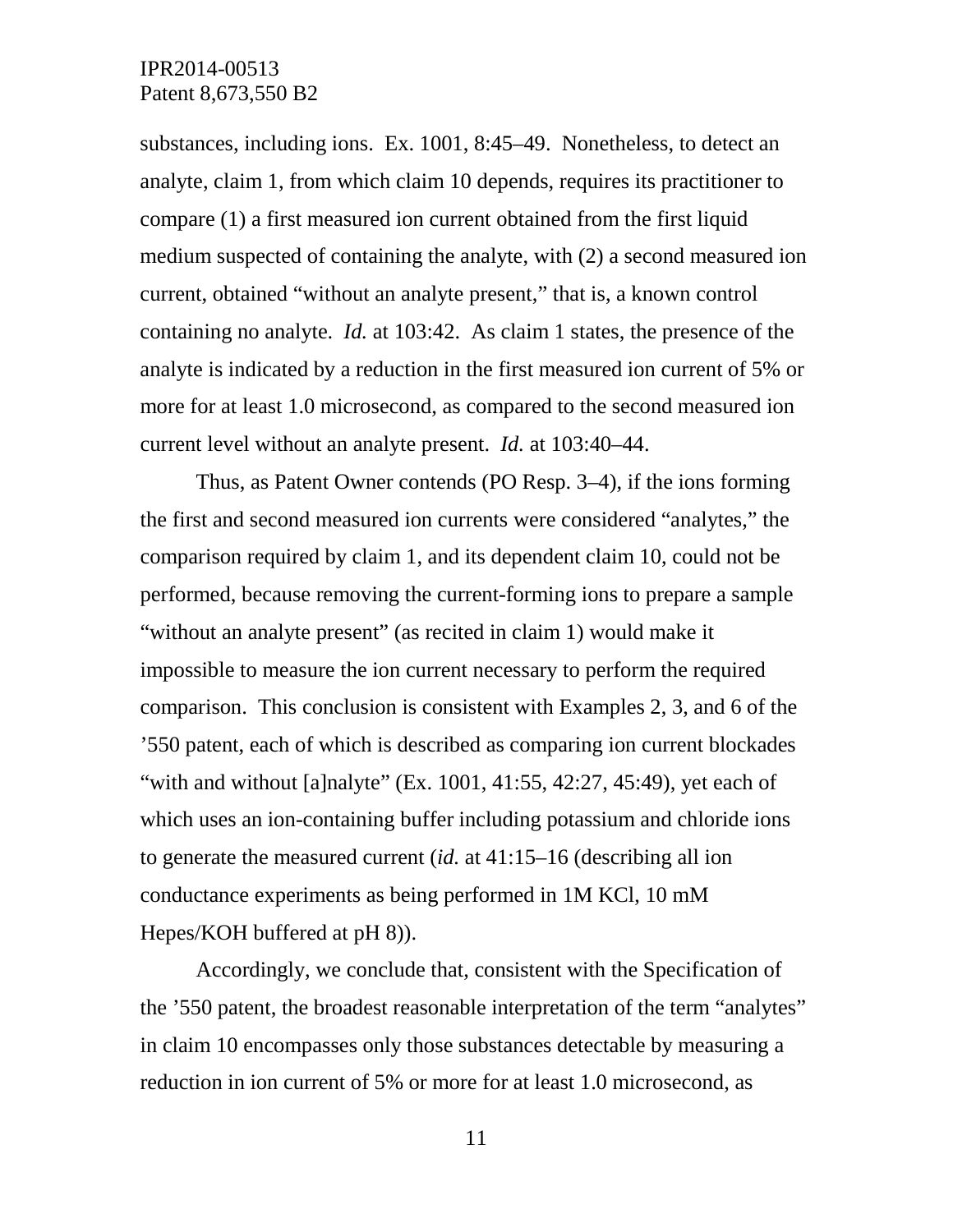compared to an ion current level for the Msp without an analyte present, and does not encompass the ions forming the measured ion current, or other buffer components present in the liquid media used in the analyte detection process.

Because the ions forming the measured ion currents are necessary to the comparison required by claim 10, and because the current-forming ions and other buffer components are described in Examples 2, 3, and 6 as being present in samples lacking analyte, we are not persuaded that our claim construction improperly reads limitations into the claims, as Petitioner argues. *See* Reply 2. Rather, by evaluating the functions of the various claimed components in light of the examples in the Specification, our claim construction ensures that the term "analytes" is interpreted in a manner consistent with the '550 patent's disclosure of how the claimed process actually works.

# *B. Anticipation of Claim 10 by Butler (Ex. 1003)*

## *1. Overview of Butler*

Butler discloses experiments that tested the capacity of a mutant Msp porin ("SSN-MspA") to detect DNA, using an apparatus that contained a lipid bilayer that separated two pools of electrically-conductive liquid media containing potassium chloride as a buffer, the porin being placed in the lipid bilayer. Ex. 1003, 33 (Fig. 3.1), 95 (explaining that the system shown in Figure 3.1 was used in the Msp porin experiments), 102 (disclosing mutations in SSN-MspA).<sup>[8](#page-11-0)</sup> Butler discloses that when voltages of 160 mV, 180 mV, and 200 mV were applied to the apparatus, and the resulting

<span id="page-11-0"></span><sup>&</sup>lt;sup>8</sup> In citing to Butler, we cite to the page numbers inserted by Petitioner at the bottom of each page.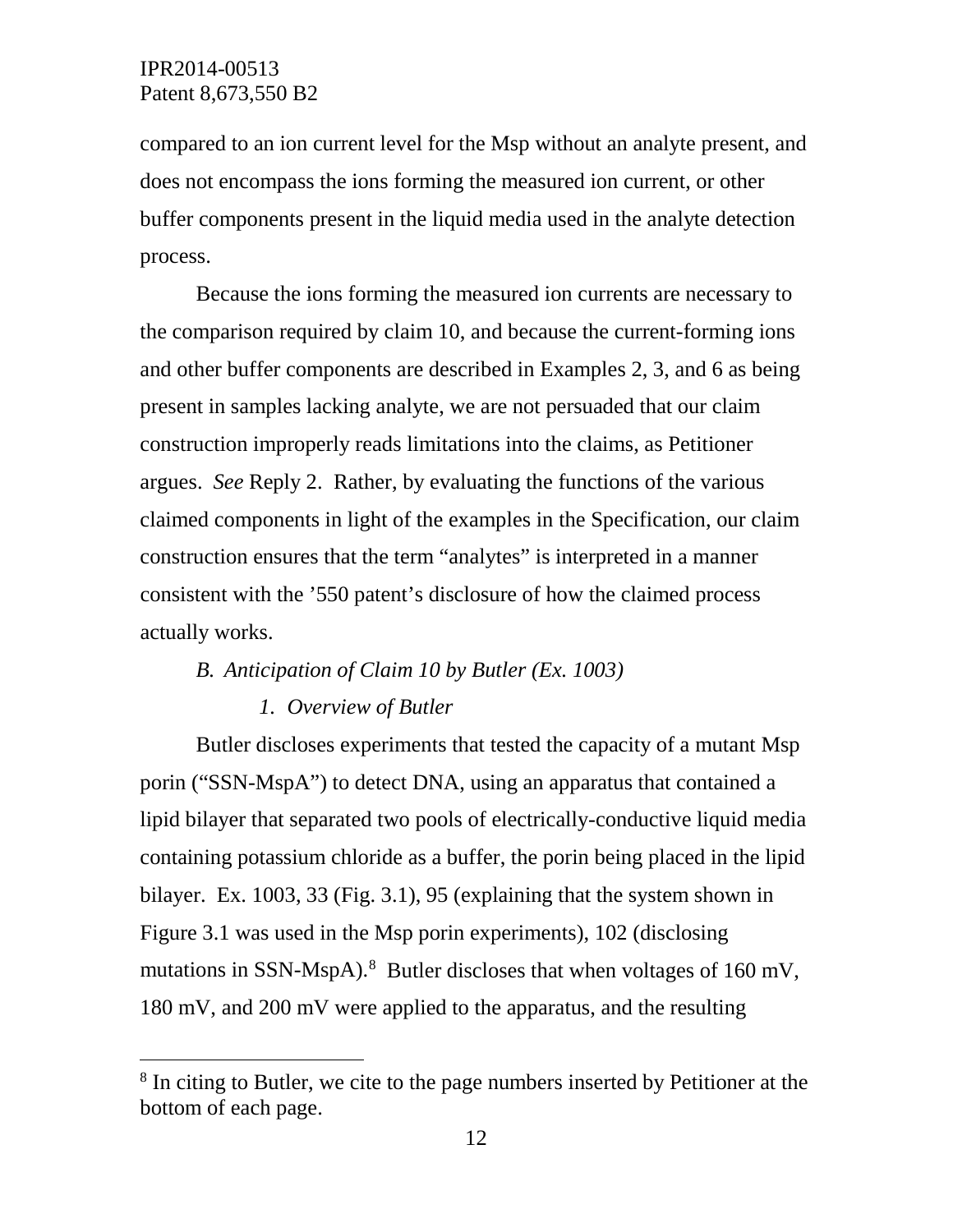current was measured, single stranded DNA molecules ("ssDNA") 50 nucleotides in length (" $dA_{50}$ "), caused "blockades," that is, reductions in current of 50 percent or more, lasting from 10 to 100 microseconds, as compared to a control containing no ssDNA. *Id.* at 108, 109 (Fig. 6.8).

#### *2. Analysis*

Petitioner contends that Butler's process has all of the steps and features of claim 1, from which claim 10 depends. Pet. 22–23. As to claim 10, Petitioner contends that, "[b]ecause an ion qualifies as an analyte and because potassium ions were present in the experiments Butler performed to detect DNA, another analyte, the limitation of 'a plurality of different analytes' is met by Butler." *Id.* at 29.

Patent Owner contends that, because the potassium ions in Butler's experiments were used to generate the measured ion current indicative of the presence of DNA in the same manner as Examples 2, 3, and 6 of the '550 patent, the potassium ions are not "analytes" encompassed by claim 10 of the '550 patent. PO Resp. 7–[9](#page-12-0) (citing Ex. 2003  $\P\P$  14–18 (Benner Decl.)).<sup>9</sup> Thus, according to Patent Owner, the liquid media used in Butler contained only a single analyte, the DNA molecules Butler tested. *Id*. Accordingly, Patent Owner contends, Butler fails to meet claim 10's requirement that at least the first or second liquid medium contains a plurality of different analytes. *Id.* at 9.

As discussed above, we agree with Patent Owner that the term "analytes" in claim 10 does not encompass the ions that produce the ion current that is measured in the claimed process. Petitioner does not dispute

<span id="page-12-0"></span> <sup>9</sup> Declaration of Steven A. Benner, Ph.D. (Declaration executed Dec. 5, 2014) (Ex. 2003; "Benner Declaration" or "Benner Decl.").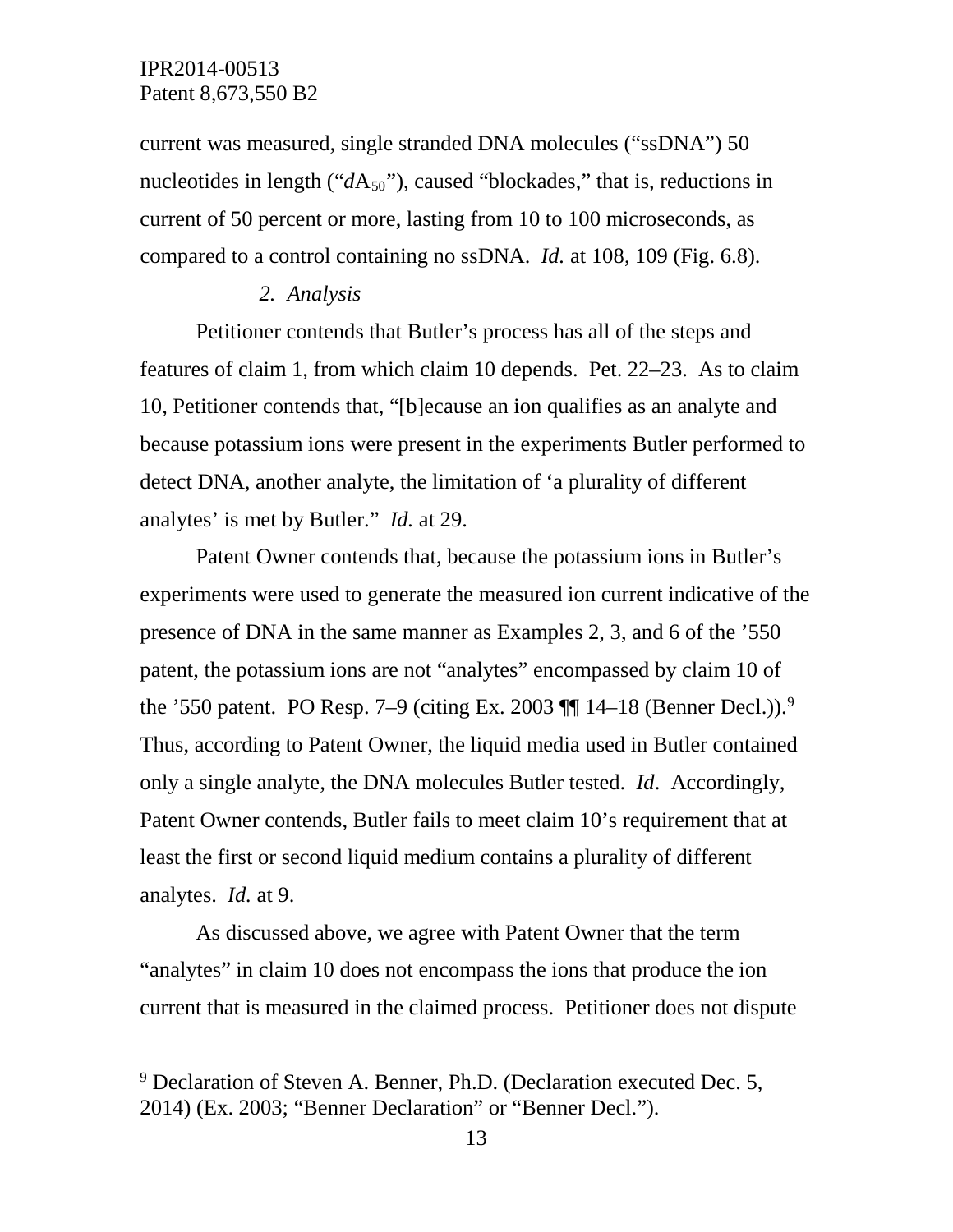Patent Owner's contention that the potassium ions in Butler's experiments form the ion current that Butler measured. *See* Reply 1–6. Moreover, we discern no error in Patent Owner's assertion, and supporting testimony of its witness, Dr. Benner, that Butler's system is essentially identical to the system described in Examples 2, 3, and 6 of the '550 patent, all of which use the potassium ions to generate the measured ion current.

Accordingly, we agree with Patent Owner that the term "analytes" in claim 10 does not encompass the potassium ions in Butler's experiments. Because Petitioner relies on the potassium ions in Butler's experiments, along with the DNA in those experiments, as corresponding to the plurality of different analytes required by claim 10 (*see* Pet. 29), we agree with Patent Owner that Petitioner has not shown that Butler describes a process which includes all of the features of claim 10. We conclude, therefore, that Petitioner has not shown by a preponderance of the evidence that Butler anticipates claim 10 of the '550 patent.

Petitioner's arguments do not persuade us to the contrary. Petitioner contends that the potassium and chloride ions used in Butler's experiments could be detected in a system using sodium and bromide ions as the currentforming ions. Reply 4, n.2. That a system using liquid media different than the media used by Butler might be able to detect potassium and chloride does not persuade us that the system actually described in Butler, which uses potassium to form an ion current, can detect potassium ions based on a 5% or more reduction in ion current for at least one microsecond, as claim 10 requires. Again, moreover, if Butler's potassium ions were considered analytes, their removal to perform the claim-required comparison "without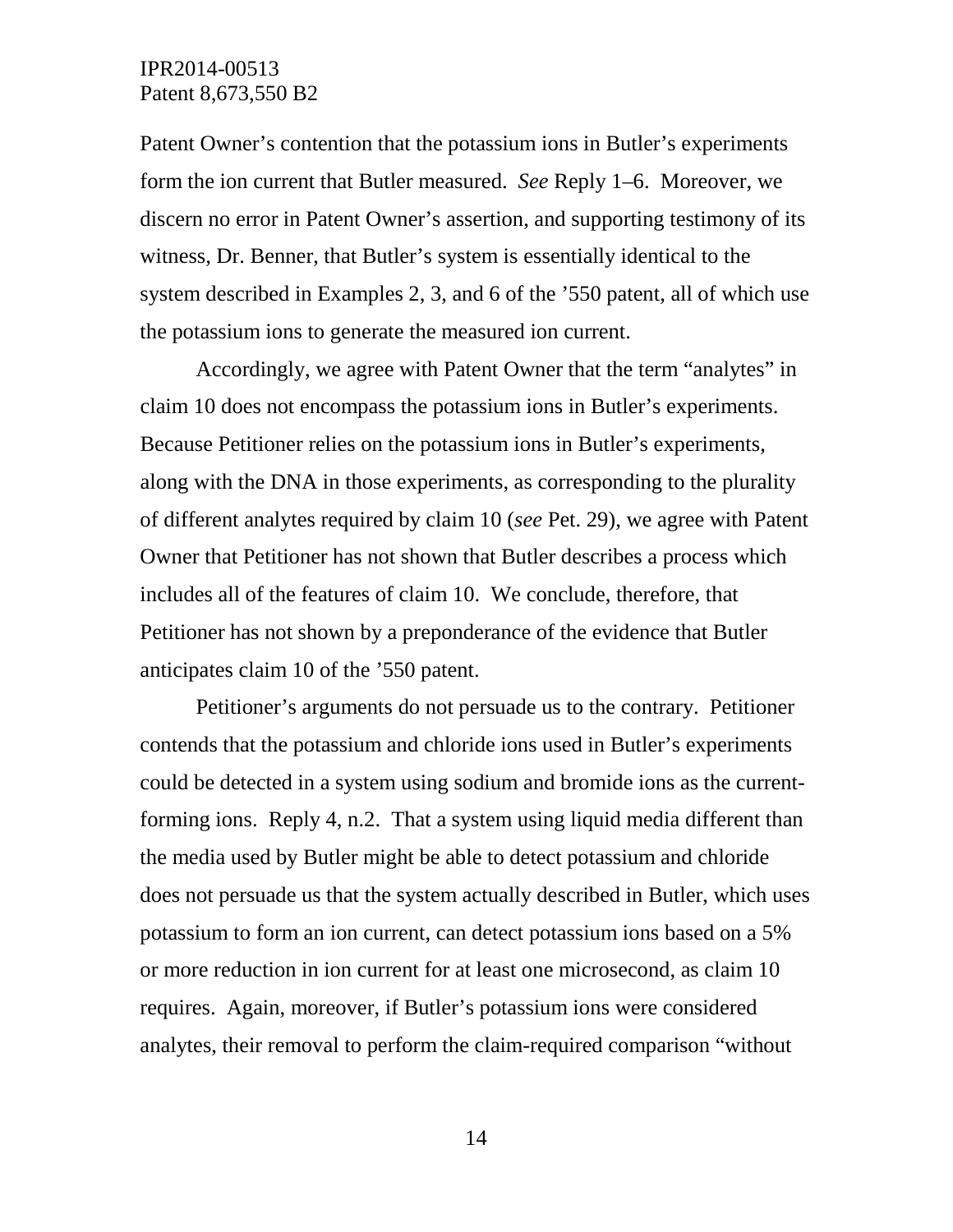an analyte" would render the system incapable generating the ion current necessary to that comparison.

In its Reply, Petitioner also advances a theory of unpatentability distinct from that presented in its Petition. Specifically, Petitioner contends that, in addition to the potassium ions used to generate the current measured in Butler, the liquid media used in Butler's experiments inherently included contaminants which would generate a reduction in ion current of 5% or more for at least 1 microsecond. Reply 4–6. Accordingly, Petitioner contends, beyond the potassium ions discussed above, Butler's liquid media included, in addition to the DNA Butler tested, substances encompassed by the term "analytes," thereby meeting claim 10's requirement for a plurality of different analytes. *Id.*

As provided in 37 C.F.R. § 42.23(b), a "reply may only respond to arguments raised in the corresponding opposition or patent owner response." Thus, "a reply that raises a new issue or belatedly presents evidence will not be considered and may be returned." Office Patent Trial Practice Guide, 77 Fed. Reg. 48,756, 48,767 (Aug. 14, 2012). One indication that a new issue has been raised in a reply is where a petitioner submits "new evidence necessary to make out a *prima facie* case" of unpatentability of an original claim. *Id.* In contrast, where evidence submitted in support of a reply responded only to contentions presented in a Patent Owner response, and was not relied upon or necessary to the prima facie case of unpatentability, our reviewing court found no abuse of discretion by the Board in admitting the reply evidence. *Belden Inc. v Berk-Tek LLC*, 805 F.3d 1064, 1077–79 (Fed. Cir. 2015).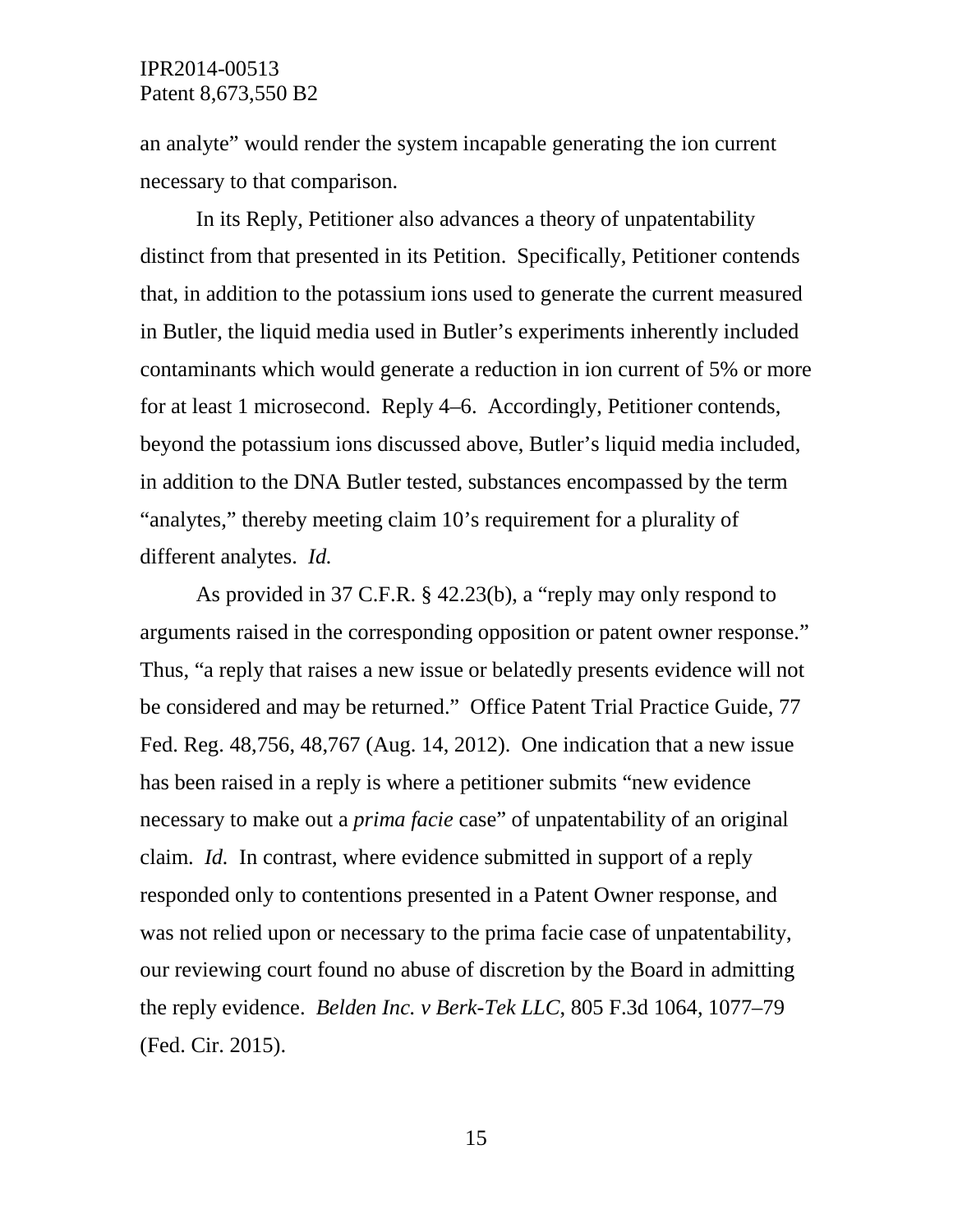Here, Petitioner contends that, in advancing its new contentions, its Reply merely responds to Patent Owner's argument that the only substance in Butler's liquid media that would be considered an analyte is the single stranded DNA tested by Butler. Reply 5, n.3; *see also id.* at 4 (citing Ex. 2003 ¶ 17 (Benner Decl.)).

It might be true that Patent Owner's Response argued that the DNA tested by Butler was the only analyte encompassed by claim 10. The basis for that argument, however, was Patent Owner's response to contentions and evidence raised by Petitioner in its Petition. Specifically, Patent Owner responded that the potassium ions identified in the Petition as the second analyte were not reasonably considered "analytes" under the broadest reasonable construction of claim 10 consistent with the Specification. *See*  PO Resp. 2–9. In its Reply, Petitioner now raises an entirely novel theory of unpatentability, a theory Patent Owner would not have addressed in its Response, as it was not raised in the Petition. We are not persuaded that presenting this novel theory of unpatentability, distinct from that originally presented in its Petition, truly responds to Patent Owner's arguments about the reasonableness of considering potassium ions "analytes" as that term is used in claim 10. Rather, because the Reply presents new evidence in an effort to raise a new theory of anticipation, we conclude that the Reply exceeds its proper scope. *See* Office Patent Trial Practice Guide, 77 Fed. Reg. 48,756, 48,767 (Aug. 14, 2012).

Nonetheless, even if we were to overlook the procedural infirmities in Petitioner's Reply arguments, which we do not, we would not find the arguments persuasive.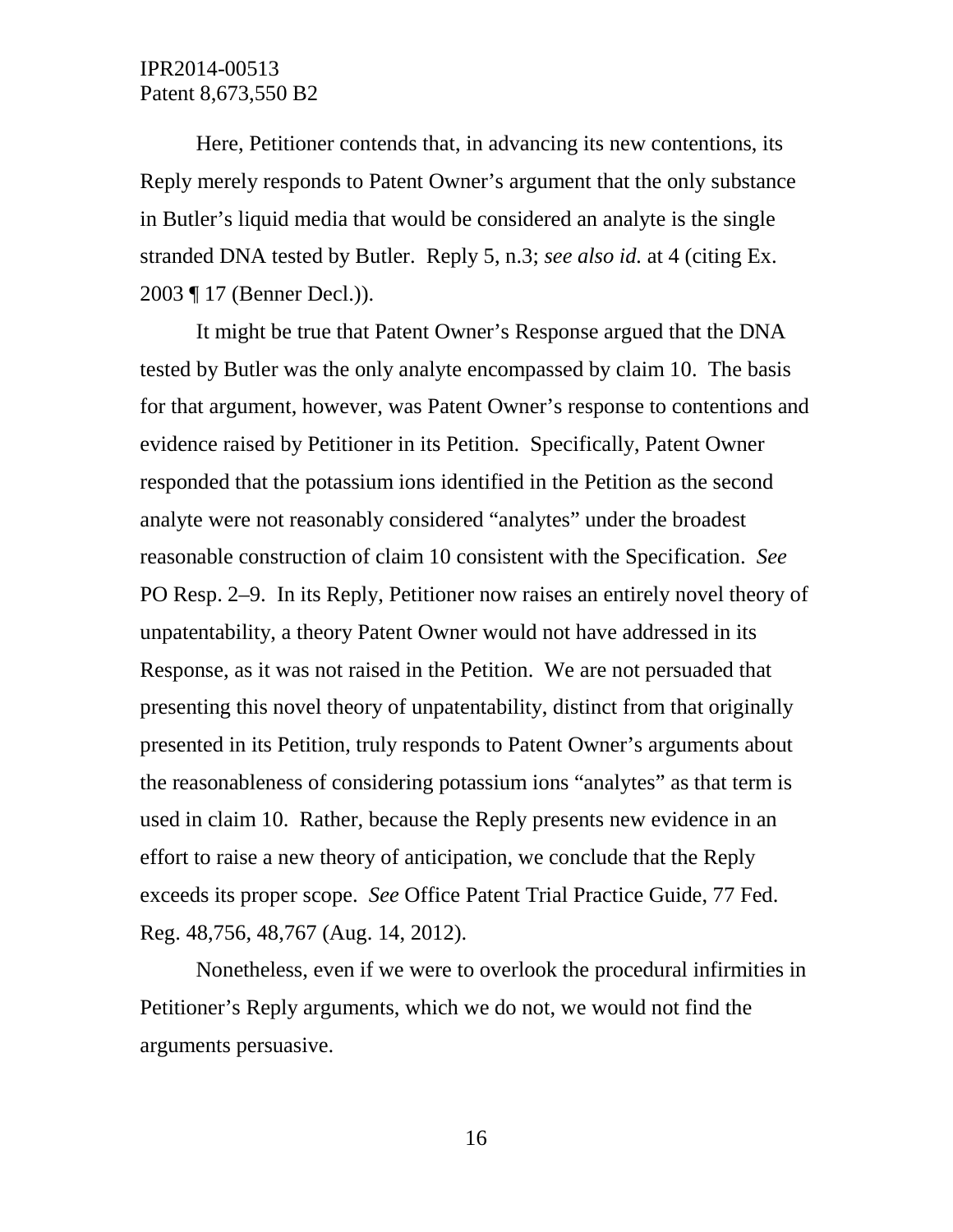To show that Butler anticipates claim 10, Petitioner must show that Butler discloses "every limitation of the claimed invention, either explicitly or inherently." *In re Schreiber*, 128 F.3d 1473, 1477 (Fed. Cir. 1997).

Petitioner contends that, in addition to the  $dA_{50}$  molecules Butler tested, Butler also discloses two types of contaminants in its experiments that would be considered "analytes": (1) divalent and trivalent ions, and (2) less than full-length oligonucleotides. Reply 5. Petitioner has not shown sufficiently that Butler explicitly or inherently discloses that those substances were present in the DNA experiments cited by Petitioner.

As to the alleged divalent and trivalent ion impurities, Butler states only that "*[i]f* these *hypothetical* contaminant molecules are present in the  $dA_{50}$  aliquots that we add to the cis compartment, then we would observe the correlation between increased blockade rate and the presence of  $dA_{50}$ ." Ex. 1003, 107 (emphasis added). Butler's hypothetical guess at potential causes of ion current blockades does not equate to an explicit disclosure of the presence of those contaminants in its experiments. Moreover, because Butler's disclosure, at best, suggests that such contaminants might possibly have been present, Butler does not inherently disclose the presence of those contaminants. *See Agilent Techs., Inc. v. Affymetrix, Inc.*, 567 F.3d 1366, 1383 (Fed. Cir. 2009) ("The very essence of inherency is that one of ordinary skill in the art would recognize that a reference *unavoidably* teaches the property in question.") (emphasis added); *In re Oelrich*, 666 F.2d 578, 581 (CCPA 1981) ("Inherency, however, may not be established by probabilities or possibilities. The mere fact that a certain thing may result from a given set of circumstances is not sufficient.").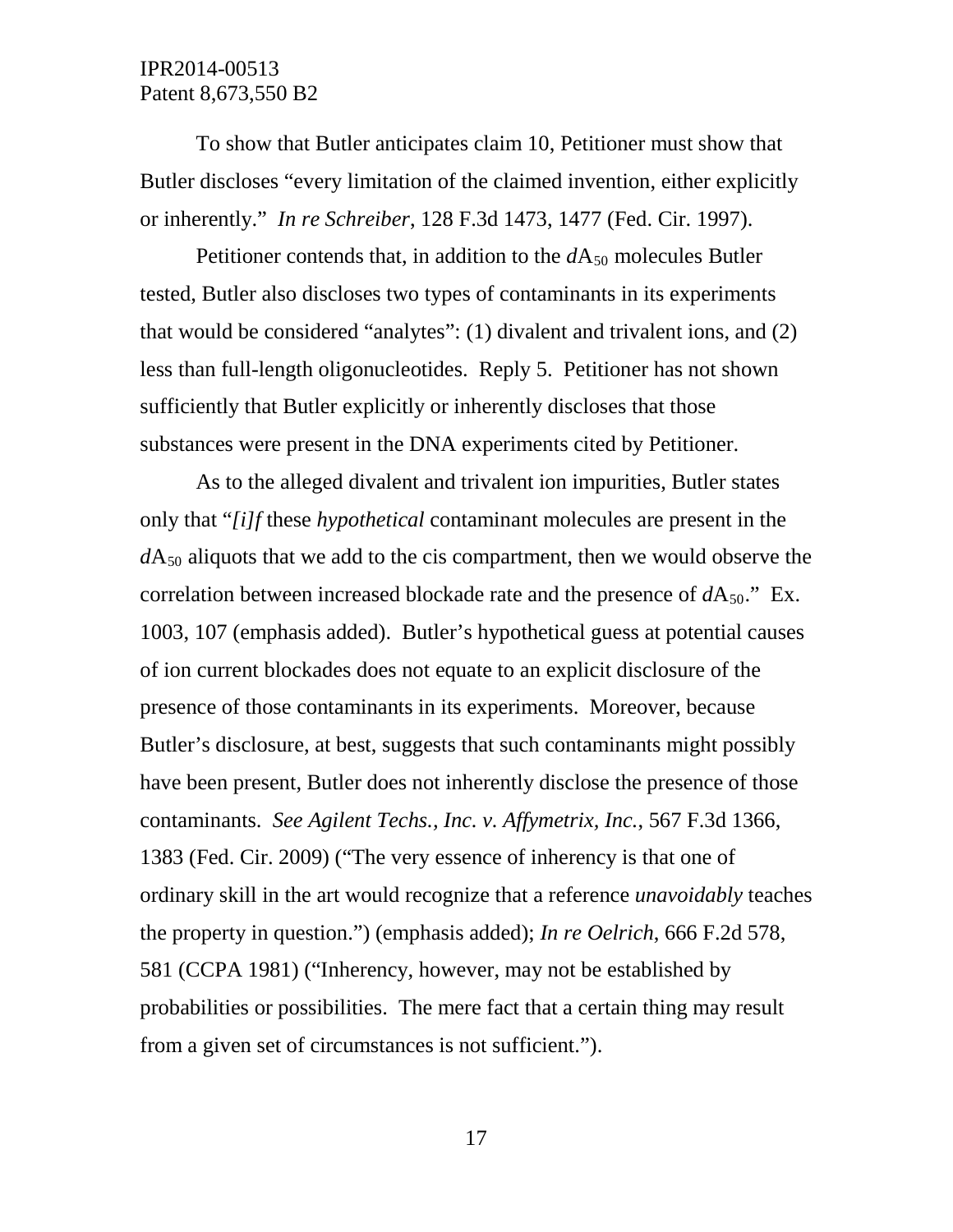As to the alleged less than full length oligonucleotide contaminants, we acknowledge Butler's disclosure that oligonucleotide impurities were present in the RNA samples used to test the capacity of a different pore protein, α-hemolysin, to detect nucleic acids. *See* Ex. 1003, 69, 72. Petitioner does not show sufficiently, however, that Butler's disclosure of RNA impurities in a different sample, used in experiments different from the Msp porin experiments relied upon to show anticipation, equates to either an explicit or inherent disclosure that the DNA used in Butler's Msp porin experiments contained the same impurities.

As to Butler's Msp porin experiments, Butler discloses that the "homogeneous"  $dA_{50}$  molecules it used "were synthesized by Integrated" DNA Technologies" (IDT). Ex. 1003, 38. As to those molecules, Butler states that "[a]ll samples were PAGE purified by the suppliers," thereby indicating that the tested samples were pure, i.e., did not contain contaminants. *Id.* Accordingly, we find that Butler does not explicitly disclose that the DNA used in its Msp porin experiments contained oligonucleotide contaminants that, along with the  $dA_{50}$  molecules, would be considered "analytes," as required by claim 10.

Petitioner contends, nonetheless, that literature from IDT, Butler's DNA supplier, establishes that less than full length oligonucleotide contaminants were inherently present in the DNA samples Butler used in the allegedly anticipating experiments. *See* Reply 6 (citing Exs. 1043,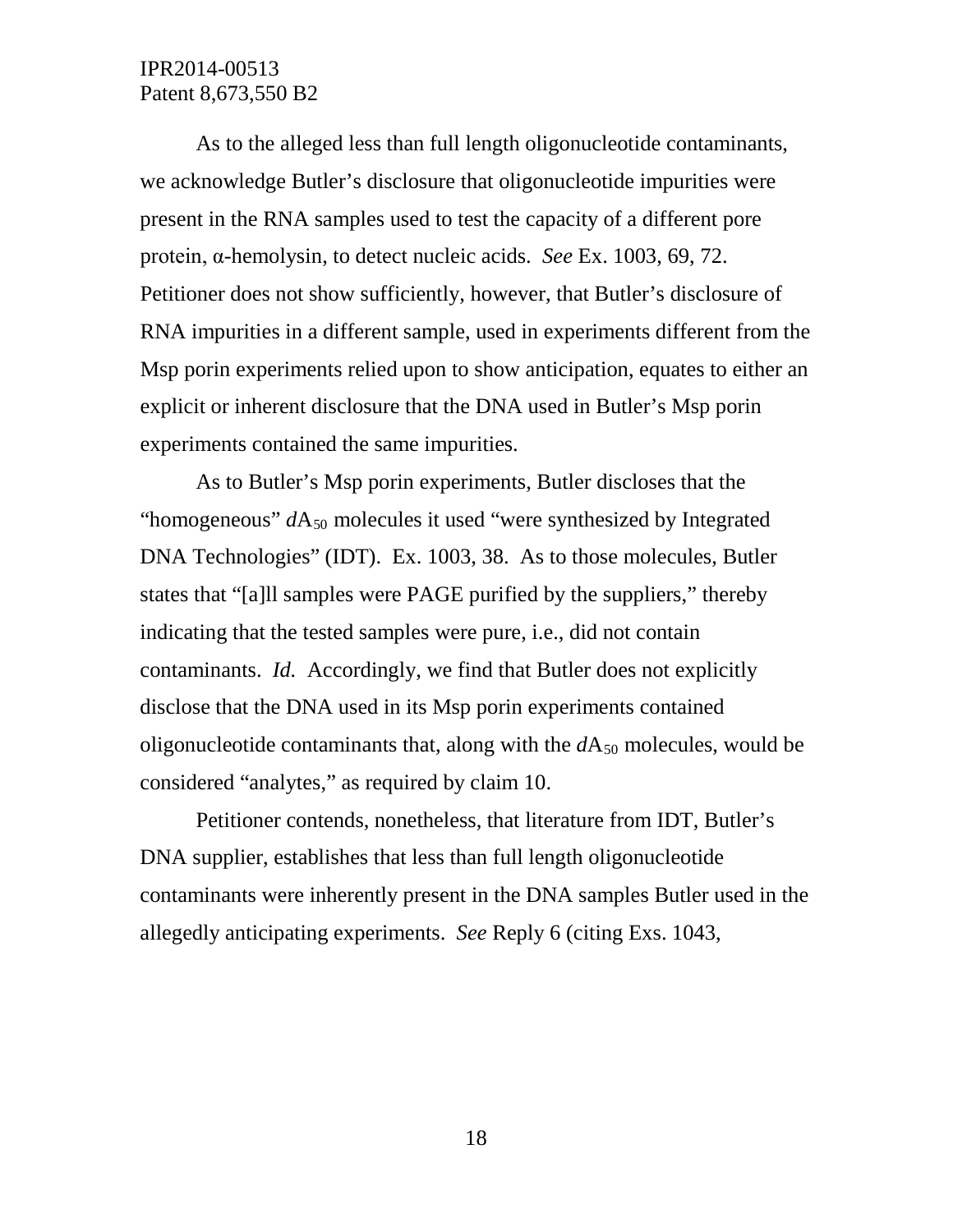$1051$ ).<sup>[10,](#page-18-0) 11</sup> Thus, Petitioner contends, even if IDT were able to attain a sample purity of 99%, the 1% of the sample representing incompletely synthesized oligonucleotides, "in the context of the system described in Butler would result in more than a trillion contaminating nucleic acid molecules − in a system designed to detect single molecules." *Id.* (citing Ex.  $1004 \text{ } \sqrt{ } 31$ .  $12$ 

Petitioner does not explain with specificity which disclosures in Exhibit 1051 it relies upon to show that IDT's PAGE-purified products necessarily contain impurities. Nonetheless, we acknowledge the disclosure that, as to unmodified oligonucleotides, "purity of >90% is routinely achieved" using PAGE purification. Ex. 1051, 1. We acknowledge also the disclosure in Exhibit 1043 that, "[f]or the most demanding applications, IDT offers Dual HPLC Purification and Dual PAGE and HPLC Purification. These methods result in oligos of the highest possible purity." Ex. 1043, 2.

Although these disclosures might show a degree of probability that the IDT PAGE-purified products used in Butler contained less than full length oligonucleotide contaminants, as noted above, a showing of inherency may not be based on probability or possibility, but instead requires establishing that the reference unavoidably teaches the limitation at issue. *In re Oelrich*, 666 F.2d at 581; *Agilent*, 567 F.3d at 1383.

<span id="page-18-0"></span><sup>&</sup>lt;sup>10</sup> IDT Webpage - IDT DNA PAGE and HPLC Purification

<sup>(</sup>http://www.idtdna.com/pages/products/dna-rna/hplc-page) (accessed Feb. 9, 2015) (Ex. 1043).

<span id="page-18-1"></span><sup>&</sup>lt;sup>11</sup> IDT Webpage - Purification of Oligonucleotides Quick Look (2009) (Ex. 1051).

<span id="page-18-2"></span><sup>&</sup>lt;sup>12</sup> Declaration of Daniel Branton, Ph.D. (Declaration executed Mar. 11, 2015) (Ex. 1044; "Branton Reply Declaration" or "Branton Reply Decl.").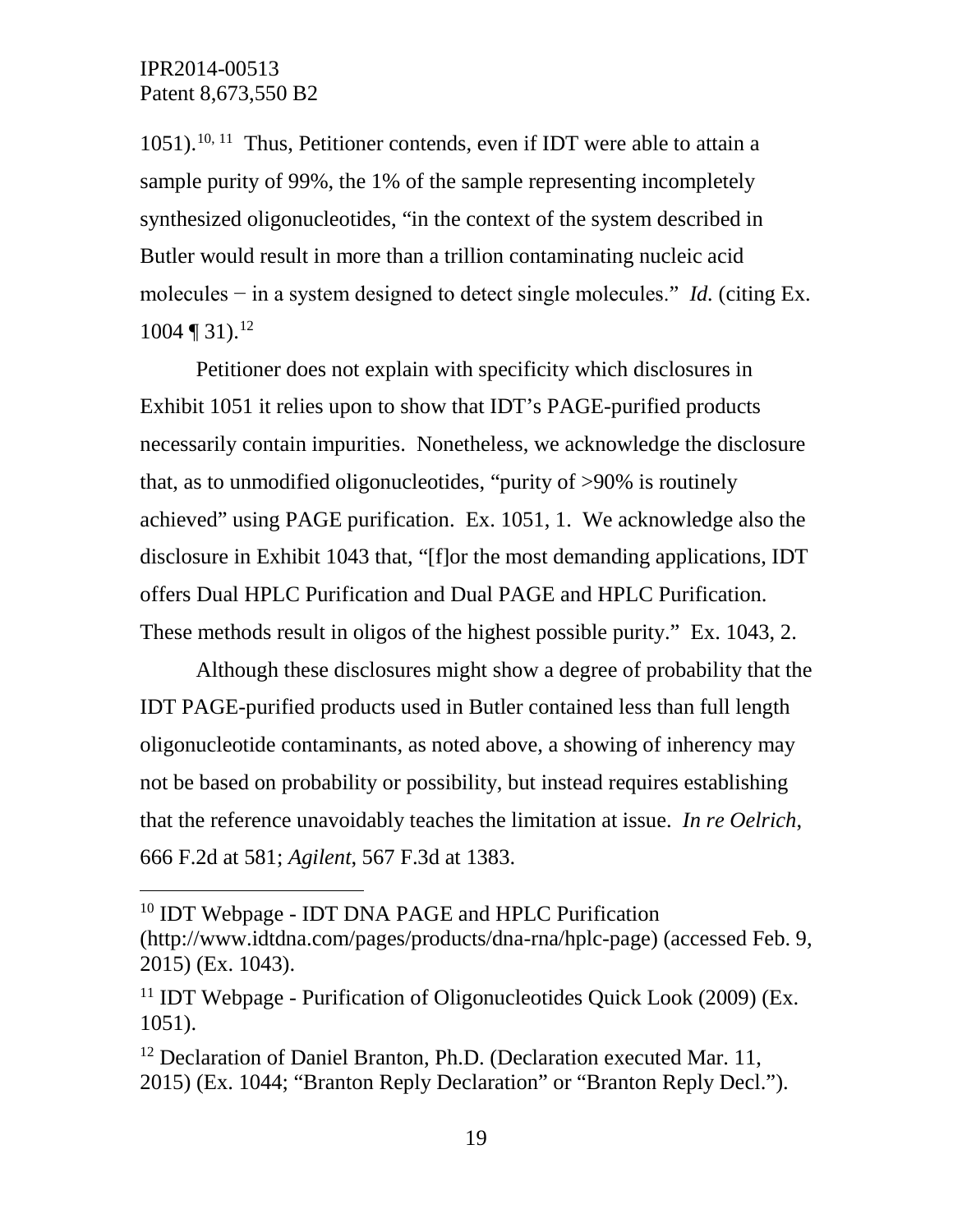To that end, we note that IDT's disclosure of routinely achieving greater than 90% purity encompasses the possibility of products having 100% purity. Indeed, Dr. Benner testified in his deposition that he had tested IDT products of the type used by Butler, and found no detectable contaminants:

We typically analyze all IDT-generated nucleotides. I have not, of course, to my recollection, ever, I don't believe I have ever ordered a 50 specifically. We actually order things, we run gels on them, we do mass specs on them. *We are not able to detect impurities in PAGE-purified oligos*, and, therefore, I would probably refer to the webpage, first sentence, which is that "PAGE obtains extremely high purity," where I would refer to the greater than 90 percent as something that their legal counsel introduced in to give the lowest possible level of -- that is, the highest possible level of impurity that they could conceivably have.

We have never seen an IDT oligo that has been PAGEpurified delivered to us with less than 99-point-something, *that is, we've never been able to detect other things in that oligo as it's delivered.*

Ex. 1042, 61:20–62:14 (Benner Deposition) (emphasis added); *see also id.* at 57:13–16 ("[W] hat we get from IDT -- and we pay them for it -- is molecules for which there is no detectable impurity by any of a number of standards that are common in the art to detect them.").

Thus, given Dr. Benner's testimony that the IDT-provided,

PAGE-purified oligonucleotides he has tested did not contain detectable impurities, contrasted with the mere probabilistic implication from the IDT webpages (Exs. 1043 and 1051) that IDT's products might contain impurities, Petitioner has not shown by a preponderance of the evidence that the IDT-supplied  $dA_{50}$  molecules used in Butler's experiments inherently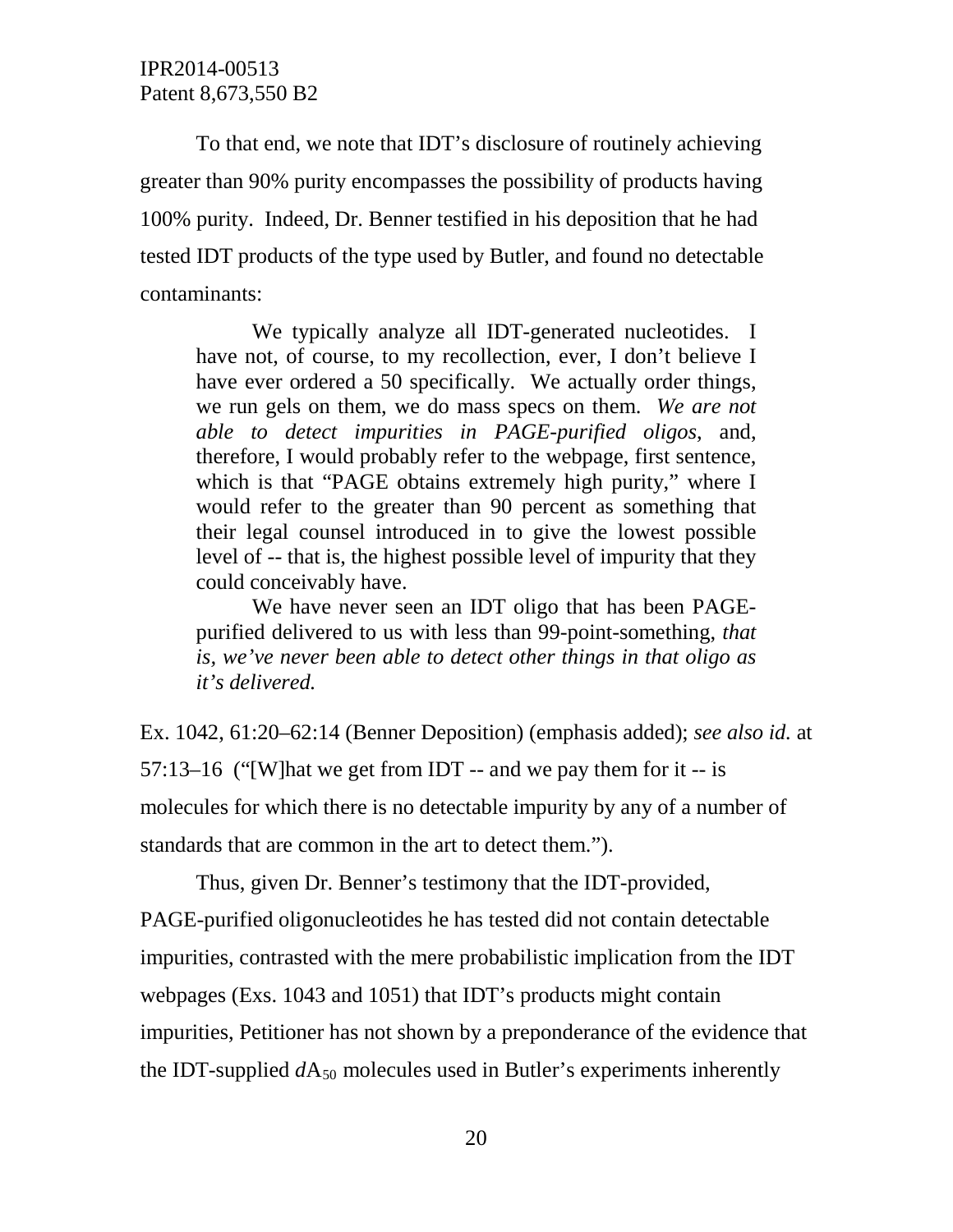contained contaminants detectable as "analytes," as required by claim 10 of the '550 patent. Accordingly, in the contentions of unpatentability advanced in its Reply, Petitioner has not shown by a preponderance of the evidence that Butler, explicitly or inherently, describes a process that includes a plurality of different analytes, as required by claim 10.

In sum, for the reasons discussed, Petitioner has not shown by a preponderance of the evidence that Butler anticipates claim 10 of the '550 patent.

# *C. Anticipation of Claims 17 and 18 by the Wong Poster (Ex. 1008, 2) 1. Overview of the Wong Poster*

The Wong Poster and the Wong Abstract, which Petitioner filed as separate pages in Exhibit 1008, were cited as a single item in an Information Disclosure Statement submitted during prosecution of the '550 patent. Pet. 12; PO Resp. 10. The Wong Poster was presented by an undergraduate student, Risa Wong, at a poster session conducted at the University of Washington on August 16, 2007. Pet. 12; PO Resp. 10.

Page 3 of Exhibit 1008 is a title page reading "UW Summer Research Poster Session." Ex. 1008, 3. The date, time, and location of the poster session are indicated as August 16, 2007, 9:00 AM to noon, and Mary Gates Hall Commons. *Id.*

Page 4 of Exhibit 1008 includes the following welcoming statement:

This poster session is a collaboration among several summer programs hosting UW and non-UW undergraduates from around the country, including the Amgen Scholars Program, Biostatistics Summer REU, Clinical Research Experience for Engineers, Genetically Engineered Materials Science & Engineering Center, Hooked on Photonics STC-MDITR, Intel Summer Research Experience, National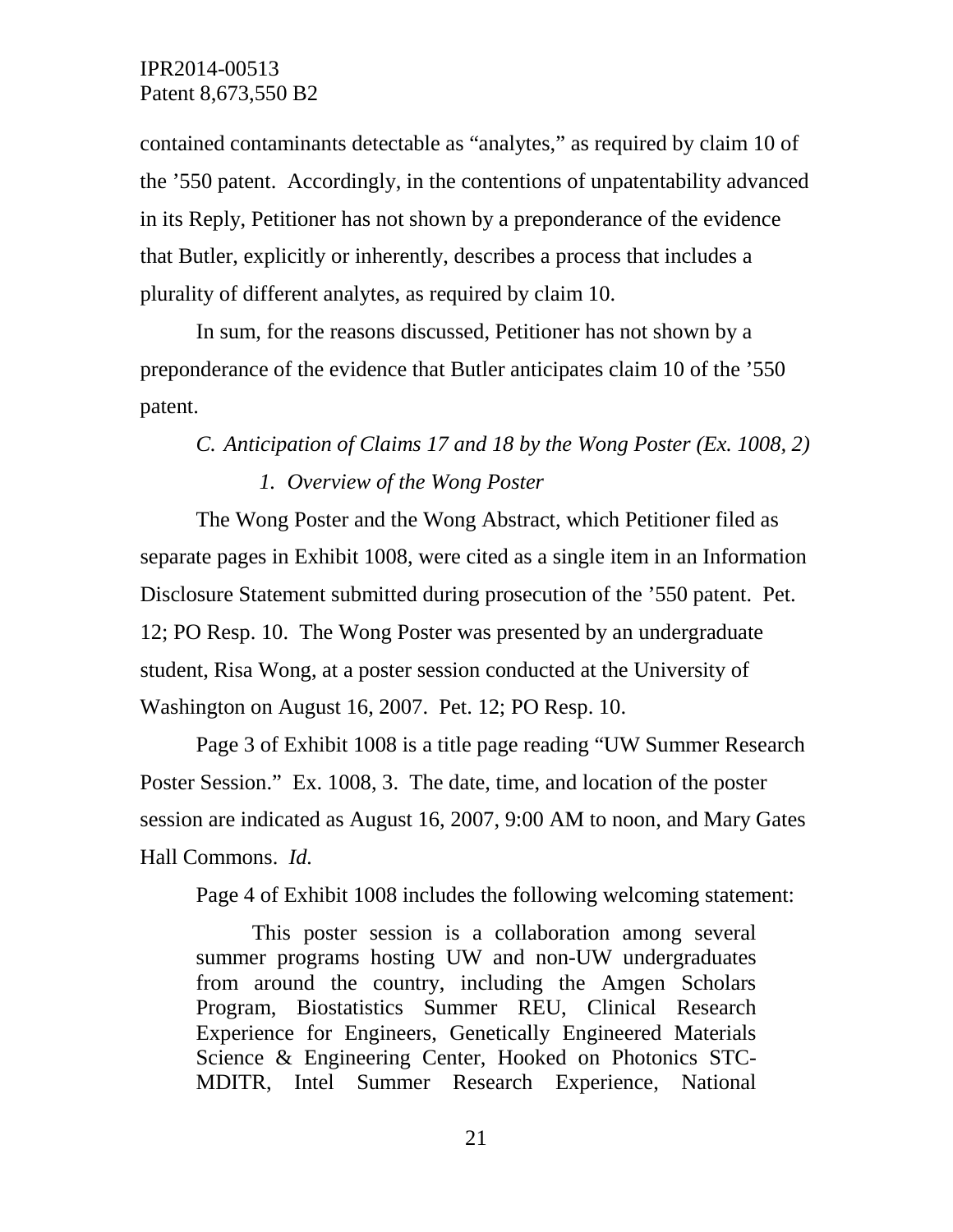Nanotechnology Infrastructure Network, and University of Washington Engineered Biomaterials.

*Id.* at 4. As to authorship, the Wong Poster indicates "Risa Wong, Junior, UW Amgen Scholars Program." *Id.* at 2, center column.

As to its substantive disclosure, the Wong Poster describes an apparatus in which an MspA mutant porin is placed in a lipid bilayer between two containers ("wells"), each of which contains an electrically conductive liquid medium, with liquid communication occurring between the two wells through the porin. Ex. 1008, 2 (center column). Wong describes one of the wells as containing single stranded DNA. *Id.* Wong discloses that application of voltages of 140 mV and 180 mV allows detection of the DNA because the ion current blockades occurring during voltage application are consistent with DNA translocation through the porin. *Id.* (right column); *see also* Ex. 1008, 2 (left column) (voltage potential moves the DNA through the MspA mutant porin temporarily reducing ion current).

#### *2. The Parties' Contentions*

Petitioner contends that the poster session at which Ms. Wong displayed the Wong Poster was "open to the public." Pet. 12. Petitioner contends also that the date of the poster session was more than one year before the effective filing date of the '550 patent. *Id.* Accordingly, Petitioner contends, the Wong Poster qualifies as a "printed publication" under 35 U.S.C. § 102(b). *Id.* (citing *In re Klopfenstein*, 380 F.3d 1345, 1348 (Fed. Cir. 2004)). Petitioner contends that the Wong Poster describes a system having all of the features recited in claims 17 and 18. Pet. 41–43.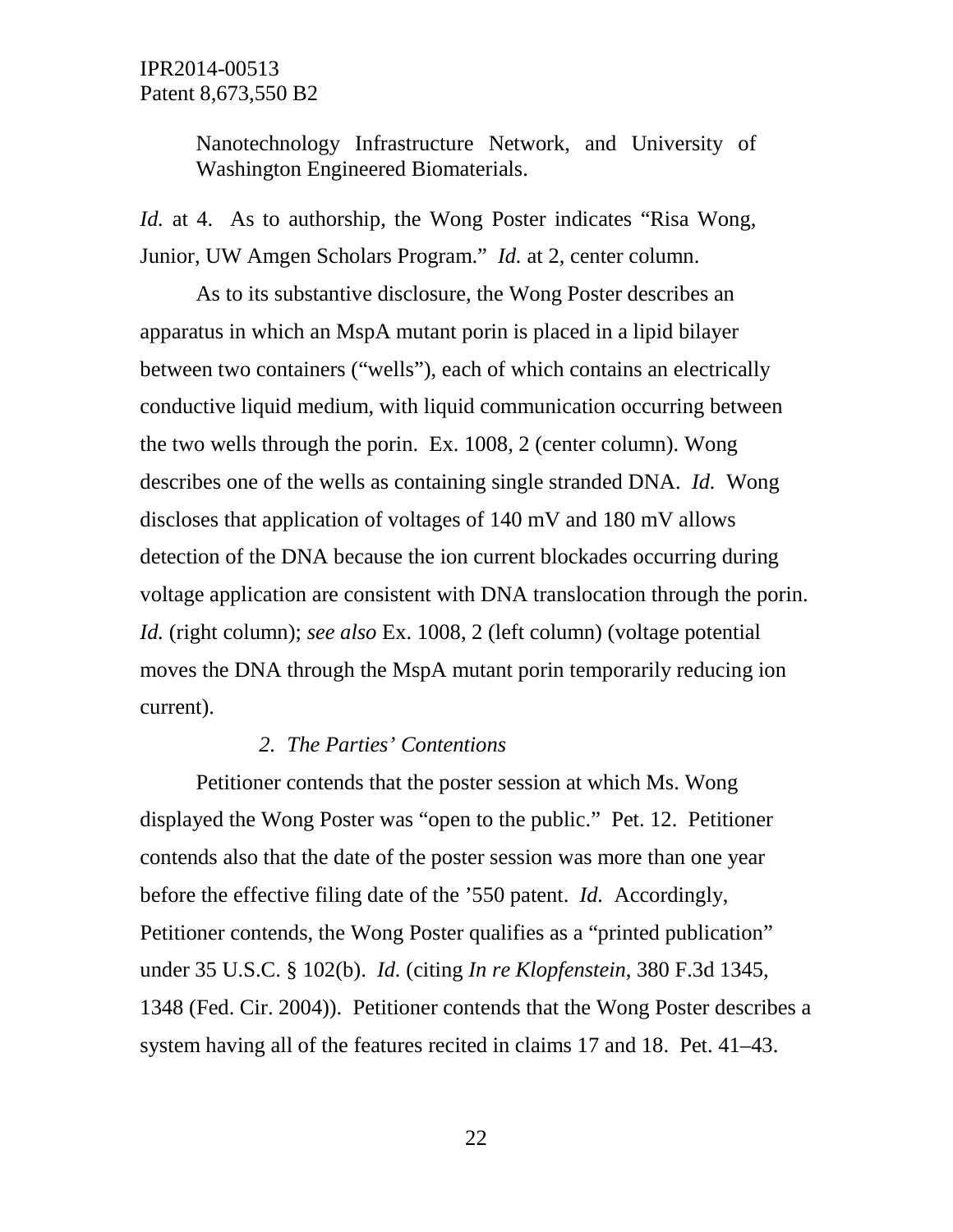Patent Owner does not dispute that the date of the poster session was more than one year before the effective filing date of claimed subject matter at issue. *See* PO Resp. 10–18, 20–21. Nor does Patent Owner dispute that the Wong Poster describes a system having all of the features recited in claims 17 and 18. *Id*. Rather, Patent Owner contends that, given the circumstances of its display at the poster session, the Wong Poster is not a printed publication under § 102(b). *Id.* Patent Owner relies primarily on the testimony of Dr. Jennifer Harris, an employee of the University of Washington, to explain the circumstances of the poster session. *Id.* at 10, 14–18 (citing Ex. 2004 (Harris Decl.)).<sup>[13](#page-22-0)</sup>

Petitioner replies that the circumstances of the Wong Poster's display at the poster session support a conclusion that it qualifies as prior art under § 102(b). Reply 7–12. Petitioner also relies on testimony by Dr. Harris. *Id.* at 8–12 (citing Ex. 1045 (Harris Deposition)).

## *3. Principles of Law*

"The determination of whether a reference is a 'printed publication' under 35 U.S.C. § 102(b) involves a case-by-case inquiry into the facts and circumstances surrounding the reference's disclosure to members of the public." *In re Klopfenstein*, 380 F.3d at 1350. "The 'printed publication'

<span id="page-22-0"></span><sup>&</sup>lt;sup>13</sup> Dr. Jennifer Harris was the Associate Director of the University of Washington's Undergraduate Research Program from September 2005 through March 2014. Ex. 2004 ¶ 1. Dr. Harris has been Director of the Program since April 2014. *Id.*

Dr. Harris's duties as both Director and Associate Director "include developing and managing programs designed to educate undergraduate students and prepare them for careers in research in all fields, including science, technology, engineering and mathematics ('STEM'), by giving them the opportunity to conduct research under the supervision of faculty members." *Id.*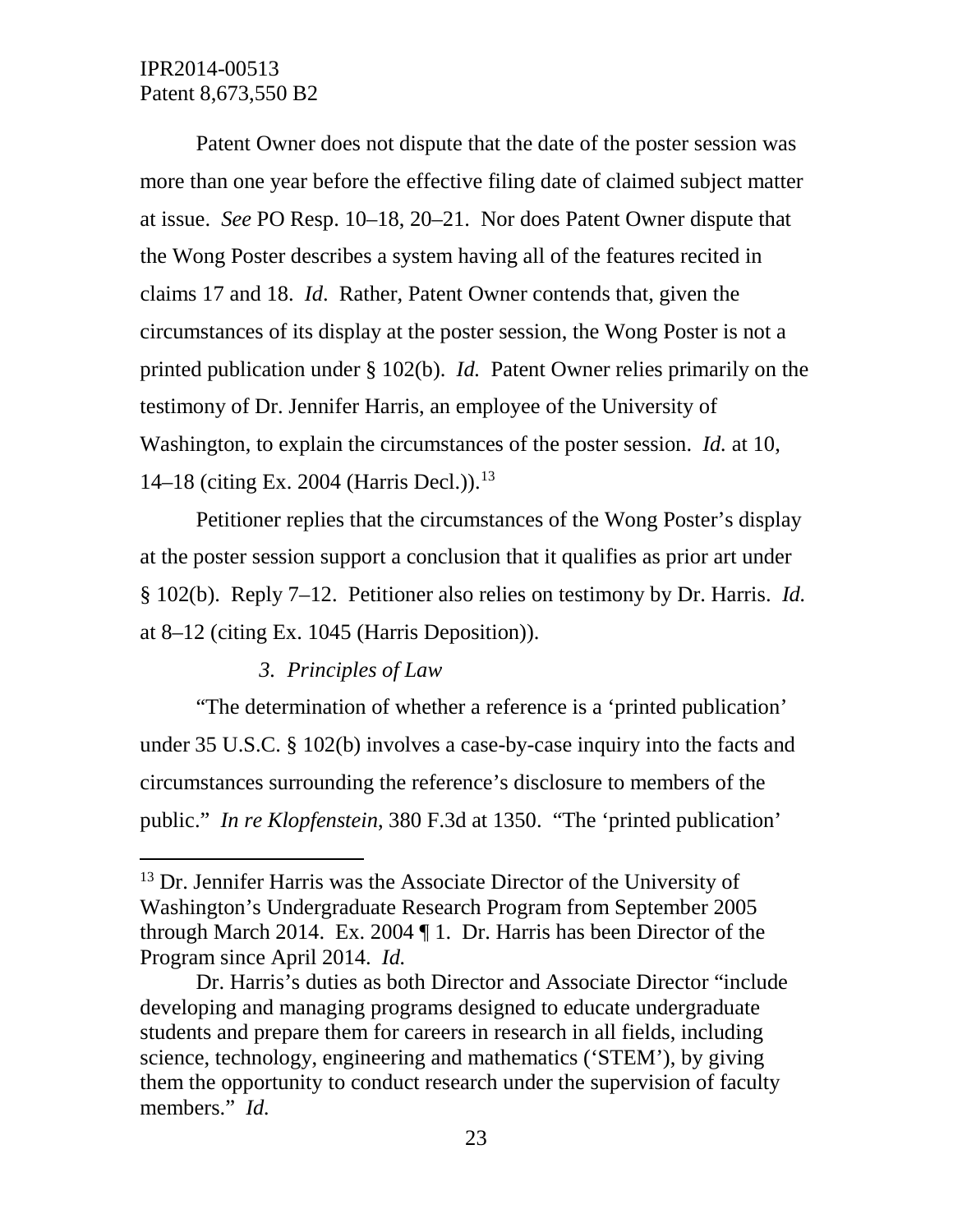bar is grounded on the principle that once an invention is in the public domain, it is no longer patentable by anyone." *Id.* at 1349 (quoting *In re Hall*, 781 F.2d 897, 899 (Fed. Cir. 1986)) (internal brackets removed).

Thus, "public accessibility" is "the touchstone" in determining whether a reference is a printed publication. *In re Hall*, 781 F.2d at 899. "A given reference is 'publicly accessible' upon a satisfactory showing that such document has been disseminated or otherwise made available to the extent that persons interested and ordinarily skilled in the subject matter or art exercising reasonable diligence, can locate it." *SRI Int'l, Inc. v. Internet Sec. Sys., Inc.*, 511 F.3d 1186, 1194 (Fed. Cir. 2008) (quoting *Bruckelmyer v. Ground Heaters, Inc.*, 445 F.3d 1374, 1378 (Fed. Cir. 2006)). In other words, "[a]ccessibility goes to the issue of whether interested members of the relevant public could obtain the information if they wanted to." *Constant v. Advanced Micro-Devices, Inc.*, 848 F.2d 1560, 1569 (Fed. Cir. 1988).

As to disclosures at communal events, in *In re Klopfenstein* the Federal Circuit set out a list of "factors [to] aid in resolving whether or not a temporarily displayed reference that was neither distributed nor indexed was nonetheless made sufficiently publicly accessible to count as a 'printed publication' under § 102(b)." *In re Klopfenstein*, 380 F.3d at 1350. The court listed those factors as follows: "[1] the length of time the display was exhibited, [2] the expertise of the target audience, [3] the existence (or lack thereof) of reasonable expectations that the material displayed would not be copied, and [4] the simplicity or ease with which the material displayed could have been copied." *Id.*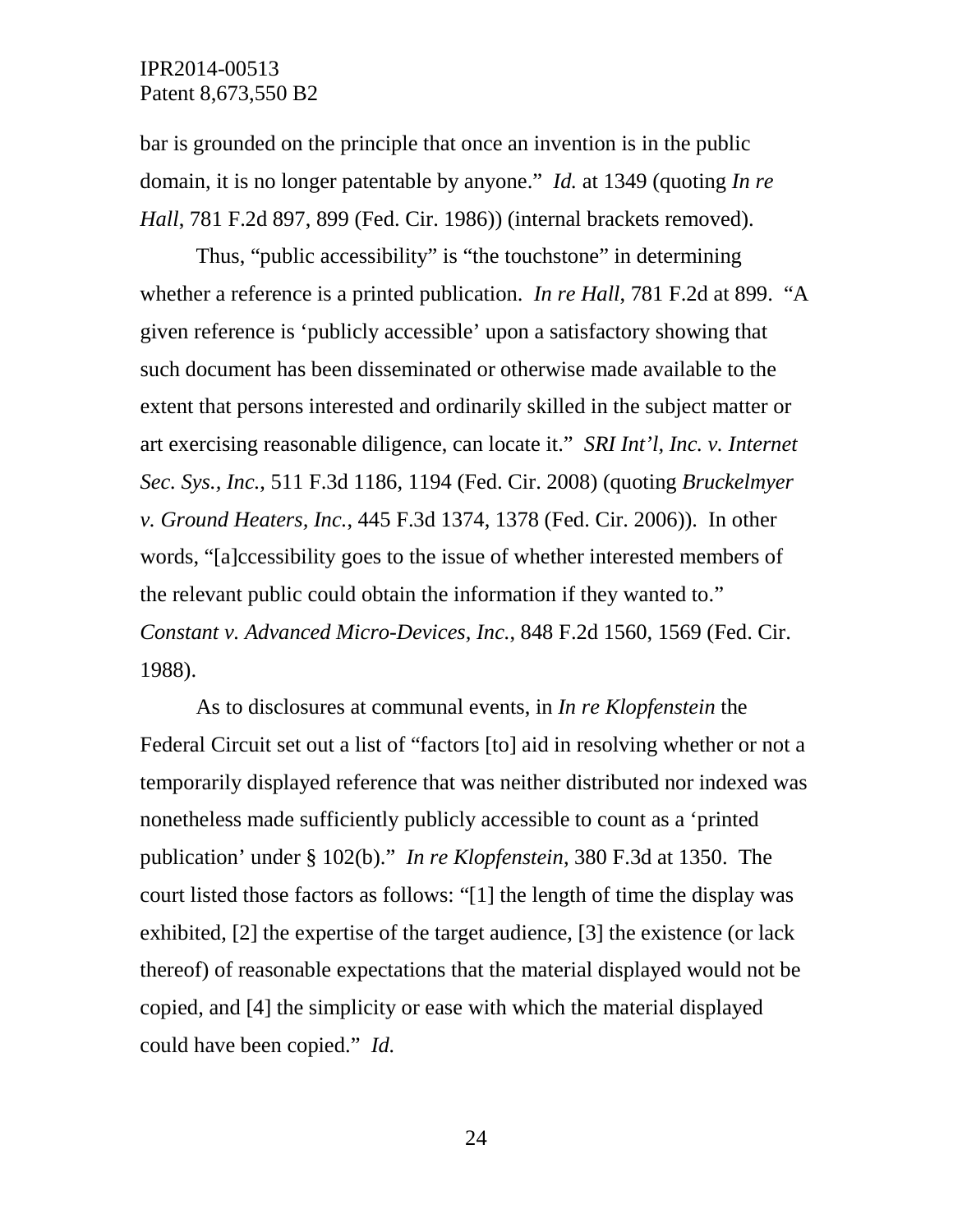Applying those factors, the court held that a fourteen-slide presentation, printed and pasted onto poster boards and presented at two professional conferences for a total of nearly three days, was a printed publication, despite the fact that no copies of the presentation were disseminated at either meeting, and the presentation was never catalogued or indexed in any library or database. *Id.* at 1347–51. As to the target audience, the court noted that the intended viewers at the first conference were persons of ordinary skill in the pertinent art, and the intended viewers at the second conference "most likely also possessed ordinary skill in the art." *Id.* at 1351.

The Federal Circuit's holding in *Massachusetts Institute of Technology v. AB Fortia*, 774 F.2d 1104 (Fed. Cir. 1985), underscores the importance of the target audience at such communal events. There, the court held that an oral presentation of a paper describing optimization of a component used in cell culture media, made at a conference attended by 50 to 500 cell culturists having ordinary skill in the art, with copies of the paper being distributed without restriction to the conference leader and at least six persons of ordinary skill, was a printed publication under § 102(b). *Id.* at 1108–1109.

Addressing the issue in a summary judgment appeal, the Federal Circuit similarly highlighted the importance of the target audience, noting that, if proven, distribution of the document at issue at a "trade show . . . would constitute a publication under 35 U.S.C. § 102(b)." *TypeRight Keyboard Corp. v. Microsoft Corp.*, 374 F.3d 1151, 1157–58 (Fed. Cir. 2004).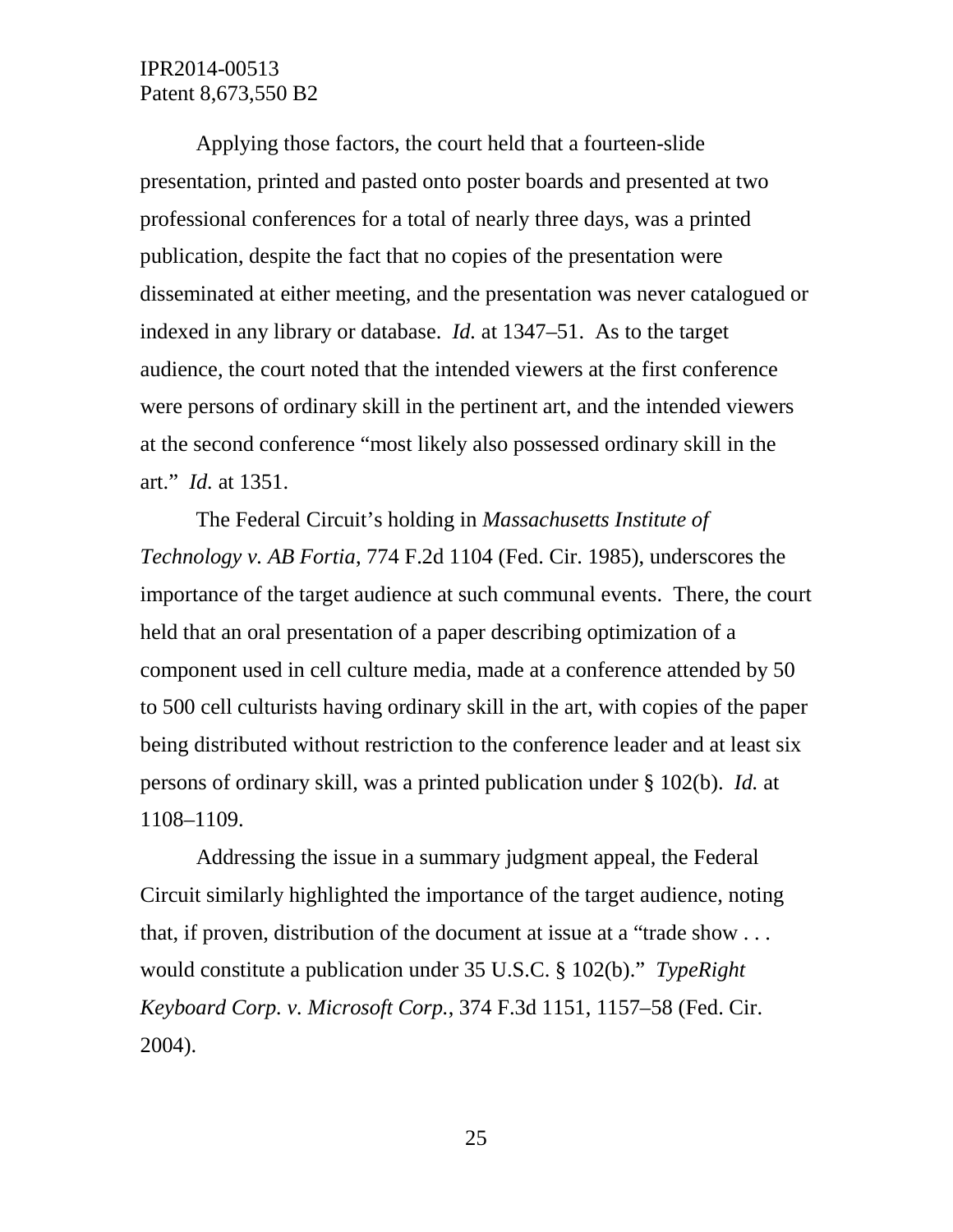In contrast, in vacating a summary judgment of anticipation, the Federal Circuit in the *SRI* case, on that record, analogized the disclosure of the document at issue to "placing posters at an unpublicized conference with no attendees," despite evidence that individuals with sufficient knowledge and know-how regarding the document's non-confidential posting on an open server might have been able to access the document. *SRI Int'l*, 511 F.3d at 1197. Indeed, the *SRI* panel expressly contrasted the circumstances of dissemination of the document at issue there from the events at which the *Klopfenstein* poster was displayed. *Id.* at 1196 ("In *Klopfenstein,* two professional conferences displayed posters. These posters were printed publications because their entire purpose was public communication of the relevant information.") (citing *Klopfenstein*, 380 F.3d at 1347–50).

#### *4. Discussion*

Patent Owner persuades us that Petitioner has not shown by a preponderance of the evidence that persons interested and ordinarily skilled in the art pertinent to claims 17 and 18 of the '550 patent, exercising reasonable diligence, would have been able to locate the Wong Poster.

As Patent Owner contends, Dr. Harris testified that the poster session at which Risa Wong displayed the Wong Poster was an event at which approximately 80 undergraduate students presented posters and discussed their summer research projects at the University of Washington's 2007 Undergraduate Research Program. Ex. 2004 ¶¶ 2–4 (Harris Decl.); PO Resp. 14–15. Dr. Harris testified that, in accordance with the Undergraduate Research Program's mission, "the purpose of the abstract and the poster session was to educate the students by giving them presentation experience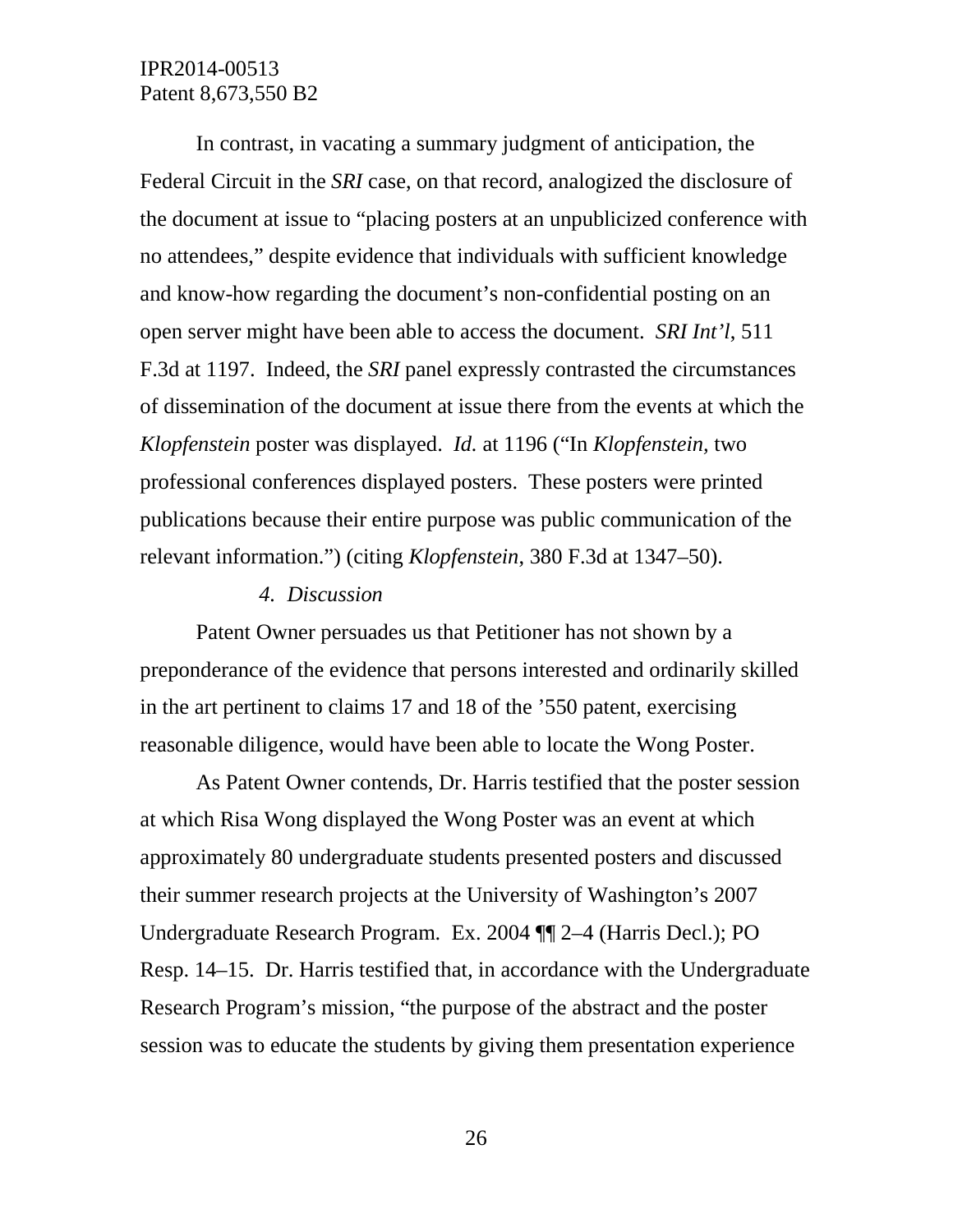that would prepare them for graduate school and careers in science." Ex.  $2004 \, \P 4$ .

As Patent Owner contends, in the complete event program (Ex. 2002), the full list of abstracts for which the students presented posters shows a variety of technical subjects, including mutated enzymes, robots, coronary artery disease, magnetic levitation, and power conversion in titanium oxidecontaining bilayer devices. PO Resp. 16 (citing Ex. 2002, 6, 7, 9, 11, 51).

As to the target audience, Dr. Harris testified that, before the poster session, "the Undergraduate Research Program sent e-mail invitations to the students and their mentors, faculty members, program staff, and campus administrators, and encouraged the students to invite family and friends," and also "posted a brief announcement on the Undergraduate Research Program's home page shortly before the event listing the time, date, and place of the poster session. Neither the invitations nor the announcement specified the scientific subject matter of the student presentations." Ex.  $2004 \text{ T}$  5.

Dr. Harris testified that she attended the poster session, and recalled that the attendees "predominantly were connected to the individual student presenters (e.g., mentors, friends, family members, and members of the laboratories where the students worked over the summer) or to undergraduate education at the University of Washington," which is "consistent with the fact that the primary purpose of the poster session was to give the students presentation experience." *Id.* ¶ 8. Dr. Harris testified that, "[a]t the conclusion of the three-hour event, we immediately removed the posters, including Risa Wong's poster, from the room. After the posters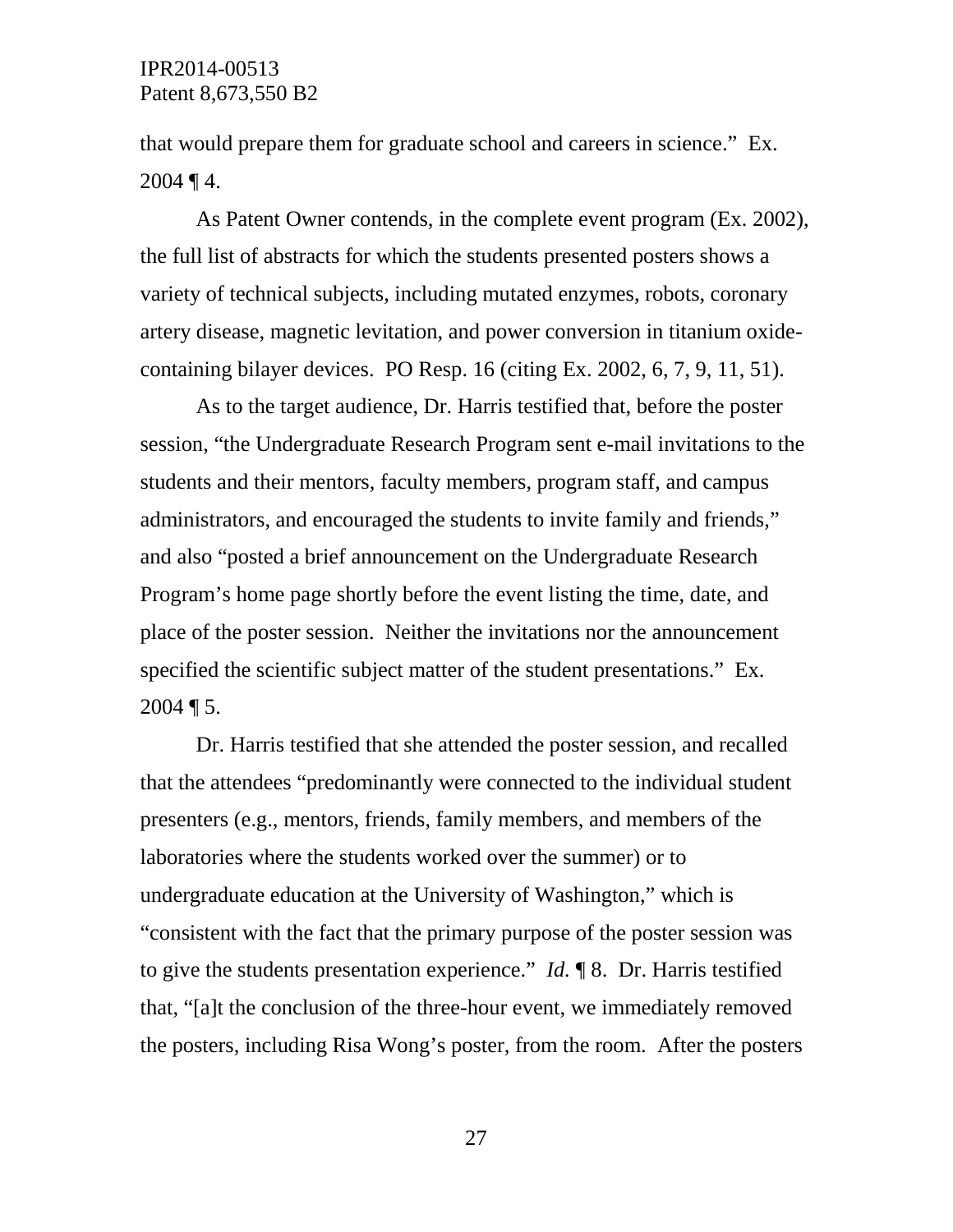were removed, neither I nor the Undergraduate Research Program took steps to catalogue or index the posters." *Id.* ¶ 9.

Thus, the poster session at issue plainly was not an unpublicized conference with no attendees. Nonetheless, because invitation to the session was based primarily on affiliation with a particular student, as opposed to interest or skill in any particular technical subject matter, we agree with Patent Owner that the poster session's intended viewers were not comparable to the technology-specific or industry-specific audiences targeted in the professional conferences and trade show discussed in the *Klopfenstein*, *MIT*, and *TypeRight* cases.

Petitioner's rebuttal contentions do not persuade us that, despite the poster session's limited target audience, interested and ordinarily skilled artisans exercising reasonable diligence would have been able to locate the Wong Poster if they wished. To that end, Petitioner directs us to Dr. Harris's deposition testimony, which is asserted to "reveal. That more than 50 Ph.D. level mentors and lab group members, all of whom were interested in the field of molecular analysis, were either directly invited by administrators or were expected to be invited to the event by students. (Ex.1045 at 117-54 [Harris Deposition]; Ex. 2002)." Reply 8; *see also id.* at 11 (citing Ex 1045, 95:18–96:16). Petitioner also quotes a statement in an email from Dr. Harris, apparently to participants in the Amgen Scholars program, that "[t]he event is open to the public. Please INVITE YOUR LAB GROUP, FRIENDS, FAMILY, ETC. The more the merrier." *Id.* (citing Ex. 1046, 2).

Petitioner does not explain specifically why the cited portions of Dr. Harris's deposition demonstrate that more than 50 of the invited attendees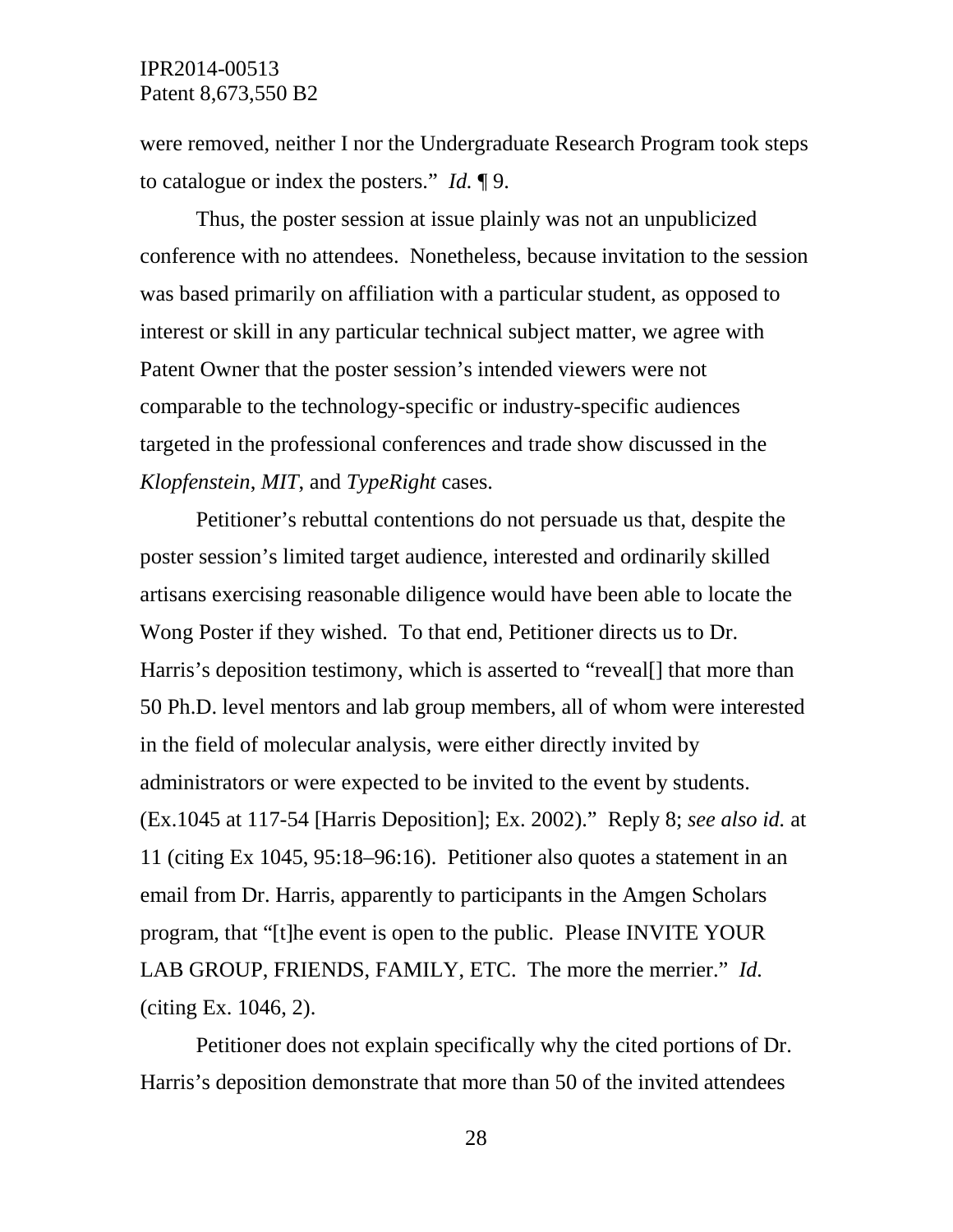were interested or actively engaged in molecular analysis. *See* Reply 8. We acknowledge, nonetheless, that Dr. Harris testified that the Undergraduate Research Program would have invited all University of Washington faculty members that were mentoring poster-presenting students in the Amgen Scholars Program, and that those faculty mentors included practitioners in biochemistry, chemistry, chemical engineering, immunology, electrical engineering, genome sciences, neuropathology, medicinal chemistry, bioengineering, and biology. Ex. 1045, 150–153.

Petitioner does not explain specifically, however, why the invited faculty members would have been interested persons of ordinary skill in the relevant art. Petitioner advances the following testimony of Dr. Branton regarding the level of ordinary skill in the relevant art:

In my opinion, the level of ordinary skill in the art as of the priority date of the '550 patent was high, at the Ph.D. level or at least the masters level with several years of experience with molecular analysis. The person of ordinary skill in this art area, a cross-disciplinary field spanning biophysics and molecular biology, would have training in both the physical and biological sciences or training in one of those disciplines with access to those with training in the other. The person of ordinary skill in the art might have academic degrees in e.g., physics, biophysics, molecular biology, biochemistry or various bioengineering disciplines, but, *more importantly, would have knowledge or comprehension of the biological and physical phenomena relevant to using nanopores to make highly precise measurements at the molecular level.*

Ex. 1012  $\P$  34 (emphasis added).<sup>[14](#page-28-0)</sup>

<span id="page-28-0"></span><sup>&</sup>lt;sup>14</sup> Declaration of Daniel Branton, Ph.D. (Declaration executed Mar. 18, 2014) (Ex. 1012; "Branton Declaration" or "Branton Decl.").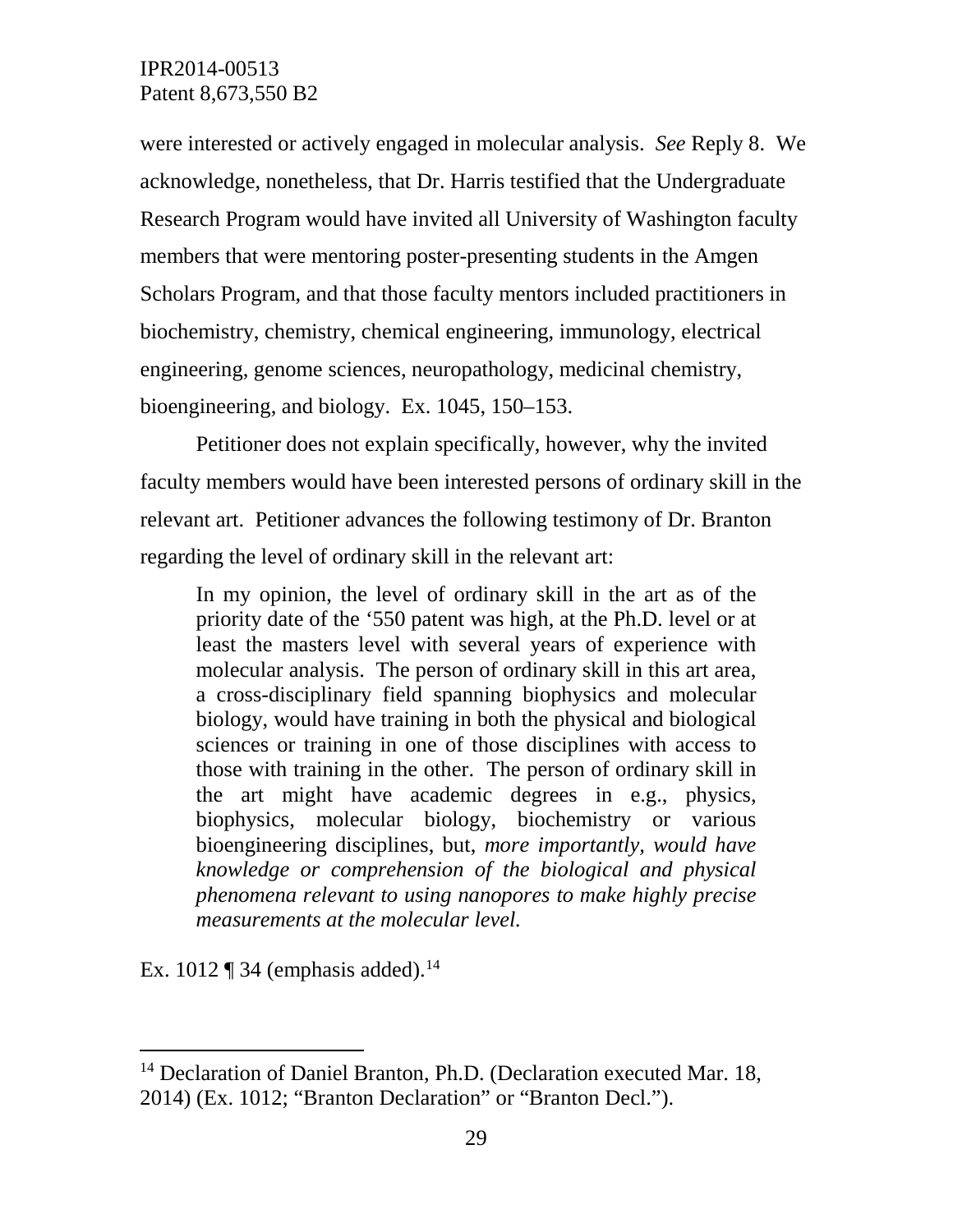As to the requirement of a Ph.D. or master's degree, we note that the full event program to which Petitioner directs us (Reply 8 (citing Ex. 2002)), does not indicate the degrees of the faculty mentors. *See* Ex. 2002, 6–54. A number of the cited pages of Dr. Harris' deposition, nonetheless, expressly suggest that five of the discussed mentors had doctorates. Ex. 1045, 118 ("Dr. Klevit" (biochemistry)), 130 ("Professor Zhang" (material science and engineering)), 131 ("Dr. Pun" (bioengineering)), 133 ("Professor Yager" (bioengineering)), 143 ("Dr. Swanson" (genome sciences)).

Even assuming, however, that it is self-evident that those individuals, or other faculty members in the subjects presented at the poster session, had relevant doctoral degrees, as noted above, "more important[]" than the practitioner's degree or academic discipline, Petitioner's definition of an ordinarily skilled artisan requires "knowledge or comprehension of the biological and physical phenomena relevant to using nanopores to make highly precise measurements at the molecular level." Ex. 1012 ¶ 34. Petitioner does not direct us to clear or specific evidence showing that the invited faculty mentors in the disciplines represented at the poster session, or other invitees, would have had knowledge or comprehension relevant to using nanopores to make highly precise measurements at the molecular level, nor does Petitioner otherwise explain why that is the case. Nor does Petitioner direct us to evidence showing that any of the invitees were members of the public interested in the subject matter of the '550 patent.

Petitioner does not, therefore, show sufficiently that the intended audience of the poster session necessarily included interested persons of ordinary skill in the art pertinent to claims 17 and 18 of the '550 patent. Indeed, the broad range of subjects included in the full event program to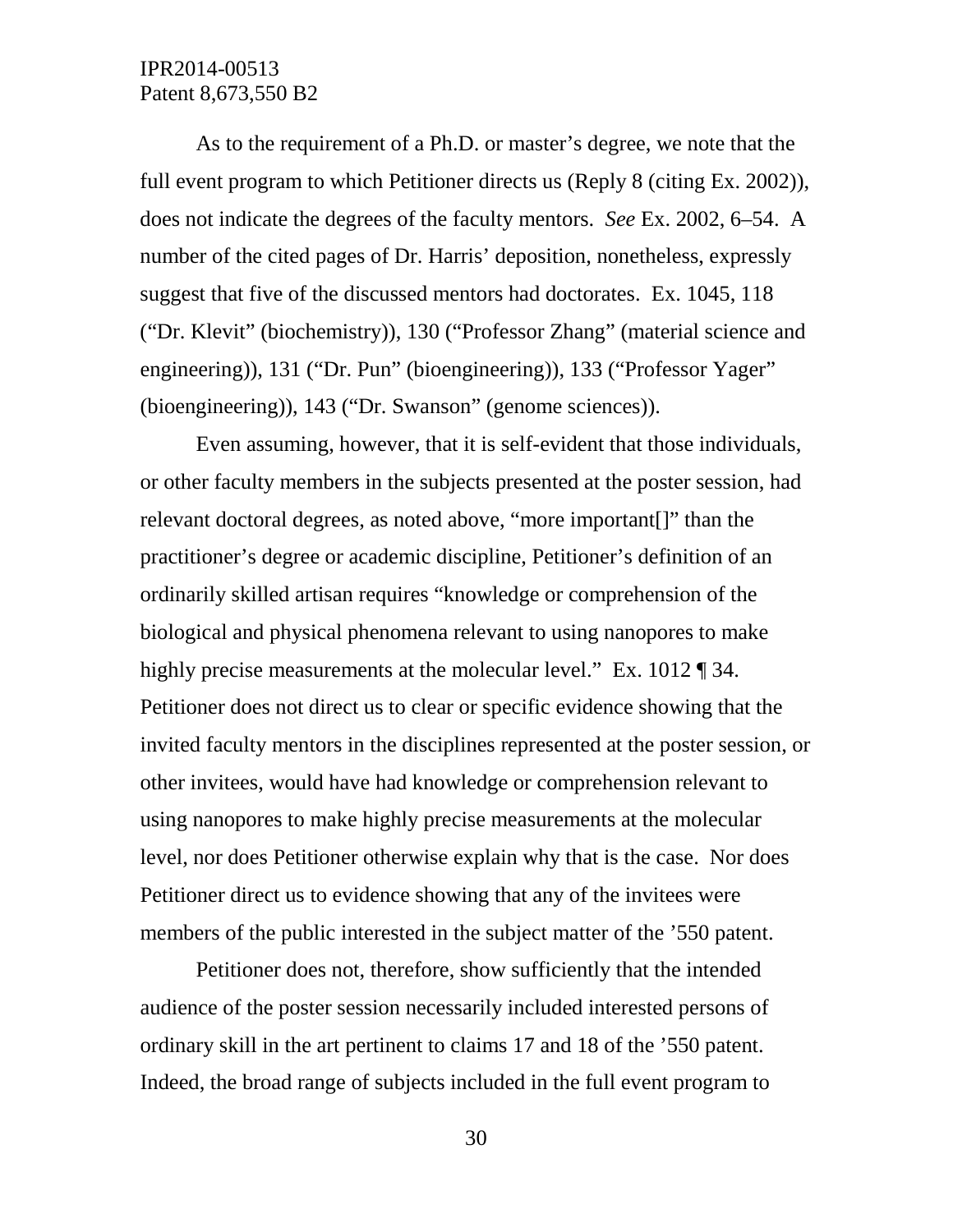which Petitioner directs us (Ex. 2002) bolsters rather than undermines Patent Owner's assertion that the poster session's intended audience was based on affiliation with the presenting students, rather than being focused on a particular technical discipline.

Petitioner also directs us to evidence that, before the poster session, the Undergraduate Research Program's publicly-available website included information about Jens Gundlach and the nanopore-based work a student in his laboratory would perform in connection with the Amgen Scholar's Program, as well as a biography of Ms. Wong describing the type of work she was performing in Dr. Gundlach's laboratory. Reply 9 (citing (Ex. 1045, 46:15–51:12, 54:16–56:10 (Harris Deposition)). Petitioner further notes that the invitations (Ex. 1047) to the poster session included a link to the Undergraduate Research Program website and the Program's telephone number. Reply 9*.* Accordingly, Petitioner contends, "given the content and breadth of the invitations, including the website link, relevant persons exercising reasonable diligence would have known about, and could easily have accessed, the Wong Poster – and this alone qualifies the Poster as a 'printed publication.'" *Id.* at 9–10.

As discussed above, however, Petitioner has not shown sufficiently that the intended audience of the poster session, the invitees, included interested persons of ordinary skill in the relevant art. Thus, that the poster session's invitees may have been able to access information about the subject of Dr. Gundlach's and Ms. Wong's research through the Undergraduate Research Program's website does not persuade us that the poster session itself was accessible to interested and ordinarily skilled artisans exercising reasonable diligence. Nor has Petitioner explained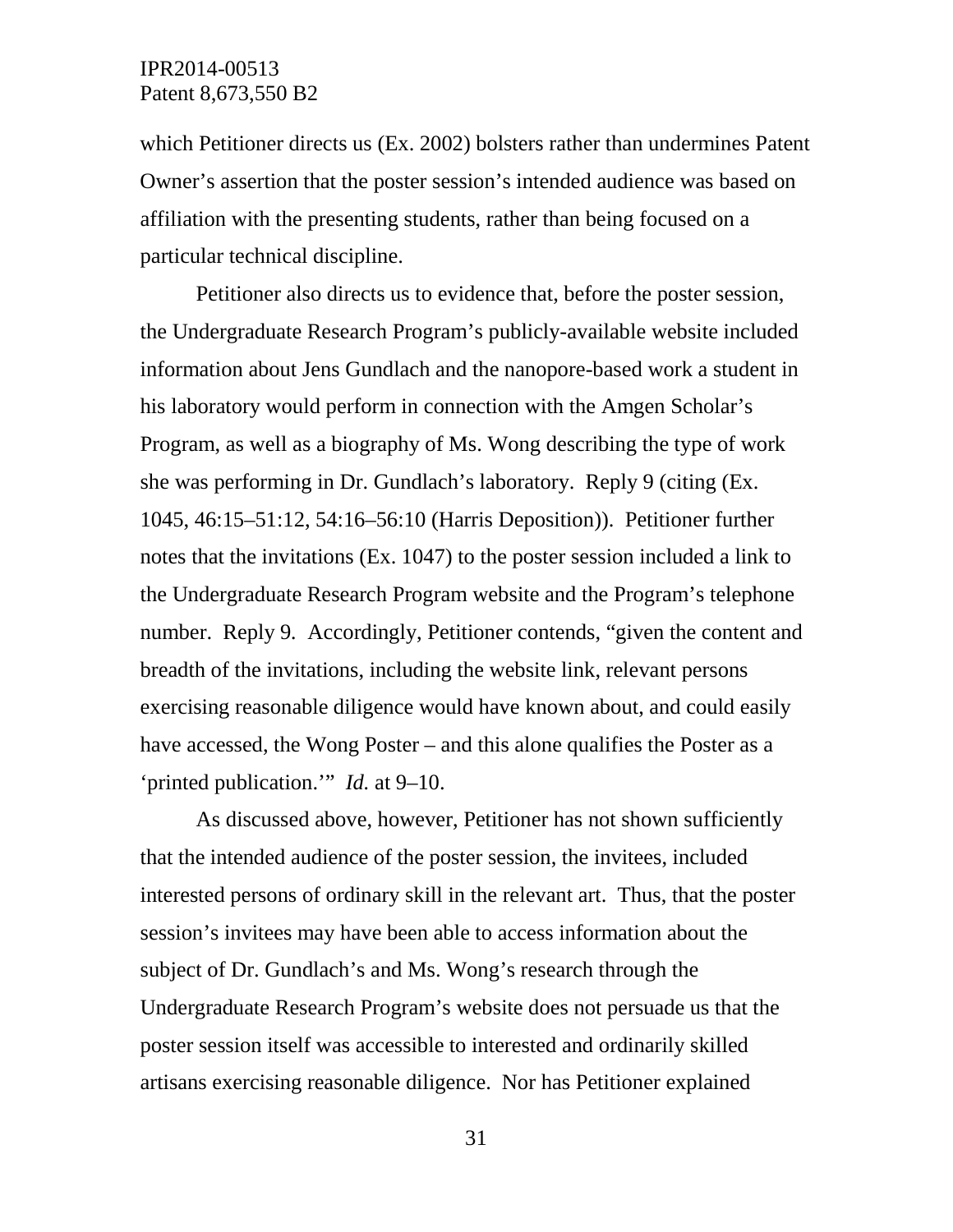convincingly why, aside from the invitations, the public accessibility of the Undergraduate Research Program's website, by itself, would have adequately publicized the poster session at issue to the set of individuals required to render the poster a printed publication under § 102(b).

We acknowledge that the Wong Poster is a single static poster that was presented for three hours, as Petitioner contends. Reply 9. We acknowledge, as Petitioner contends also, that Dr. Harris testified that Ms. Wong was trained to convey the Wong Poster's subject matter concisely, and stood in front of the poster and interacted with people walking past the poster during the three-hour session. *Id.* at 10 (citing Ex. 1045, 171:12–19, 193:10–194:6 (Harris Deposition)). We acknowledge, as Petitioner further contends, that Dr. Harris testified that audience members were not restricted from photographing the poster. *Id.* at  $11-12$  (citing Ex. 1045, 109:10-14).

As discussed above, nonetheless, although the poster session at issue was open to the public, Petitioner has not shown sufficiently that the group of people to whom the session was actually announced, the invitees, included interested persons of ordinary skill in the relevant art. To the contrary, the circumstances of the Wong Poster's display—a three-hour event whose target audience was based on affiliation with a group of undergraduate students presenting posters of widely varying technical subject matter, rather than focusing on a particular art or discipline—differ significantly from a trade show or the multi-day, widely attended professional conferences discussed in the *Klopfenstein* and *MIT* cases. Thus, although the physical act of copying the Wong Poster might have been a simple matter of taking a photograph, given the totality of the circumstances of the poster's display, the absence of restrictions or ease of copying does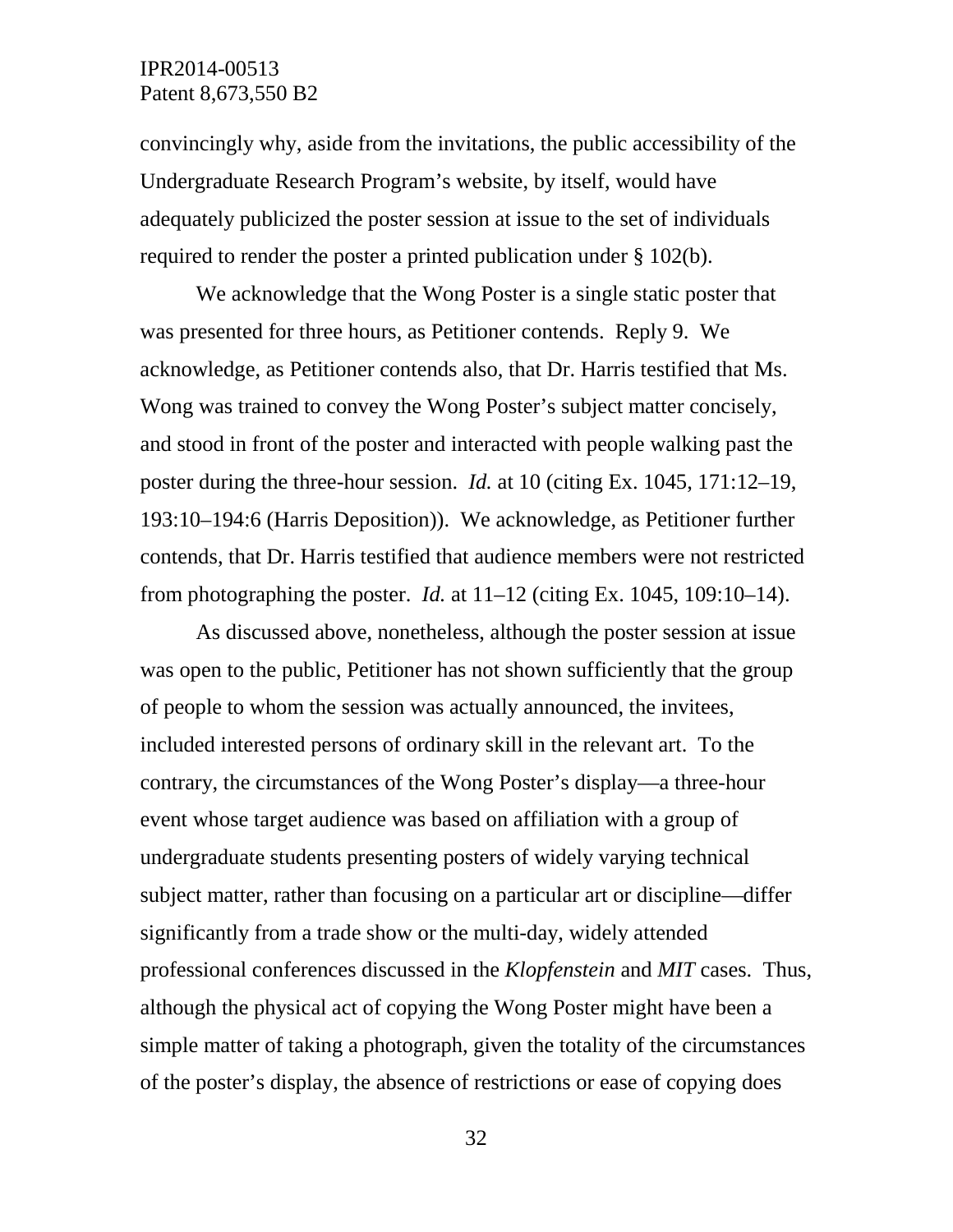not persuade us that the Wong Poster would have been located by interested and ordinarily skilled artisans exercising reasonable diligence.

In sum, for the reasons discussed, Petitioner has not shown, by a preponderance of the evidence, that the facts and circumstances of the display of the Wong Poster were such that the Wong Poster would have been accessible to interested and ordinarily skilled artisans exercising reasonable diligence. Because Petitioner has not shown that the Wong Poster is a printed publication under 35 U.S.C. § 102(b), Petitioner has not shown by a preponderance of the evidence that the Wong Poster anticipates claims 17 and 18 of the '550 patent, under that statutory provision.

# *D. Anticipation of Claims 17 and 18 by the Wong Abstract (Ex. 1008, 1) 1. Overview of the Wong Abstract*

The Wong Abstract appears in the printed program of the 2007 poster session, discussed above, at which the Wong Poster was presented. Ex. 1008, 1; Ex. 2002, 52. As to its substantive disclosure, the Wong Abstract outlines the technical concepts underlying the use of Msp porins in detecting and analyzing DNA, and discloses that experiments were performed in which certain mutant porins demonstrated current blockages in the presence of single-stranded DNA. Ex. 1008, 1; Ex. 2002, 52.

#### *2. Analysis*

Petitioner contends that, because the Wong Abstract was presented in the event program of the poster session at which the Wong Poster was displayed, the Wong Abstract, like the Wong Poster, constitutes prior art under § 102(b). Pet. 12.

Patent Owner concedes that the Wong Abstract "was included in the event program (Ex. 2002) that was posted to the University of Washington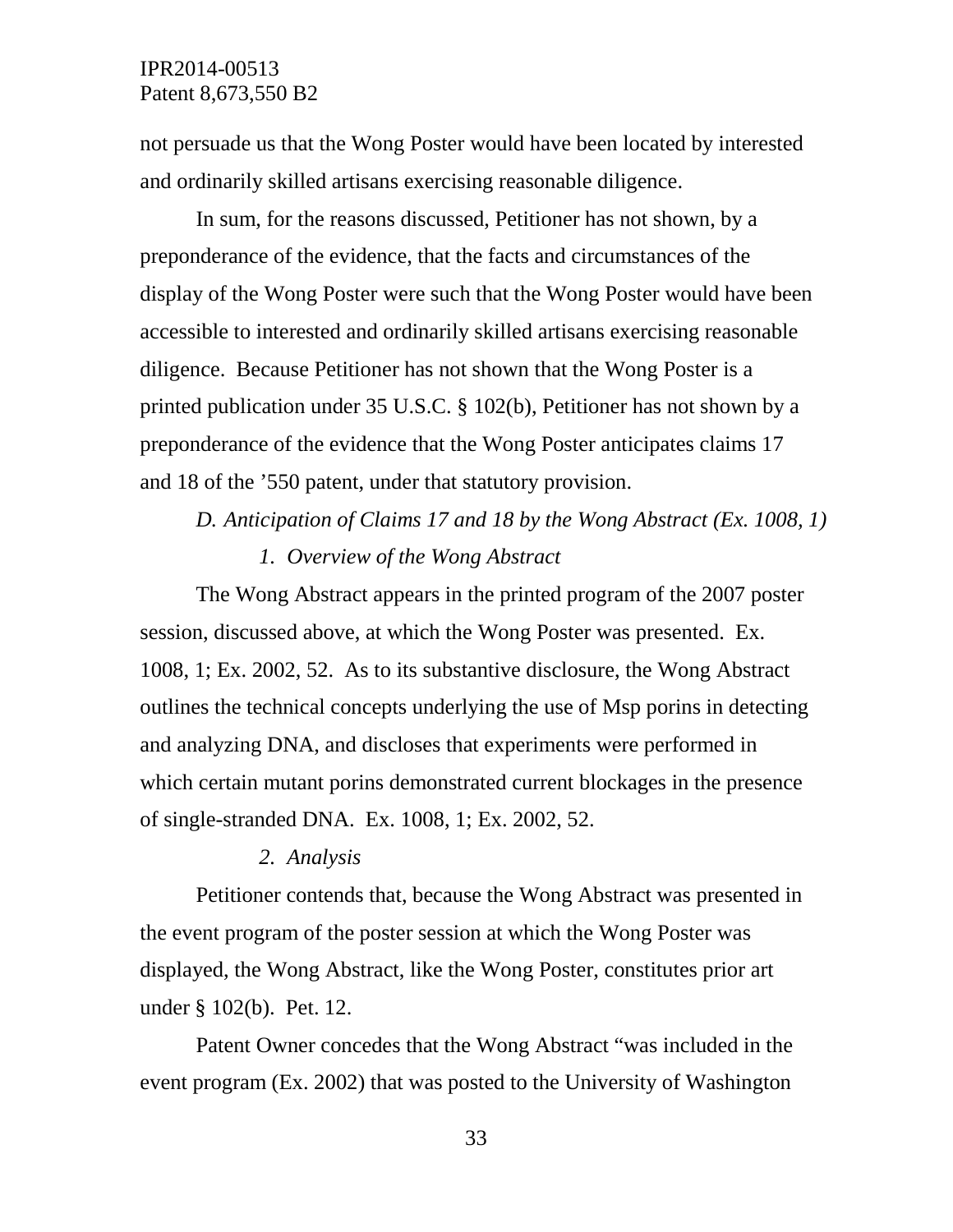Undergraduate Research Program's website." PO Resp. 19. Patent Owner contends, nonetheless, that Petitioner has not advanced evidence showing either that the abstract was posted on the website prior to the critical date for claims 17 and 18, or that the posted document was accessible to the relevant audience. *Id.* at 19–20. Patent Owner contends, moreover, that Petitioner has not advanced evidence that either the event program or Wong Abstract was meaningfully indexed or catalogued such that interested and ordinarily skilled artisans would have been able to locate them. *Id.* at 20.

Petitioner replies that, because physical copies of the event program were distributed "during and after" the 2007 poster session, the Wong Abstract was accessible without restriction to ordinarily skilled artisans exercising reasonable diligence. Reply 13.

Patent Owner persuades us that Petitioner has not shown that the Wong Abstract is a printed publication under § 102(b).

We acknowledge Dr. Harris's testimony that copies of the event program, which included the Wong Abstract, were available at the entrance to the room at which the poster session was held. Ex. 2004 ¶ 6 (Harris Decl.); Ex. 1045, 61–62. We acknowledge also the following statements in an email by Dr. Harris to "Summer REU Program Staff," to which Petitioner directs us (Reply 13): "I also want to let you know that we have plenty of programs left over and I can send each of you a stack so that you can have them for your use. Please let me know how many you would like." Ex. 1049, 1.

As discussed above, however, we are not persuaded that Petitioner has shown that the intended audience of the poster session, the invitees, included interested persons of ordinary skill in the relevant art. Nor are we persuaded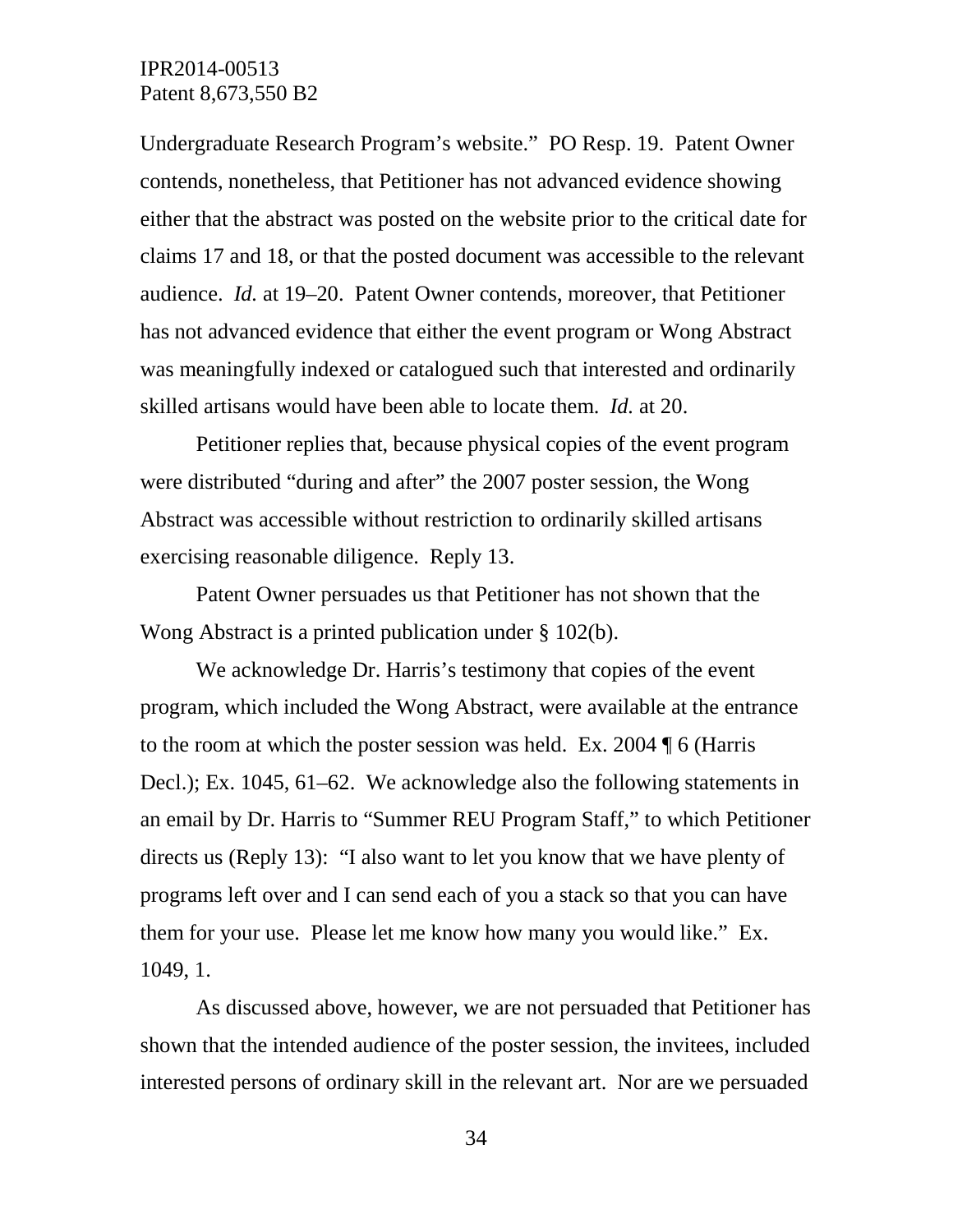that Petitioner has explained convincingly why, other than invitation, interested and ordinarily skilled artisans would have known about the session. Accordingly, that copies of the Wong Abstract were available to the target audience at the entrance to the poster session does not persuade us that the Wong Abstract was accessible to interested persons of ordinary skill in the relevant art. In addition, notwithstanding Dr. Harris' email discussed above, insufficient evidence exists to show that event programs were distributed to anyone outside of the poster session. Petitioner, moreover, does not direct us to clear or specific evidence explaining how distribution of copies of the Wong Abstract to members of the Undergraduate Research Program staff, even if done without restriction, would have made the abstract accessible to interested and ordinarily skilled artisans exercising due diligence. For example, the evidence presented by Petitioner does not establish that the Wong Abstract was ever catalogued or indexed in any library or database such that an interested and ordinarily artisan exercising due diligence could have located the document.

Accordingly, Petitioner has not shown by a preponderance of the evidence that the facts and circumstances of the distribution of the Wong Abstract were such that the Wong Abstract would have been accessible to interested and ordinarily skilled artisans exercising reasonable diligence. Because Petitioner, therefore, has not shown that the Wong Abstract is a printed publication under 35 U.S.C. § 102(b), we are not persuaded that Petitioner has shown by a preponderance of the evidence that the Wong Abstract anticipates claims 17 and 18 of the '550 patent, under that statutory provision.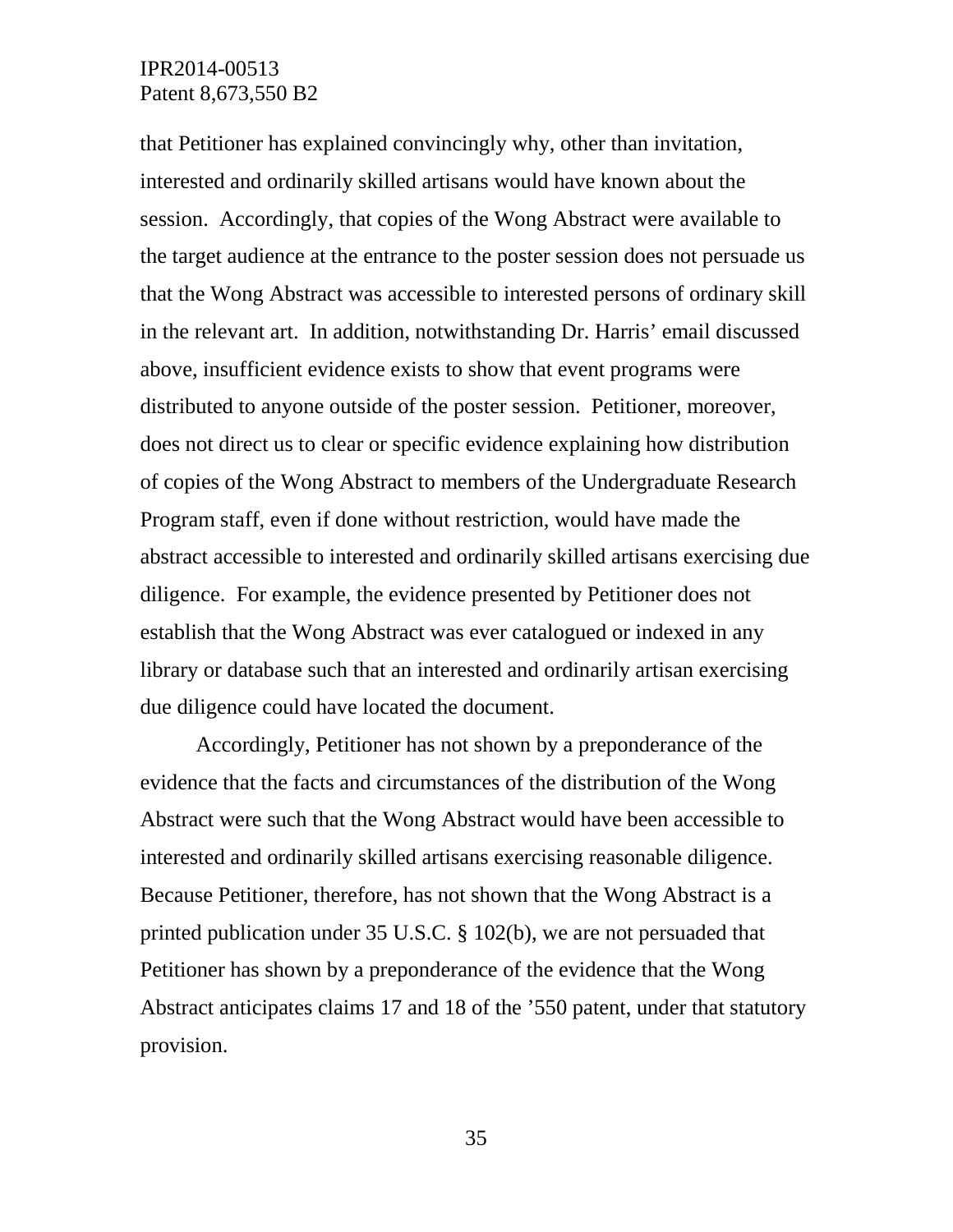# *E. Obviousness of Claim 10 over the '782 patent (Ex. 1024) and Butler (Ex. 1003)*

#### *1. Prior Art Evidence of Obviousness*

We instituted trial based on Petitioner's challenge to claim 10 of the '550 patent for obviousness under 35 U.S.C. § 103(a) over the '782 patent and Butler. Paper 28, 28.

As the Supreme Court has stated, when evaluating claims for obviousness, "the scope and content of the prior art are to be determined; differences between the prior art and the claims at issue are to be ascertained; and the level of ordinary skill in the pertinent art resolved." *KSR Int'l Co. v. Teleflex Inc.*, 550 U.S. 398, 406 (2007) (quoting *Graham v. John Deere Co.*, 383 U.S. 1, 17–18 (1966))*.* Secondary considerations, if present, also must be considered. *Id.*

As to the level of ordinary skill, as discussed above, Petitioner contends that the level in this art is high, at the Ph.D. level or at least master's level with several years of experience in molecular analysis, with training in both the physical and biological sciences, or training in one of those disciplines with access to those with training in the other, and with "knowledge or comprehension of the biological and physical phenomena relevant to using nanopores to make highly precise measurements at the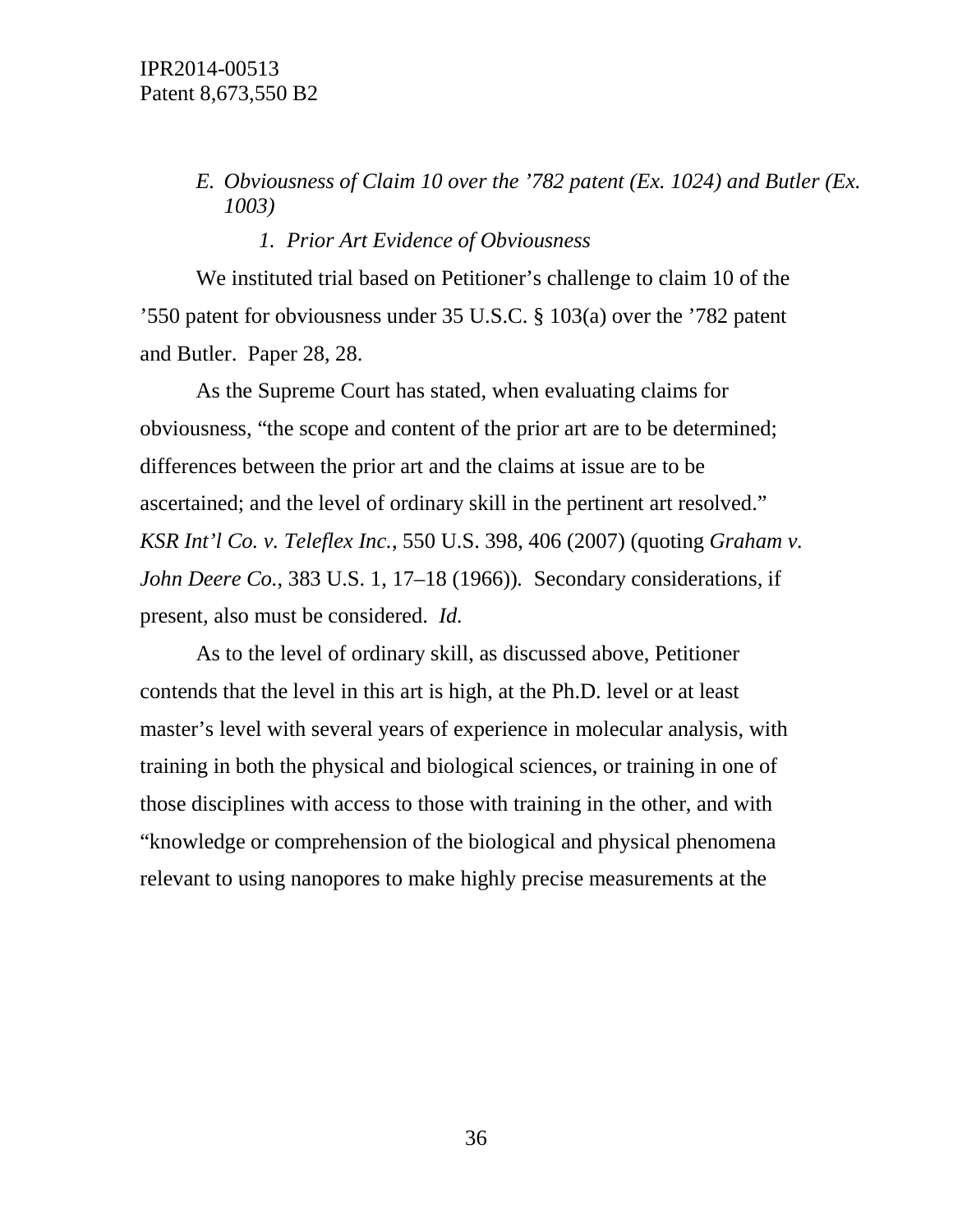molecular level." Ex. 1056 ¶ 28 (Second Branton Decl.):<sup>[15](#page-36-0)</sup> Ex. 1057 ¶ 19 (Second Benz Decl.). [16](#page-36-1)

Patent Owner does not assert error in the opinion of Petitioner's experts on this issue. *See* Supp. Resp., generally. Accordingly, we adopt Petitioner's definition for our obviousness analysis.

As to the scope of the prior art, and its differences from the challenged claim, Petitioner contends that the '782 patent describes a process having all of the steps and features of claim 10, except that the '782 patent does not describe using an Msp porin as its tunnel-containing protein through which its preferred analytes, nucleic acid molecules, are translocated. *See* Supp. Pet. 24, 38–39 (Ex. 1059). Petitioner contends that an ordinary artisan would have been motivated to modify the '782 patent's process and use Butler's mutant MspA porin as the tunnel-containing protein, given the references' expressed common goals of using a nanopore to effect rapid nucleic acid analysis. *Id.* at 24–25. In particular, Petitioner contends that an ordinary artisan would have considered the use of Butler's MspA mutant porin in the methods of the '782 patent to be "nothing more than the predictable use of a prior art element according to its established function." *Id.* at 29, 31.

Patent Owner does not assert error in Petitioner's contention that the '782 patent's process differs from claim 10's process only in that the '782 patent's process does not use the Msp porin required by claim 10. Rather,

<span id="page-36-0"></span><sup>&</sup>lt;sup>15</sup> Declaration of Daniel Branton, Ph.D. (Declaration executed Oct. 11, 2014) (Ex. 1056; "Second Branton Declaration" or "Second Branton Decl.").

<span id="page-36-1"></span><sup>&</sup>lt;sup>16</sup> Declaration of Roland Benz, Prof., Dr., Dr. h.c. (Declaration executed Oct. 13, 2014) (Ex. 1057; "Second Benz Declaration" or "Second Benz Decl.").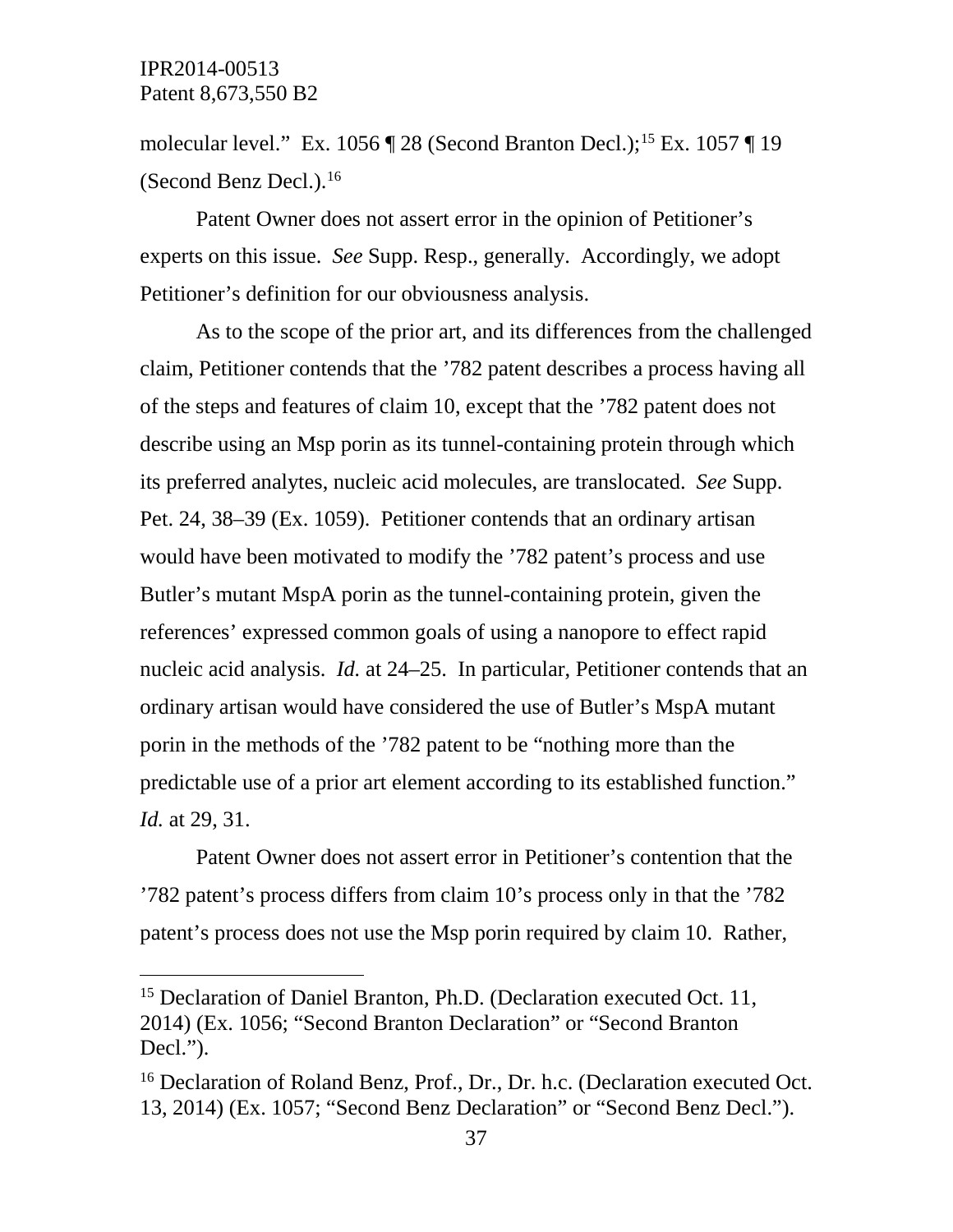Patent Owner contends that an ordinary artisan would not have considered it obvious to use Butler's Msp porin in the '782 patent's process because of the poor understanding of the interactions between nucleic acids and tunnelforming proteins, and because an ordinary artisan, for a number of reasons, would not have had a reasonable expectation that Butler's Msp porin would be able to translocate nucleic acids. Supp. Resp. 12–39. Patent Owner contends also that an ordinary artisan would not have had a reasonable expectation that Butler's Msp porin would be able to characterize a heterogeneous mixture as taught in the '782 patent. *Id.* at 39–42.

Having reviewed Petitioner's analysis and supporting evidence in light of Patent Owner's arguments and evidence, we find that a preponderance of the evidence supports Petitioner's position that an ordinary artisan would have been prompted to use Butler's MspA mutant porin in the '782 patent's process of analyzing a heterogeneous mixture containing a plurality of different DNA molecules, thereby performing a process having all of the steps and features required by claim 10 of the '550 patent.

The '782 patent, like the '550 patent, discloses processes for evaluating polymeric molecules, such as DNA or RNA, in which two separate pools of electrically conductive media are separated by an ion permeable passage, and an electrical potential between the two pools is created, such that ionic current can flow through the ion permeable passage. Ex. 1024, 2:35–42. The '782 patent explains that "[w]hen the polymer interacts sequentially with the interface at the ion permeable passage, the ionic conductance of the passage will change (e.g., decrease or increase) as each monomer interacts, thus indicating characteristics of the monomers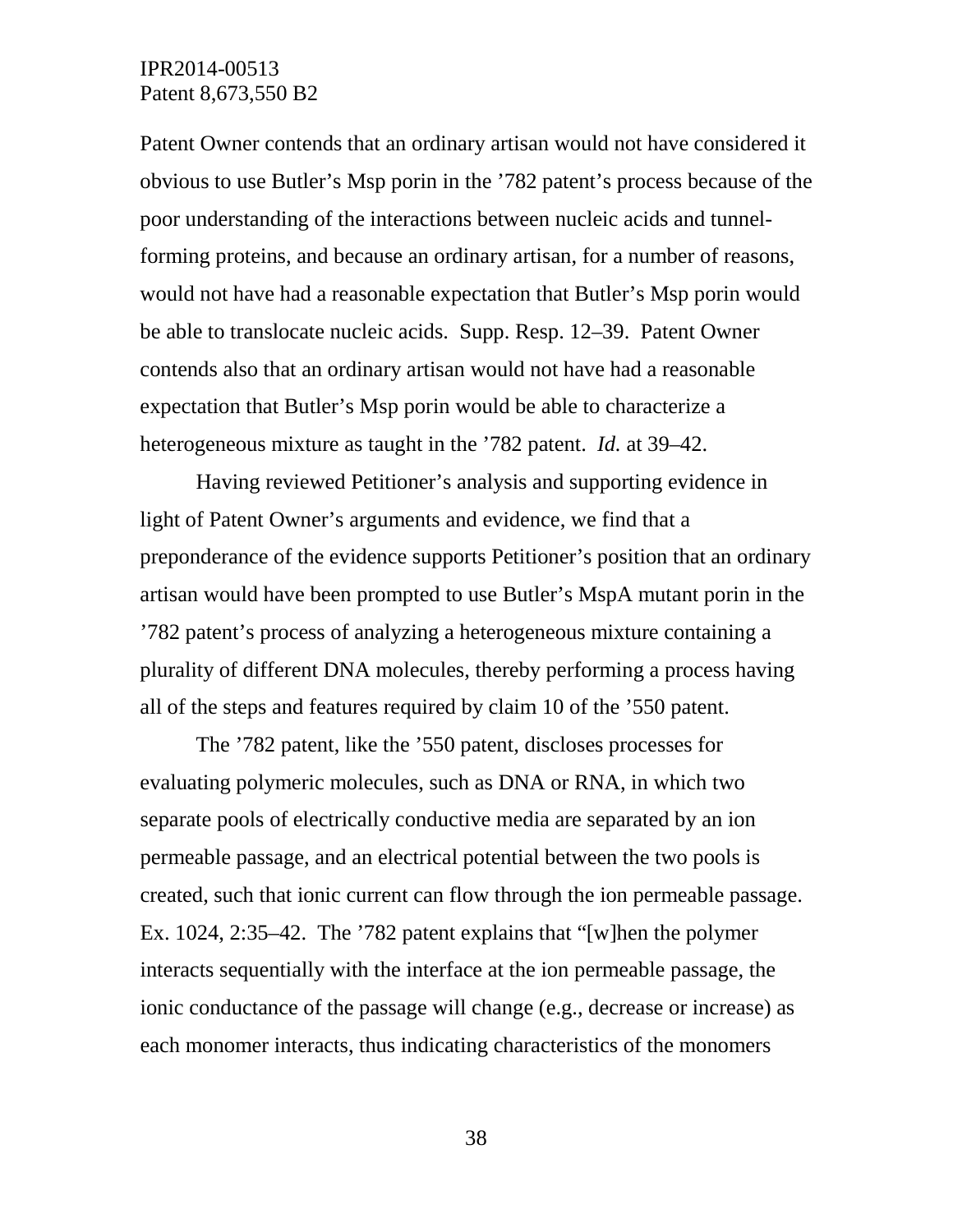(e.g., size, identity) and/or the polymer as a whole (e.g., size)." *Id.* at 2:42–

47. Thus, as to DNA or RNA, the method of the '782 patent involves

measurements of ionic current modulation as the monomers (e.g., nucleotides) of a linear polymer (e.g., nucleic acid molecule) pass through or across a channel in an artificial membrane. During polymer passage through or across the channel, ionic currents are reduced in a manner that reflects the properties of the polymer (length, concentration of polymers in solution, etc.) and the identities of the monomers.

#### *Id.* at 6:52–59.

The '782 patent explains further that "[s]everal individual polymers, e.g., in a heterogenous [sic] mixture, can be characterized or evaluated in rapid succession, one polymer at a time, leading to characterization of the polymers in the mixture." *Id.* at 1:51–54; *see also id.* at 4:51–56 ("The mixture of polymers used in the invention does not need to be homogenous. Even when the mixture is heterogenous [sic], only one molecule interacts with a passage at a time, yielding a size distribution of molecules in the mixture, and/or sequence data for multiple polymer molecules in the mixture.").

Example 6 of the '782 patent discloses measurement of current blockades of shorter and longer RNA molecules of known length, thereby showing the "[r]elationship between polymer length and channel blockade duration," and "lending credibility to the accuracy of the methods of the invention for measuring polymer length by measuring signal duration." *Id.* at 20:11–46.

As to ion permeable passages, rather than the Msp porin required by claim 10, the '782 patent discloses that "[p]referred channels for use in the invention include the α-hemolysin toxin from *S. aureus* and maltoporin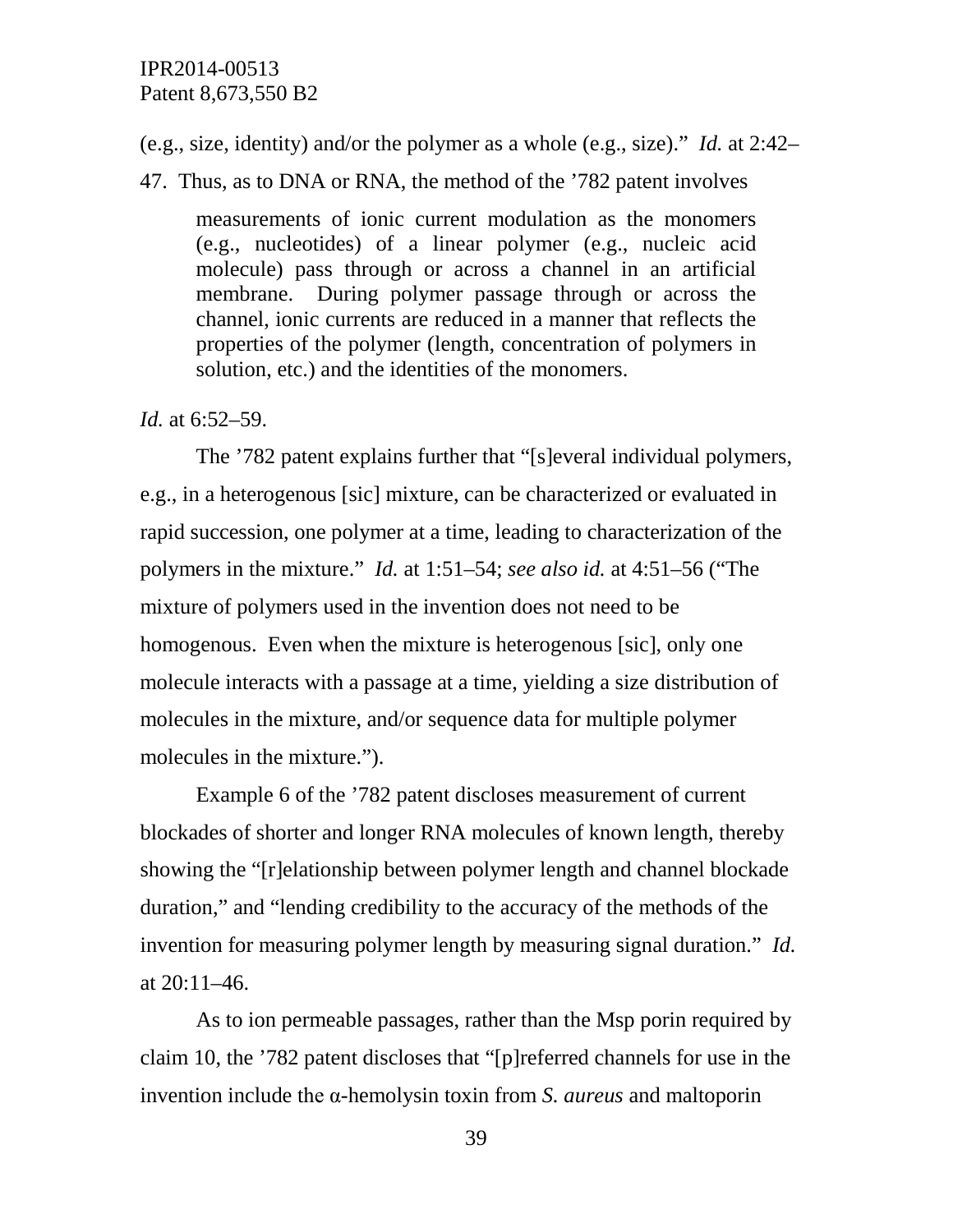channels." *Id.* at 4:65–67. As Petitioner discusses (Supp. Pet. 26), however, the '782 patent discloses that "[a]ny channel protein which has the characteristics useful in the invention (e.g., minimum pore size around  $2 \text{ Å}$ , maximum around 9 nm; conducts current) may be employed." Ex. 1024, 10:13–15.

As Petitioner discusses (Supp. Pet. 26–27), Butler discloses that, in general, the MspA porin "has many advantageous characteristics for nucleic acid analysis including a short, narrow inner constriction, remarkable robustness, ease of use, and the retention of pore-forming activity despite the introduction of multiple amino-acid substitutions." *Id.* Ex. 1003, 88.

As Petitioner further discusses (Supp. Pet. 29), Butler discloses that an MspA mutant porin with excess negatively charged amino acids removed, "SSN-MspA," exhibited properties consistent with the translocation of single stranded DNA through the protein's pore, using essentially the same system as that described in the '782 patent. Ex. 1003, 107 ("The data in Fig. 6.8 are consistent with the scenario where  $dA_{50}$  molecules are electrophoretically driven into the SSN-MspA pore and cause transient blockades of the ionic current. Perhaps . . . the increase in the rate of Short Deep events represents translocation of  $dA_{50}$  through SSN-MspA."); *see also id* at 88 ("We are presently working to verify the exciting possibility that these blockades are a result of interaction between ssDNA and the MspA mutant.").

Given Butler's disclosure that its SSN-MspA mutant porin exhibited properties consistent with the DNA translocation required in the methods of the '782 patent, and given also the advantageous properties of the MspA porins disclosed by Butler for use in nucleic acid analysis, the same pursuit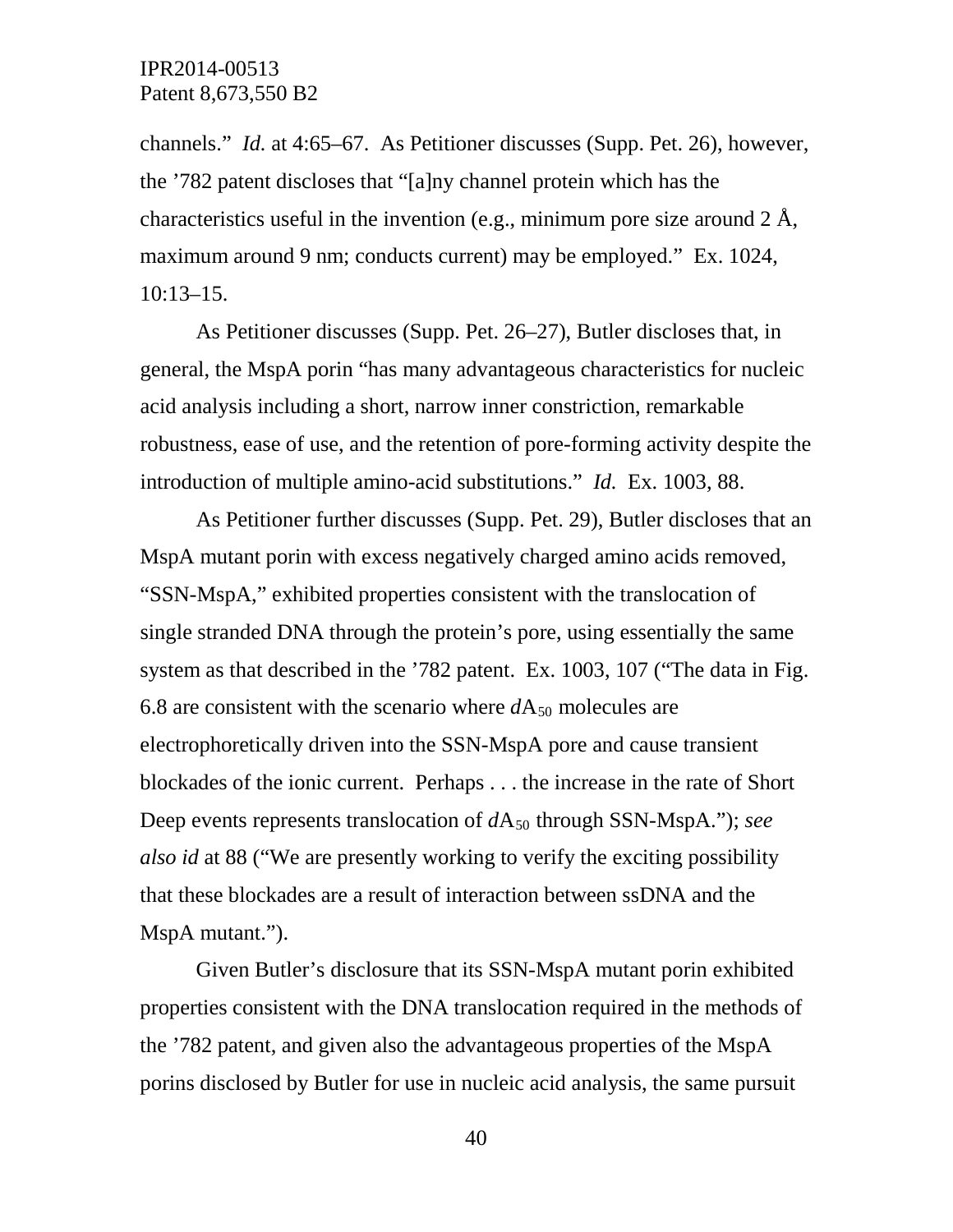as the '782 patent, Petitioner persuades us that an ordinary artisan would have been prompted to use Butler's SSN-MspA mutant porin in the '782 patent's nanopore-based nucleic acid analysis processes. In addition, given the reference's teachings, an ordinary artisan would have had a reasonable expectation that Butler's porin would work in the '782 patent's processes.

Patent Owner's arguments do not persuade us to the contrary. Patent Owner contends that, despite the assertion that any channel protein with suitable properties might be employed in analyzing nucleic acids, the '782 patent discloses limited experiments with only its two preferred proteins, α-hemolysin and maltoporin, and of the two, only α-hemolysin was able to demonstrate a relationship between current blockade duration and nucleic acid length. Supp. Resp. 15–16. Patent Owner contends that, because α-hemolysin was the only pore-forming protein that had been used effectively in prior art nucleic acid analyses, and because its mechanism of action was not well understood, the state of the art was not such that an ordinary artisan would have viewed substituting other pore-forming proteins for the '782 patent's  $\alpha$ -hemolysin a matter of simple substitution with a reasonable expectation of success. *Id.* at 16–19.

We are not persuaded. We acknowledge the testimony of Drs. Benner and Branton that, as of 2007, only  $\alpha$ -hemolysin had been used in nucleic acid analyses in published papers. Ex. 2018  $\P$  15 (Second Benner Decl.);<sup>[17](#page-40-0)</sup> Ex. 2036, 36:19–21 (Branton Deposition) ("But published papers, I have not seen using other protein pores that have been identified."). As discussed above, however, the Butler reference, a 2007 doctoral thesis that neither

<span id="page-40-0"></span><sup>&</sup>lt;sup>17</sup> Declaration of Steven A. Benner, Ph.D. (Declaration executed June 26, 2015) (Ex. 2018; "Second Benner Declaration" or "Second Benner Decl.").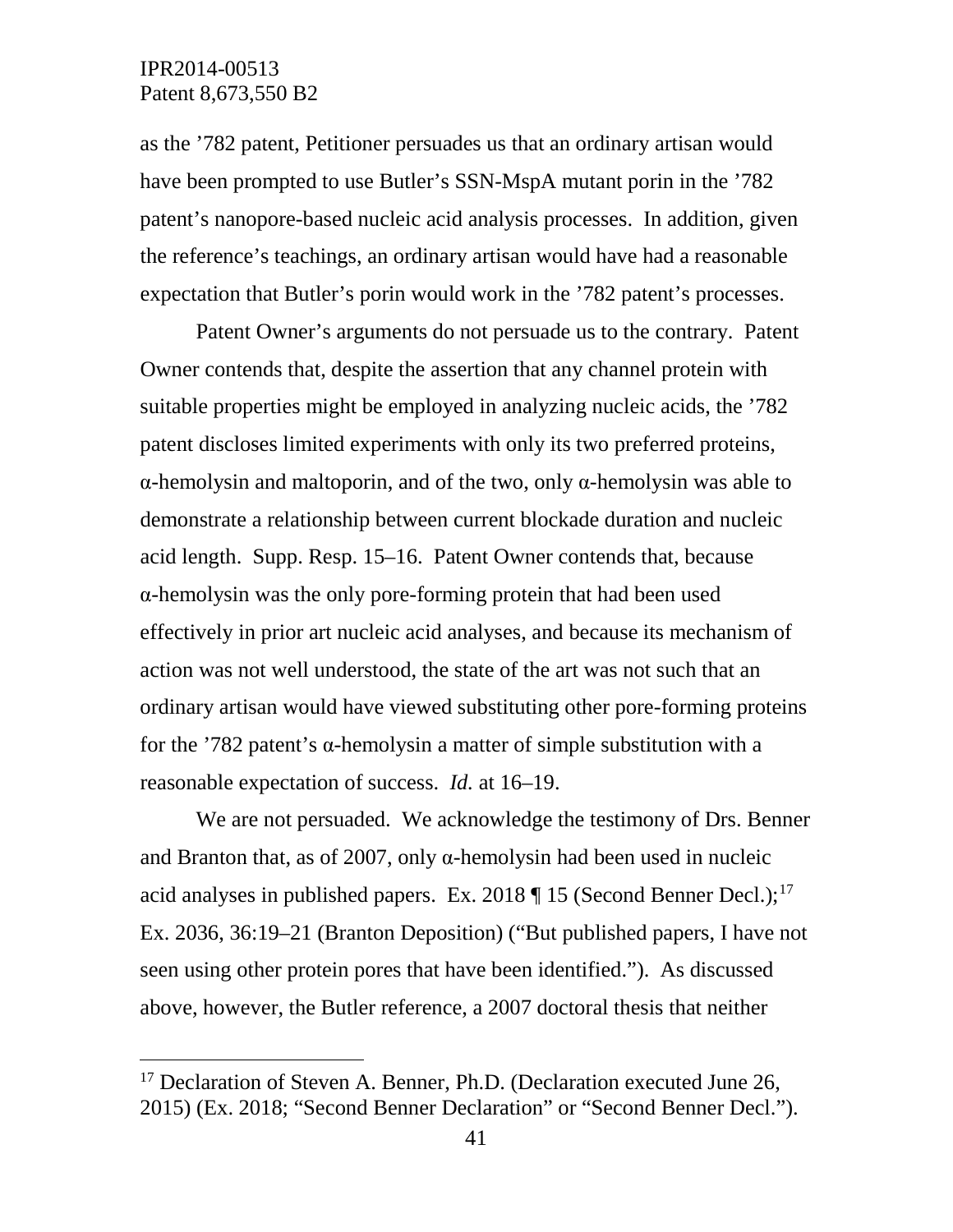party disputes is prior art, describes the use of the SSN-MspA mutant in experiments with results consistent with DNA translocation through the pore protein. Ex. 1003, 107. Butler, moreover, presents a side-by-side comparison of the structures of MspA and  $\alpha$ -hemolysin, illustrating the similar sizes of the pores, including their constriction zones, *see id.* at 94 (Fig. 6.2), leading Butler to state that "MspA structure is promising for nanopore analysis." *Id.* at 91 (italics removed). Thus, while prior art other than the Butler reference might not have provided a reasonable expectation of using porins other than  $\alpha$ -hemolysin in nucleic acid analyses, that fact does not explain why an ordinary artisan, presented with the teachings in Butler about the similarities between SSN-MspA and  $\alpha$ -hemolysin, lacked a reasonable expectation that, like α-hemolysin, Butler's SSN-MspA would be useful in the nucleic acid analyses of the '782 patent.

To that end, Patent Owner contends that the properties of the current blockade events, which Butler characterized as potentially showing translocation of DNA through the SSN-MspA porin, would not have led an ordinary artisan to conclude that DNA actually had translocated through the porin, in a manner that would have provided an ordinary artisan with a reasonable expectation that the SSN-MspA could be successfully substituted for the  $\alpha$ -hemolysin taught in the '782 patent. Supp. Resp. 19–21. Moreover, Patent Owner contends, although Butler was hopeful that the results obtained demonstrated translocation, Butler nonetheless recognized that phenomena other than translocation may have been responsible for the observed data. *Id.* at 22–23. Further, Patent Owner contends, the disclosures in Butler, upon which Petitioner relies to show translocation, at best show that DNA was driven into, rather than through, Butler's SSN-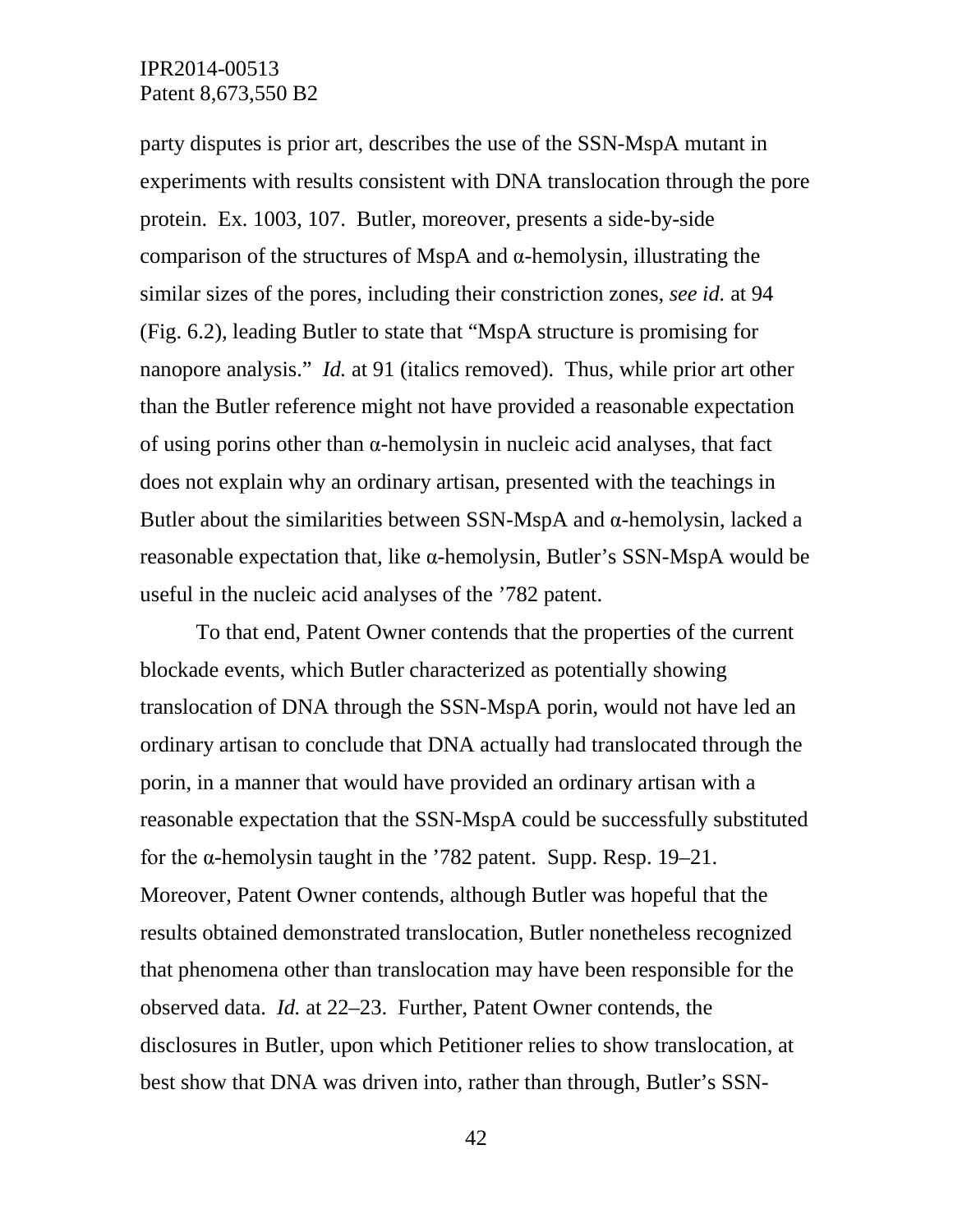MspA porin, as evidenced by Petitioner's own witness, Dr. Branton. *Id.* at 23–27.

We acknowledge Patent Owner's evidence that, when observing current blockades in α-hemolysin, long and deep current blockades were generally considered indicative of translocation of DNA through the protein, whereas shorter duration blockades were not. *See* Supp. Resp. 19–21, 27 (citing Ex. 1003 (Butler), Ex. 2018 (Second Benner Decl.), Ex. 1022 (Kasianowicz), <sup>[18](#page-42-0)</sup> Ex. 2015 (Nakane), <sup>[19](#page-42-1)</sup> Ex. 1024 (the '782 patent)), <sup>[20](#page-42-2)</sup> Ex. 2036 (Branton Deposition)).

As Petitioner notes (Reply 14), however, when evaluating the data obtained using  $\alpha$ -hemolysin, Butler states that it is "clear from the  $dC_{50}$ " panel that *many translocation-associated states were shorter than our 30 µs cutoff time.* Events demonstrating these short translocation signals were classified as 'Other', and we hypothesize that fast translocation accounts for a significant fraction of  $dC_{50}$  'Other' type events listed in Table 4.1." Ex. 1003, 44 (emphasis added). Accordingly, Butler does not teach that short duration current blockades cannot be indicative of translocation.

As Patent Owner itself notes, moreover (Supp. Resp. 21), when testing SSN-MspA, Butler observed that long and deep current blockades occurred independently of whether single stranded DNA  $(dA_{50})$  was added

<span id="page-42-0"></span> <sup>18</sup> John J. Kasianowicz et al., *Characterization of individual polynucleotide molecules using a membrane channel*, 93 PNAS 13770-13773 (1996) (Ex. 1022). In citing to Kasianowicz, Patent Owner uses an incorrect exhibit number. *See* Supp. Resp. (citing Ex. 1011).

<span id="page-42-1"></span><sup>19</sup> Jonathan J Nakane et al., *Nanopore sensors for nucleic acid analysis*, 15 J. PHYS.: CONDENS. MATTER R1365–R1393 (2003) (Ex. 2015).

<span id="page-42-2"></span> $20$  In citing to the '782 patent, Patent Owner uses an incorrect exhibit number. *See* Supp. Resp. 21, 27 (citing Ex. 2006).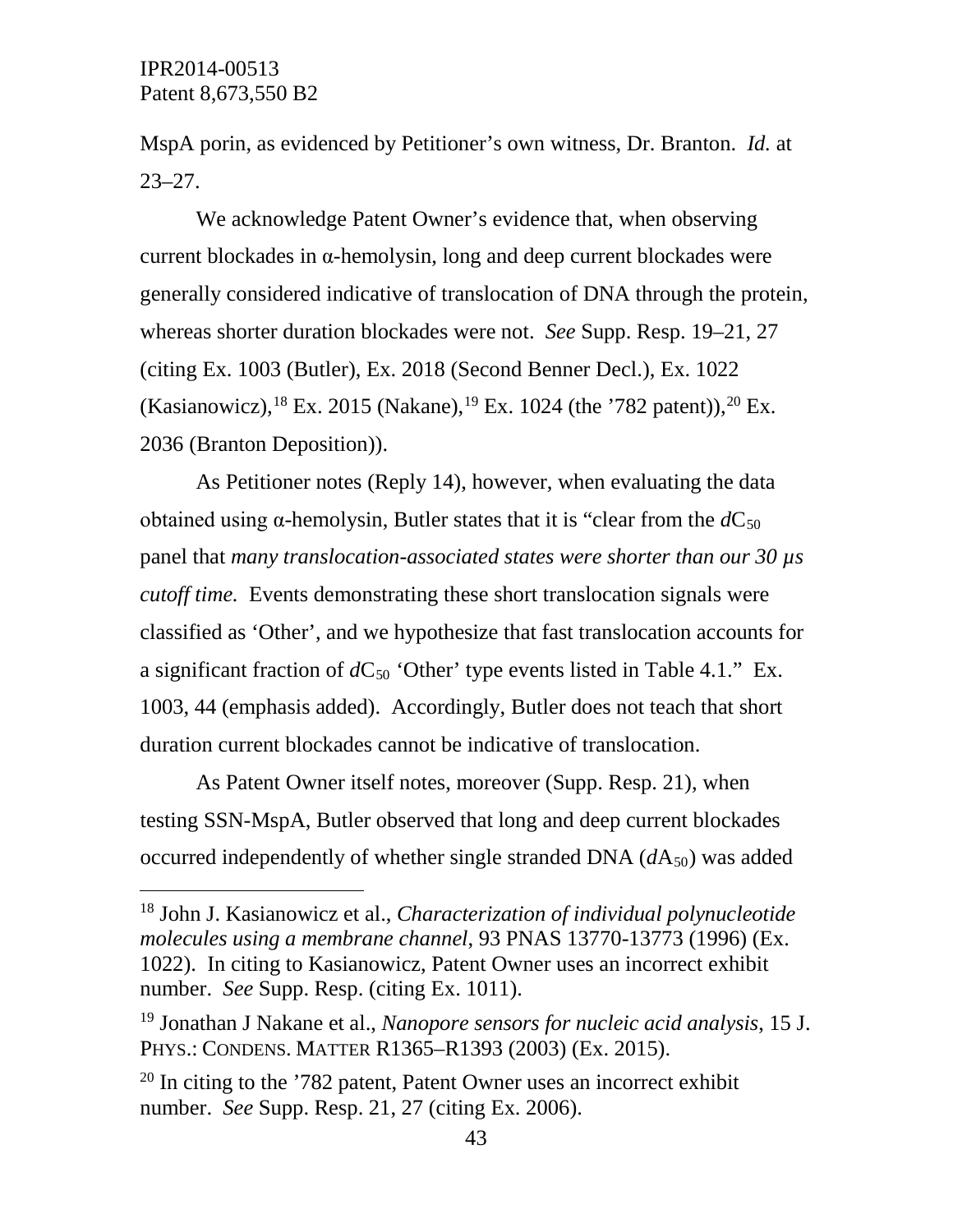to the liquid media. Ex. 1003, 107 ("The rates of Short Mid, Short Deep and Long Mid events always increase by at least a factor of 10 in the presence of  $dA_{50}$ , while the rate of Long Deep events seems independent of the presence of  $dA_{50}$ ."). Given the apparent differences between  $\alpha$ -hemolysin and SSN-MspA as to the measured characteristics of their current blockades in the presence of DNA, we are not persuaded that Patent Owner has explained convincingly why an ordinary artisan necessarily would have considered results obtained using α-hemolysin predictive of whether SSN-MspA translocated DNA.

Moreover, rather than suggesting only that DNA entered the SSN-MspA molecule, but did not translocate through, Butler states expressly that, "[p]erhaps . . . the increase in the rate of Short Deep events represents translocation of  $dA_{50}$  through SSN-MspA." Ex. 1003, 107; *see also id.* at 110 ("It will be necessary to obtain direct proof of translocation by directly detecting single-stranded DNA molecules on the *trans* side of the bilayer after an experiment.") (citations omitted); *id.* at 111 ("The first critical milestone for this project will be verification of ssDNA translocation through a mutant MspA pore."). Thus, while an ordinary artisan viewing Butler's statements regarding interaction of SSN-MspA with DNA might not have understood translocation necessarily to have been proved, Patent Owner does not persuade us that, reading the reference as a whole, a preponderance of the evidence fails to support Petitioner's contention that there was a reasonable expectation that Butler's protein would be suitable in the methods of the '782 patent.

We acknowledge the speculative nature of Butler's disclosures regarding translocation. It is well-settled, however, that "[o]bviousness does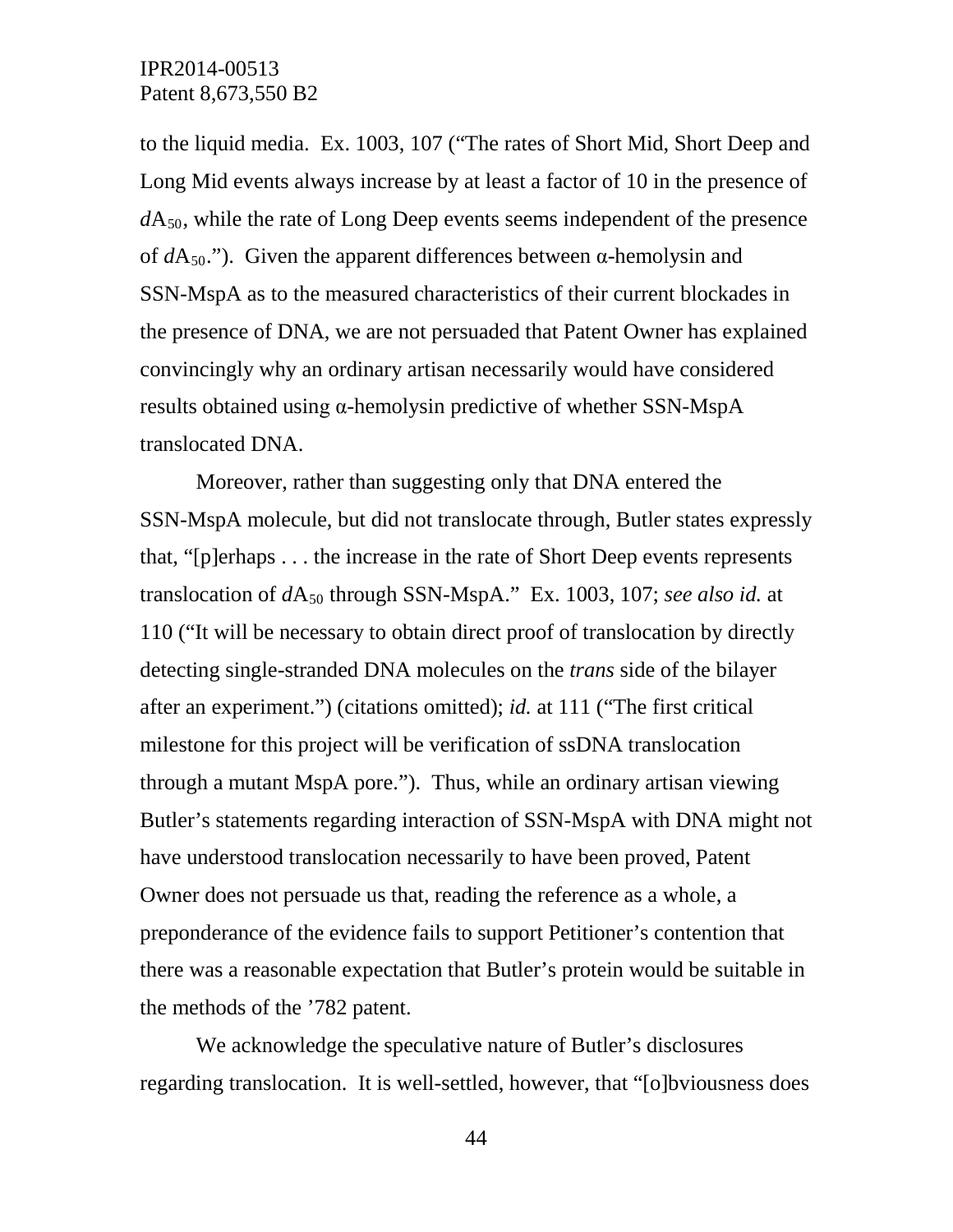not require absolute predictability of success. . . . For obviousness under § 103, all that is required is a reasonable expectation of success." *In re Kubin*, 561 F.3d 1351, 1360 (Fed. Cir. 2009) (quoting *In re O'Farrell*, 853 F.2d 894, 903–04 (Fed. Cir. 1988)) (emphasis removed).

In the instant case, as discussed above, Butler presents a side-by-side comparison of the structures of  $\alpha$ -hemolysin, used in the methods of the '782 patent, and the MspA porin, illustrating the similar sizes of the pores, including their constriction zones. Ex. 1003, 94 (Fig. 6.2). Summarizing its structural attributes, Butler states that "MspA structure is promising for nanopore analysis." *Id.* at 91 (italics removed). Butler also explains that the MspA porin "has many advantageous characteristics for nucleic acid analysis including a short, narrow inner constriction, remarkable robustness, ease of use, and the retention of pore-forming activity despite the introduction of multiple amino-acid substitutions." *Id.* at 88. Butler then describes a single specific mutant version of that protein, SSN-MspA, which exhibited properties causing Butler to opine that it was capable of translocating DNA, though that property had not yet been verified. *Id.* at 107, 111.

Thus, rather than requiring the ordinary artisan to vary numerous parameters, select from numerous choices, or apply a promising but unguided general approach (*In re O'Farrell*, 853 F.2d at 903), Butler provided a single specific protein, and identified a number of properties explaining why that protein reasonably would have been expected to be equivalently useful to α-hemolysin in methods of nucleic acid analysis. An ordinary artisan, therefore, need only have substituted Butler's SSN-MspA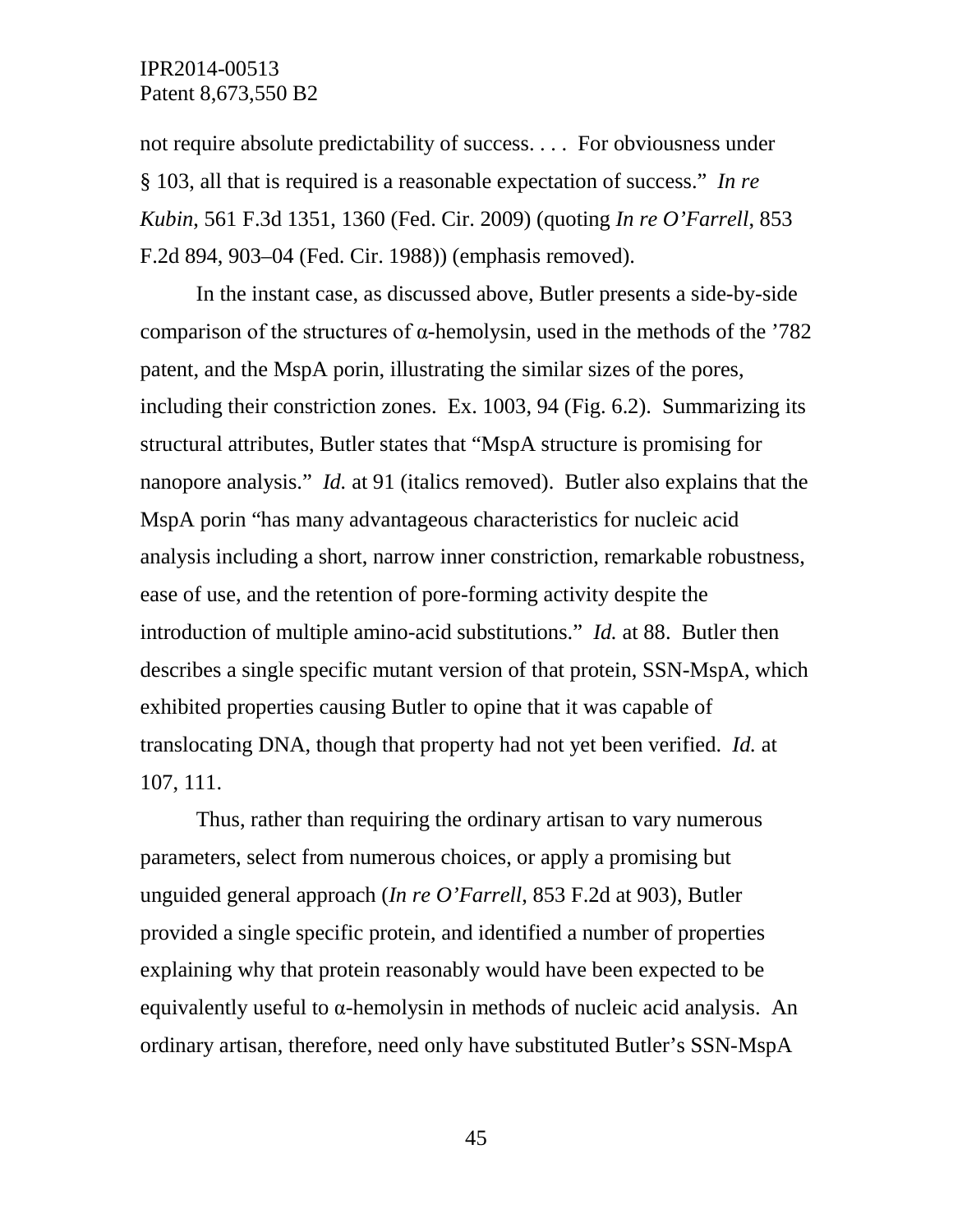porin for the α-hemolysin in the '782 patent's nucleic acid analysis methods to verify the usefulness of the SSN-MspA in those methods.

Indeed, the facts in the instant case are similar to those in *In re O'Farrell*, where the court found that a reasonable expectation of success had been established. In *O'Farrell*, the claims were directed to expressing a hybrid protein in bacteria. 853 F.2d at 895. As here, the cited prior art reference did not conclusively establish that those proteins would be produced using the methods the reference described. *Id.* at 900. Instead, as here, the cited reference only speculated at success, and explained how success might be verified. *Id.* at 901 ("*It would be interesting to examine* the expression of a normally translated eukaryotic sequence in pBGP120. *If* an inserted sequence contains a ribosome binding site that can be utilized in bacteria, production of high levels of a readthrough transcript *might* allow for extensive translation of a functional eukaryotic polypeptide.") (quoting cited reference; emphases added).

In summarizing its conclusion in *O'Farrell*, the court pointed to facts similar to those presented in the instant case, stating that "the prior art explicitly suggested the substitution that is the difference between the claimed invention and the prior art, and presented preliminary evidence suggesting that the method could be used to make proteins." *Id.* Thus, given the overall teachings in Butler, discussed above, the speculative nature of Butler's disclosure regarding translocation does not persuade us that an ordinary artisan lacked a reasonable expectation that Butler's SSN-MspA protein, like α-hemolysin, would be capable of translocating nucleic acids, and, therefore, would be useful the '782 patent's nucleic acid analysis methods.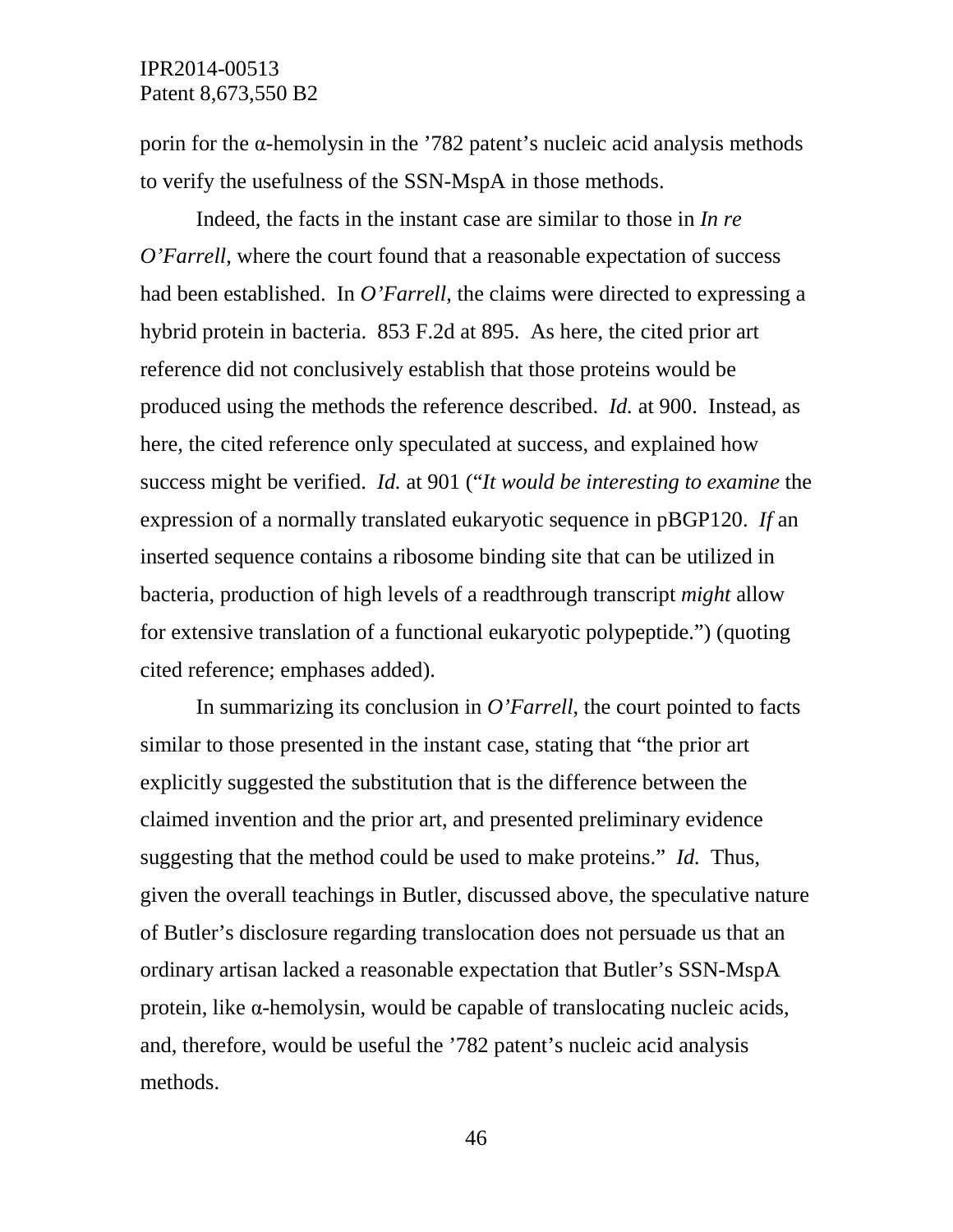Patent Owner seeks to discredit Dr. Branton's obviousness testimony by pointing out that, when reviewing a draft paper that included the experimental results reported in the Butler thesis, as well as additional results, Dr. Branton questioned whether translocation had occurred. Supp. Resp. 27–29. Patent Owner directs us to evidence purporting to show that, before recommending the paper for publication, the group reviewing the draft, which included Dr. Branton, required the authors to perform additional experiments to conclusively prove that nucleic acid had been translocated through the MspA porins. *Id.* at 30–34. Patent Owner contends that the instant facts are, therefore, consistent with those in *In re Carroll*, 601 F.2d 1184, 1186–87 (CCPA 1979), in which an ordinarily skilled reviewer's negative assessment of a master's thesis, made prior to filing the application at issue, was held to demonstrate that the thesis did not establish the obviousness of the subject matter disclosed therein. Supp. Resp. 34–35.

We do not find these arguments persuasive. As to the alleged inconsistencies in Dr. Branton's testimony, as discussed above, we find that the teachings in the references themselves support finding that an ordinary artisan would have been motivated to substitute Butler's SSN-MspA for the '782 patent's α-hemolysin, and would have had a reasonable expectation that Butler's protein would work in the '782 patent's nucleic acid analysis methods. As to the proposition that ordinary artisans would not have viewed Butler's data as conclusively proving that DNA had translocated through the porin, as discussed above, *O'Farrell* makes it clear that conclusive proof is not required to show a reasonable expectation of success. Thus, even assuming evidence indicates that a group reviewing a relevant scientific manuscript for publication requested additional experiments to "prove"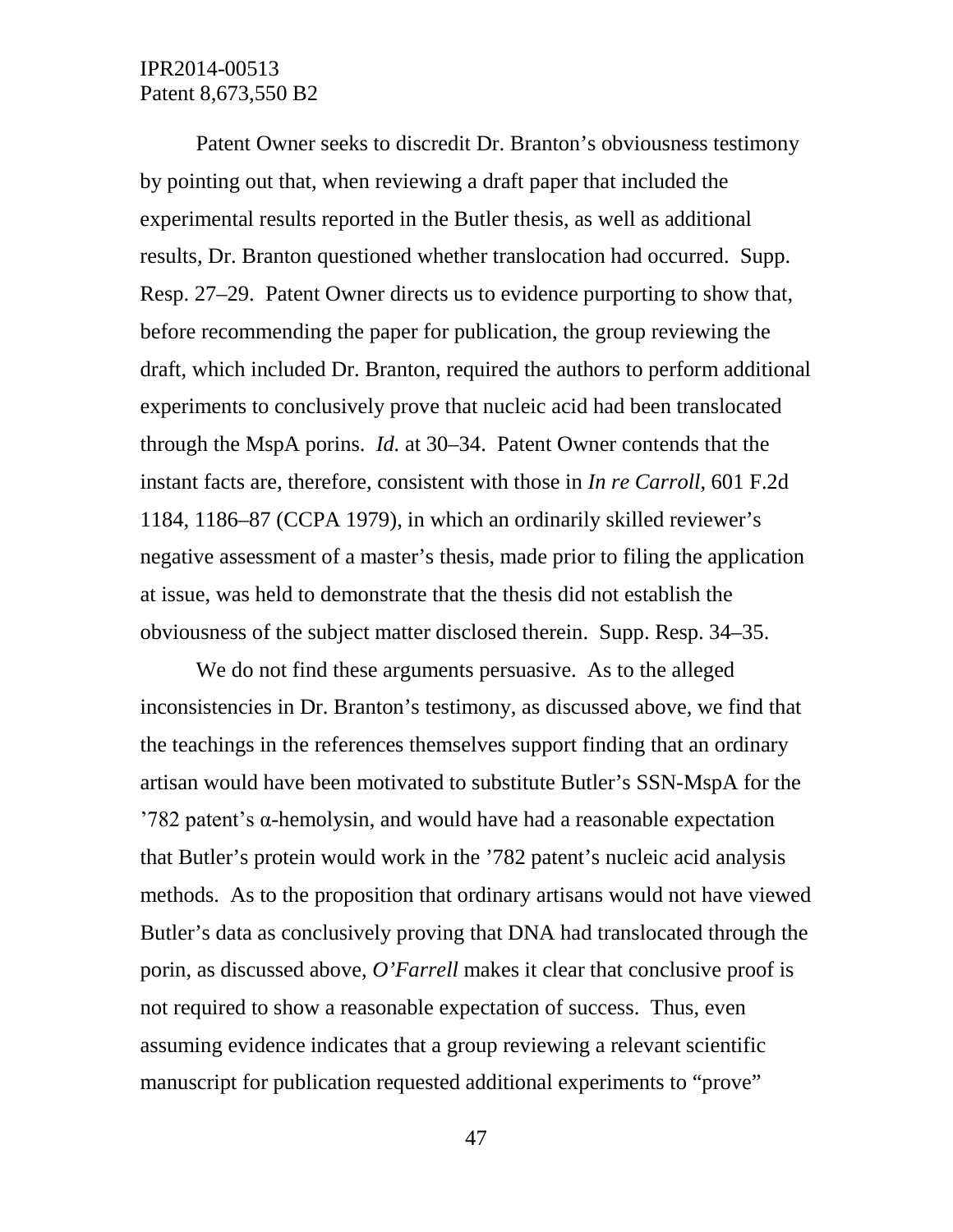translocation of nucleic acid, such evidence does not dictate that we find no reasonable expectation of success here.

Patent Owner also contends that the testimony of Petitioner's expert witnesses, submitted with the first Petition in this proceeding to show that the '550 patent's claims are not entitled to priority to the earlier filed provisional application (Ex. 1016), demonstrates the absence of a reasonable expectation of translocation, because the relevant disclosures in Butler and the provisional application are similar. Supp. Resp. 36–39. We are not persuaded.

We first note that the standards for obviousness and written description support differ. As noted above, absolute certainty is not required to show a reasonable expectation of success in obviousness determinations. *O'Farrell*, 853 F.2d at 903–04. In contrast, when evaluating disclosures for descriptive support, "[o]ne shows that one is 'in possession' of *the invention* by describing *the invention*, with all its claimed limitations, not that which makes it obvious." *Lockwood v. American Airlines, Inc.*, 107 F.3d 1565, 1572 (Fed. Cir. 1997).

We are not persuaded, moreover, that the current blockade events described in the provisional application are similar to those described in Butler. Specifically, the provisional application describes the events as "too brief to . . . estimate the depth of the blockade." Ex. 1016, 14. In contrast, Butler was able to ascertain the depths of the blockades posited as representing translocation, with accuracy sufficient to allow their presentation in a graph. Ex. 1003, 109 (Fig. 6.8). Butler also expressly characterized the events posited as representing translation as "Short Deep events." *Id.* at 107. Accordingly, the testimony of Petitioner's expert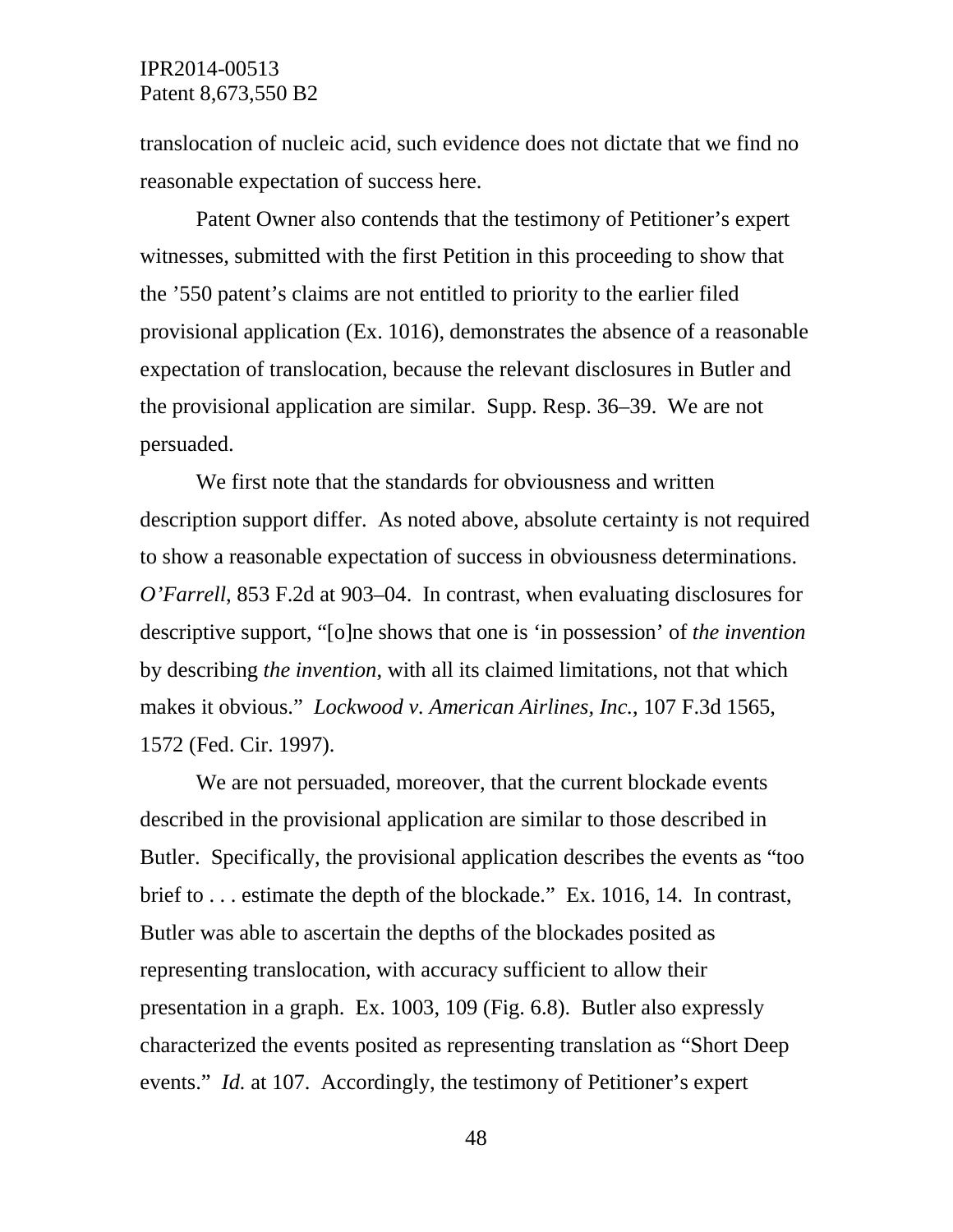witnesses regarding the disclosure in the provisional application does not undermine Butler's suggestion of a reasonable expectation of success.

Patent Owner contends that analysis of multiple analytes, as taught in the '782 patent, requires discriminating between different polymers based on their constituent monomers, a capacity that an ordinary artisan would not have reasonably expected Butler's SSN-MspA to have. Supp. Resp. 39–42 (citing Ex. 2015 (Nakane), Ex. 1026 (Deamer), Ex. 2018 (Second Benner Decl.)). We are not persuaded, however, that the '782 patent's disclosure of characterizing heterogeneous mixtures is limited to monomer-dependent analysis.

As noted above, and as Patent Owner recognizes (Supp. Resp. 16), Example 6 of the '782 patent uses  $\alpha$ -hemolysin to establish that there is a "[r]elationship between polymer length and channel blockade duration." Ex. 1024, 20:11–12. Because of this relationship between polymer length and channel blockade duration, the '782 patent explains that a heterogeneous sample containing a plurality of analytes (as required by claim 10) can be analyzed, "yielding a size distribution of molecules in the mixture." *Id.* at 4:54–55.

As discussed above, Butler's SSN-MspA and the '782 patent's α-hemolysin are closely similar as to pore size and structure. Ex. 1003, 94 (Fig. 6.2). Accordingly, even assuming that an ordinary artisan did not reasonably expect Butler's SSN-MspA to be able to distinguish between different polymers in a mixed sample based on the polymers' constituent monomers, that fact does not persuade us that an ordinary artisan lacked a reasonable expectation that SSN-MspA would have been able to provide a size distribution in a mixed sample containing a plurality of different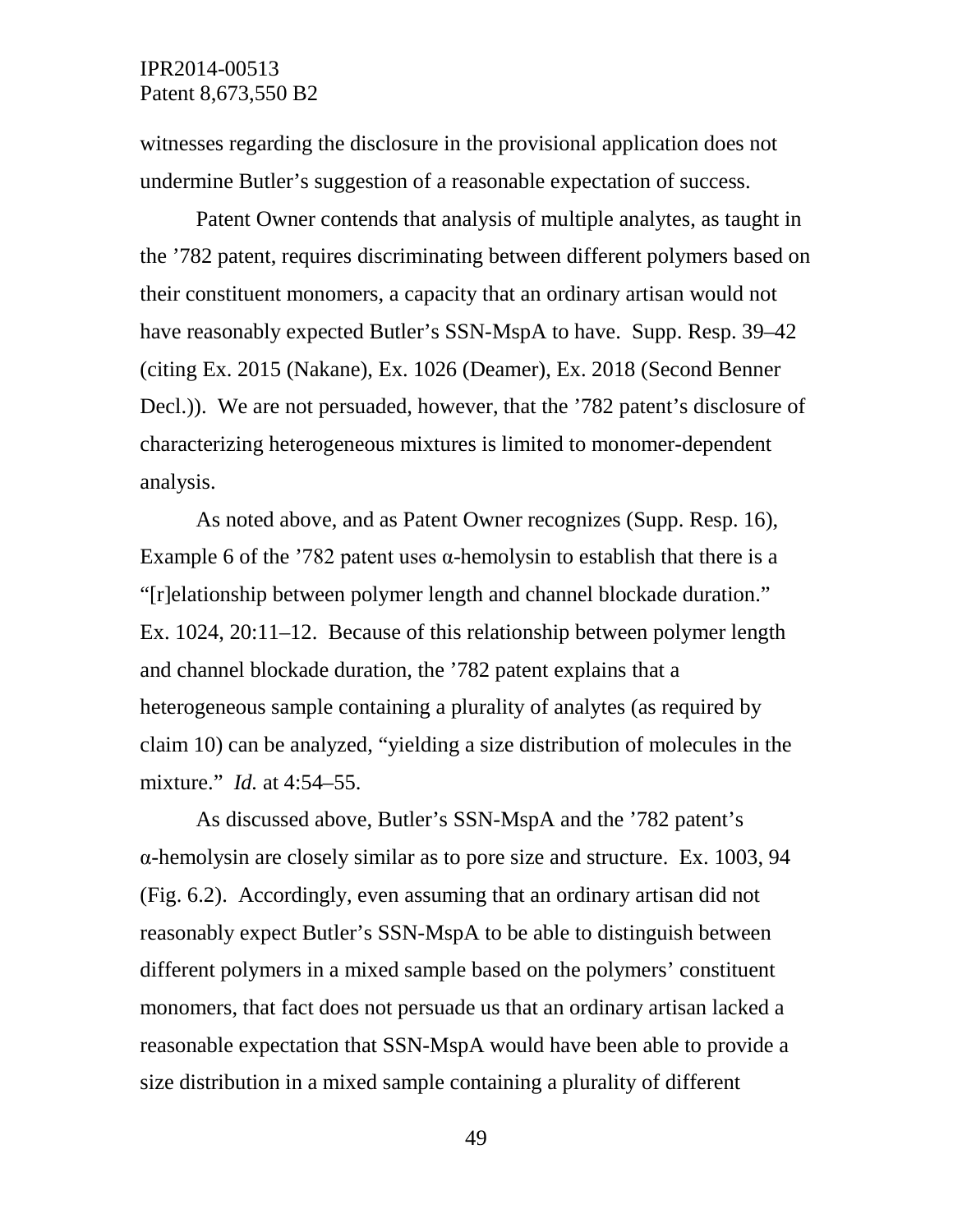analytes, as taught in the '782 patent, in a fashion similar to  $\alpha$ -hemolysin. To the contrary, given the structural and size similarities between Butler's SSN-MspA and the '782 patent's  $\alpha$ -hemolysin, an ordinary artisan would have reasonably expected SSN-MspA to be useful in the '782 patent's processes of providing a size distribution in a mixed sample containing a plurality of different analytes, encompassed by claim 10.

In sum, for the reasons discussed, having considered the prior art advanced by Petitioner in light of Patent Owner's arguments and evidence regarding the cited references' teachings, we find, based on the teachings in those references, that an ordinary artisan would have been prompted to substitute Butler's SSN-MspA for the  $\alpha$ -hemolysin used in the processes of analyzing nucleic acid taught in the '782 patent, and would have had a reasonable expectation that the SSN-MspA would work in those processes. Accordingly, an ordinary artisan would have had reason to perform, and would have had a reasonable expectation of successfully performing, a process having all of the steps and features required by claim 10 of the '550 patent.

#### *2. Secondary Considerations/Objective Indicia*

When assessing obviousness, in addition to the teachings in the prior art, the objective indicia of nonobviousness must be considered "as part of all the evidence, not just when the decision maker remains in doubt after reviewing the art." *Eurand, Inc. v. Mylan Pharm. Inc. (In re Cyclobenzaprine Hydrochloride Extended–Release Capsule Patent Litig.)*, 676 F.3d 1063, 1076–77 (Fed. Cir. 2012) (citation omitted).

Although Petitioner bears the ultimate burden of persuasion under 35 U.S.C. § 316(e), as Petitioner contends (Supp. Reply 22), Patent Owner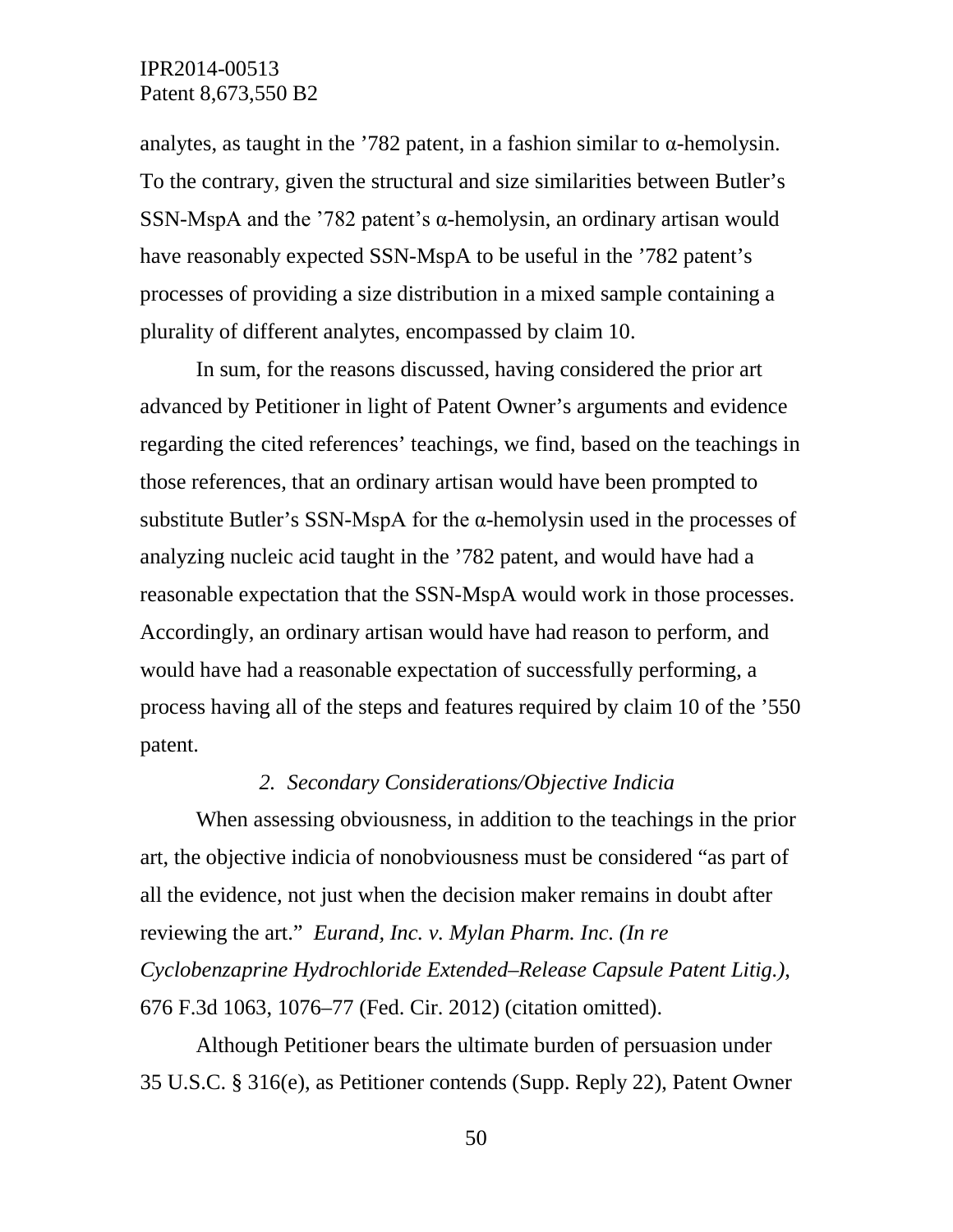must establish a nexus between the objective evidence of nonobviousness and the claimed subject matter. *See In re GPAC Inc.*, 57 F.3d 1573, 1580 (Fed. Cir. 1995) ("For objective evidence to be accorded substantial weight, its proponent must establish a nexus between the evidence and the merits of the claimed invention.").

In particular, the objective indicia "must be tied to the novel elements of the claim at issue" and must "'be reasonably commensurate with the scope of the claims.'" *Institut Pasteur & Universite Pierre Et Marie Curie v. Focarino*, 738 F.3d 1337, 1347 (Fed. Cir. 2013) (quoting *Rambus Inc. v. Rea*, 731 F.3d 1248, 1257 (Fed. Cir. 2013)).

Patent Owner contends that objective evidence of nonobviousness shows that that "(1) the claimed method performed unexpectedly better than the methods using  $\alpha$ -HL (the nanopore of choice prior to the inventors' discovery); (2) Illumina, the world leader in DNA sequencing, licensed the '550 patent; and (3) the claimed method garnered industry-wide praise, including from Petitioner itself." Supp. Resp. 43.

We agree with Petitioner that Patent Owner's objective evidence of nonobviousness is not sufficiently commensurate in scope with the subject matter encompassed by claim 10. *See* Supp. Reply 23–24.

Claim 1, from which claim 10 depends, recites a process of using an Msp porin to detect an "analyte" in a first liquid medium. Ex. 1001, 103:33– 43. Claim 10 requires either the first liquid medium, or a second liquid medium, to contain a plurality of different analytes. *Id.* at 104:39–41. As noted above, the '550 patent states that the term "analyte" encompasses a wide variety of different substances, having widely varying properties, including "a nucleotide, a nucleic acid, an amino acid, a peptide, a protein, a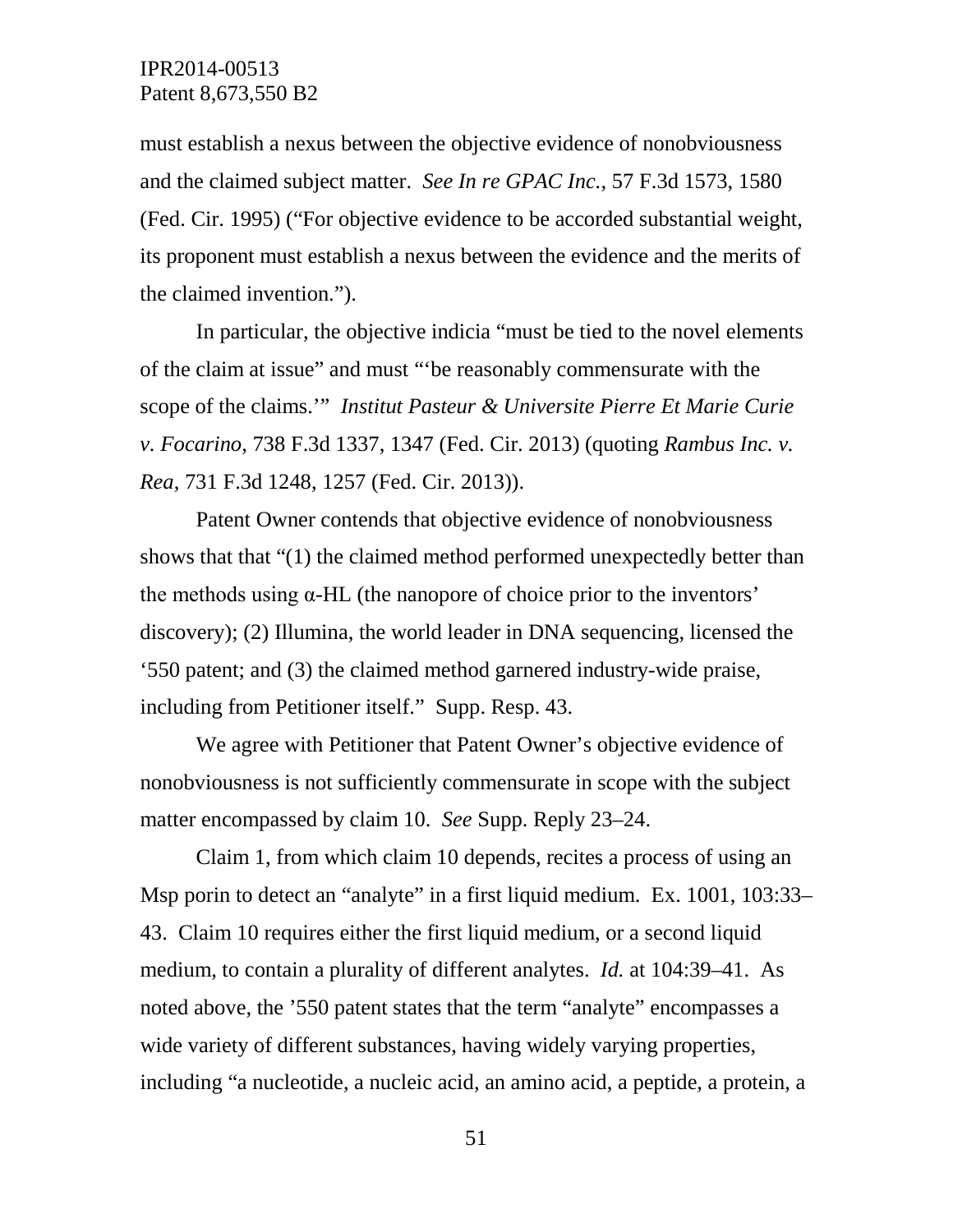polymer, a drug, an ion, a pollutant, a nanoscopic object, or a biological warfare agent." *Id.* at 8:45–48.

In contrast, the evidence to which Patent Owner directs us to show that Msp porins function unexpectedly better than α-hemolysin only relates to DNA. *See* Ex. 2014, 16060 ("Passing DNA with a series of doublestranded sections through MspA provides proof of principle of a simple DNA sequencing method using a nanopore."); $^{21}$  $^{21}$  $^{21}$  Ex. 2031, 56 ("We have combined Phi29 DNA polymerase (DNAP) as a molecular motor with a mutant MspA nanopore to allow controlled movement of a DNA strand through the pore.");<sup>[22](#page-51-1)</sup> *id.* at 61, 62 ("using [a] Phi29 DNA polymerase to control the movement of intact DNA strands through a nanopore"); Ex. 20[23](#page-51-2), 1 ("DNA passed through the protein nanopore"); $^{23}$  Ex. 2037, 1 (sequencing bacteriophage genome).[24](#page-51-3) Patent Owner does not direct us to any clear or specific evidence suggesting that the alleged superiority of the claimed Msp porin over α-hemolysin as to DNA analysis would extend to any other analytes encompassed by claim 10. Accordingly, we agree with

<span id="page-51-0"></span> <sup>21</sup> Ian M. Derrington et al., *Nanopore DNA sequencing with MspA*, 107 PNAS 16060-16065 (2010) (Ex. 2014).

<span id="page-51-1"></span><sup>&</sup>lt;sup>22</sup> James Clarke et al., WO 2012/107778 A2 (published Aug. 16, 2012) (Ex. 2031).

<span id="page-51-2"></span><sup>23</sup> Monica Heger, *Proof-of-Principle Study Shows MspA Is Superior to Alpha-Hemolysin for Protein Nanopore Sequencing*, http://www.genomeweb.com/print/948013 (2010) (Ex. 2023).

<span id="page-51-3"></span><sup>24</sup> Monica Heger, *Pre-print Study Demonstrates Nanopore Sequencing of Bacteriophage Genome with MspA Pore*,

http://www.genomeweb.com/print/1407801?utm\_source=SilverpopMailing &utm\_medium=email&utm\_campaign=In%20Sequence%3A%20MspA%2 0Nanopore%… (2014) (Ex. 2037).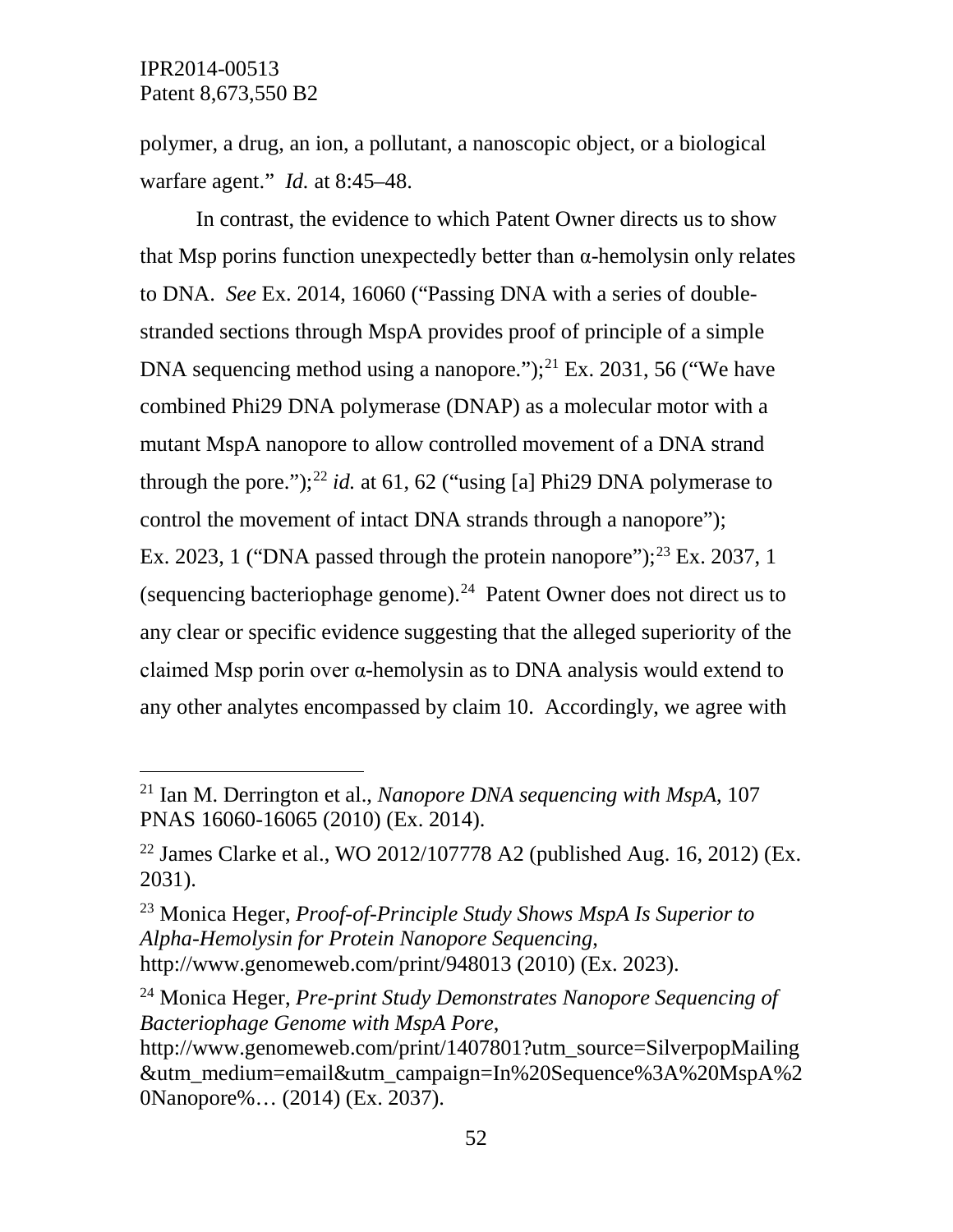Petitioner that the evidence advanced by Patent Owner to show unexpectedness is not reasonably commensurate in scope with the subject matter recited in claim 10.

Similarly, the evidence Patent Owner advances regarding the company Illumina licensing the claimed technology all relates to DNA sequencing. *See* Supp. Resp. 47–48; Ex. 1014 ("Illumina Inc. has licensed the rights to a DNA sequencing technology  $\dots$ ");<sup>[25](#page-52-0)</sup> Ex. 2026, 2 ("nanopore") DNA sequencing").<sup>26</sup> The evidence of industry praise all relates to DNA sequencing also. *See* Supp. Resp. 48–50 (citing Exs. 2013, 2030, 2026, 2021, 2027–2029, 2031, 2038–42).

As with the evidence of unexpected results, Patent Owner does not direct us to clear or specific evidence suggesting that the asserted licensing activity or industry praise extends to the detection of any of the many and varied analytes, other than DNA, encompassed by claim 10. Accordingly, we agree with Petitioner that the evidence advanced by Patent Owner to show licensing activity and industry praise is not reasonably commensurate in scope with the subject matter recited in claim 10.

#### *3. Ultimate Conclusion of Obviousness*

As discussed above, having considered the prior art advanced by Petitioner in light of Patent Owner's arguments and evidence regarding the cited references' teachings, we find, based on the teachings in the '782 patent and Butler, that an ordinary artisan would have had reason to perform,

<span id="page-52-0"></span> <sup>25</sup> UAB News, *Licensing deal marks coming of age for UAB-UW nanopore sequencing technology*, http://www.uab.edu/news/innovation/item/3847 licensing-deal-marks-coming-of-age-for-u... (accessed 2014) (Ex. 1014).

<span id="page-52-1"></span><sup>26</sup> Hagan Bayley, Nanopore sequencing: from imagination to reality, *Clin. Chem*. Author manuscript; available in PMC 2015 April 21 (Ex. 2026).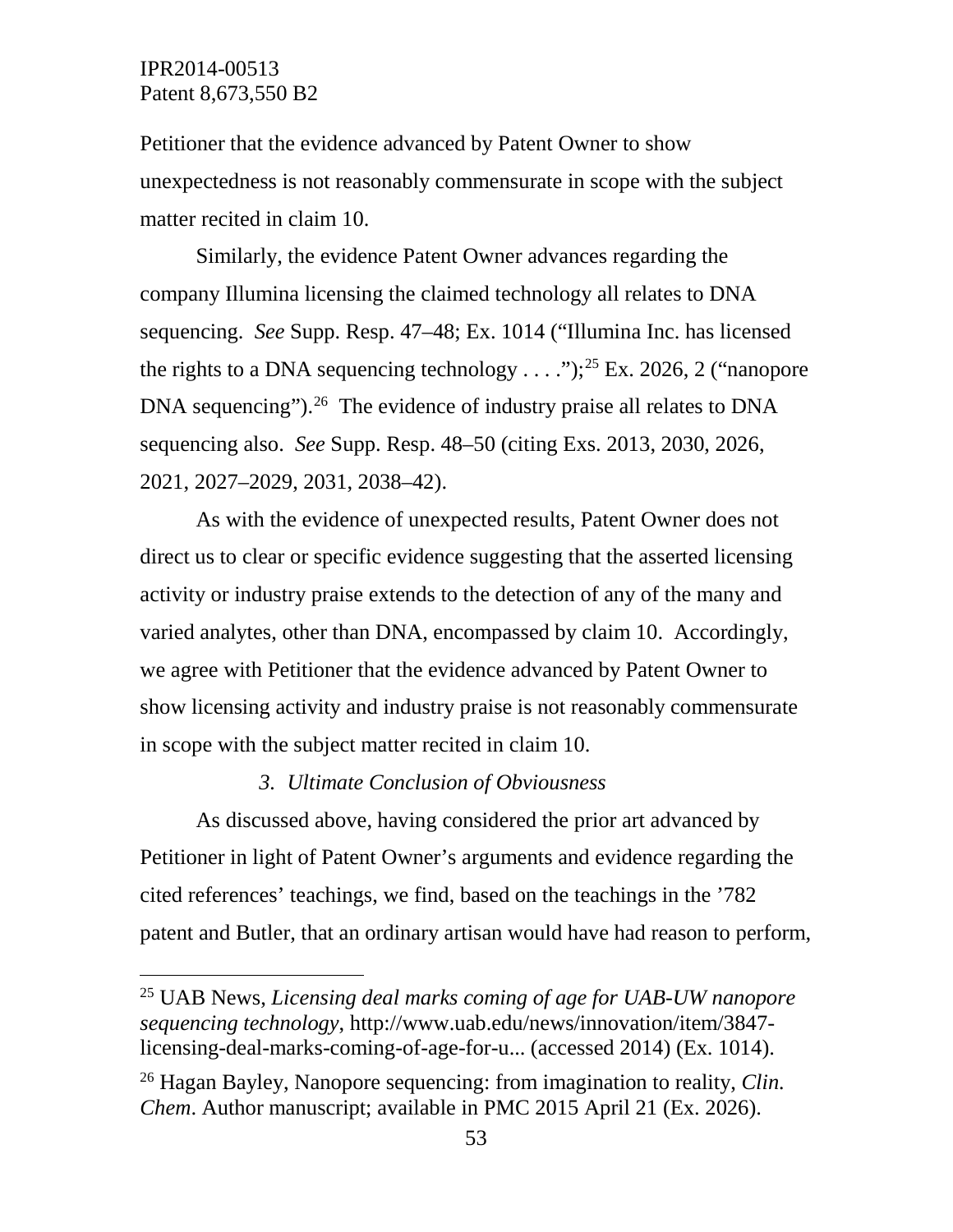and would have had a reasonable expectation of successfully performing, a process having all of the steps and features required by claim 10 of the '550 patent. As also discussed above, having considered Patent Owner's evidence and arguments regarding objective indicia of nonobviousness, we find that Patent Owner's evidence is not sufficiently commensurate in scope with the subject matter recited in claim 10. Considering the record before us, Patent Owner's evidence and argument do not outweight Petitioner's showing of obviousness here.

Accordingly, under these circumstances, taking into consideration the record as a whole, we conclude that Petitioner has shown by a preponderance of the evidence that an ordinary artisan would have considered the process of claim 10 obvious in view of the '782 patent and Butler.

#### *F. Patent Owner's Motion to Exclude Evidence*

Patent Owner moves to exclude lines 21–25 of page 136 of Dr. Benner's Deposition (Ex. 1058), cited on page 15 of Petitioner's Reply, and lines 15–19 of page 153 of Dr. Benner's Deposition, cited on pages 3 and 10 of Petitioner's Reply. Mot. to Exclude 1.

We deny Patent Owner's motion to exclude the disputed testimony.

Patent Owner contends that Petitioner uses the testimony on page 136 of Dr. Benner's deposition in a misleading fashion, and that Petitioner cites it out of context, and, therefore, the testimony should be excluded under Federal Rule of Evidence ("FRE") 403. Mot. to Exclude 2–6. For essentially the same reasons, Patent Owner contends that the disputed testimony on page 153 of Dr. Benner's Deposition also should be excluded under Rule 403. *Id.* at 6–7.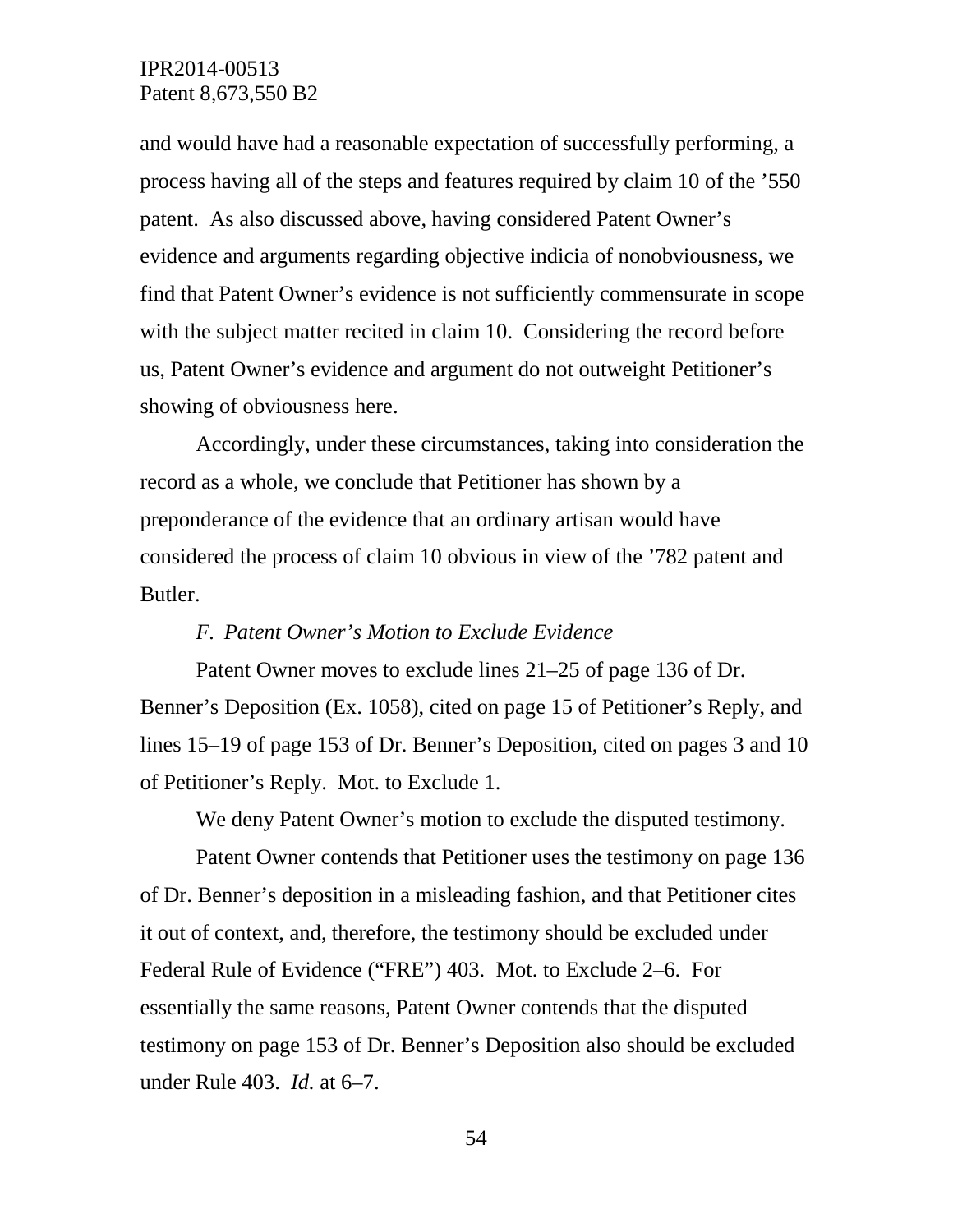The Board "may exclude relevant evidence if its probative value is substantially outweighed by a danger of one or more of the following: unfair prejudice, confusing the issues, misleading the jury, undue delay, wasting time, or needlessly presenting cumulative evidence." FRE 403. That Petitioner may have cited the disputed testimony out of context, or used it to support positions contrary to positions taken elsewhere in the proceeding, does not persuade us that the disputed testimony itself should be excluded under FRE 403. The Board, unlike a lay jury, has significant experience in evaluating expert testimony. Accordingly, the danger of prejudice in this proceeding is considerably lower than in a conventional district court trial. We are not persuaded, moreover, that the issue of whether a party's argument cites testimony in proper context relates to the admissibility of that testimony. The Board is capable of determining for itself whether a party's argument cites testimony in its proper context.

As to relevance, Patent Owner does not contend that the disputed testimony on page 136 of Dr. Benner's Deposition fails to meet any of the broad criteria expressly set out in FRE 401. *See* Mot. to Exclude 2–4. Rather, Patent Owner contends that the disputed testimony is irrelevant because it is improper hindsight evidence, and is evidence of the inventor's viewpoint, rather than that of an ordinary artisan. *Id.*

We are not persuaded. The issue of whether Dr. Benner's disputed testimony should be viewed as improper hindsight goes to its weight, rather than its admissibility. Similarly, the issue of whether Dr. Benner testified as to the perspective of an inventor, rather than an ordinary artisan, also goes to the testimony's weight, rather than its admissibility. Indeed, none of the cases Patent Owner cites stands for the proposition that, in an obviousness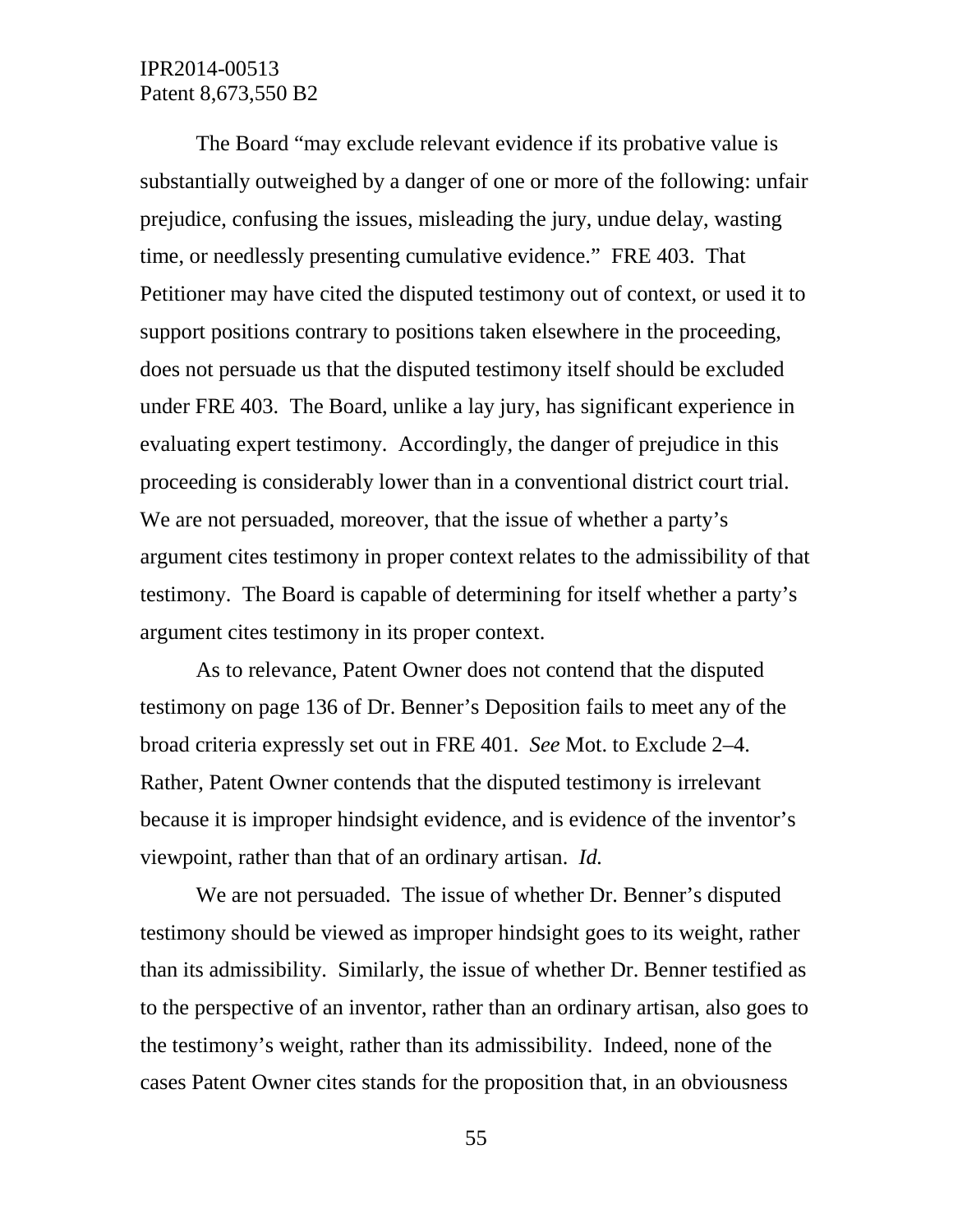determination, testimony or other evidence is inadmissible under FRE 402 because it relates to improper hindsight, or the perspective of an inventor rather than an ordinary artisan. *See Ortho-McNeil Pharm., Inc. v. Mylan Labs., Inc.*, 520 F.3d 1358, 1364–65 (Fed. Cir. 2008); *Apple Inc. v. ContentGuard Holdings, Inc.*, IPR2015-00453, 2015 WL 4467403, at \*8 (PTAB July 13, 2015)); *Amgen, Inc. v. F. Hoffmann- La Roche, Ltd.*, 580 F.3d 1340, 1363 (Fed. Cir. 2009).

In sum, for the reasons discussed, we deny Patent Owner's motion to exclude lines 21–25 of page 136 of Dr. Benner's Deposition (Ex. 1058), and lines 15–19 of page 153 of Dr. Benner's Deposition.

III. CONCLUSION

For the foregoing reasons, Petitioner has not proved by a preponderance of the evidence that claim 10 of the '550 patent is anticipated by Butler under 35 U.S.C. § 102(b).

For the foregoing reasons, Petitioner has not proved by a preponderance of the evidence that claims 17 and 18 are anticipated by the Wong Poster under 35 U.S.C. § 102(b).

For the foregoing reasons, Petitioner has not proved by a preponderance of the evidence that claims 17 and 18 are anticipated by the Wong Abstract under 35 U.S.C. § 102(b).

For the foregoing reasons, Petitioner has proved by a preponderance of the evidence that claim 10 is unpatentable for obviousness over the '782 patent and Butler under 35 U.S.C. § 103(a).

IV. ORDER

It is ORDERED that claim 10 of the '550 patent has been shown by a preponderance of the evidence to be unpatentable;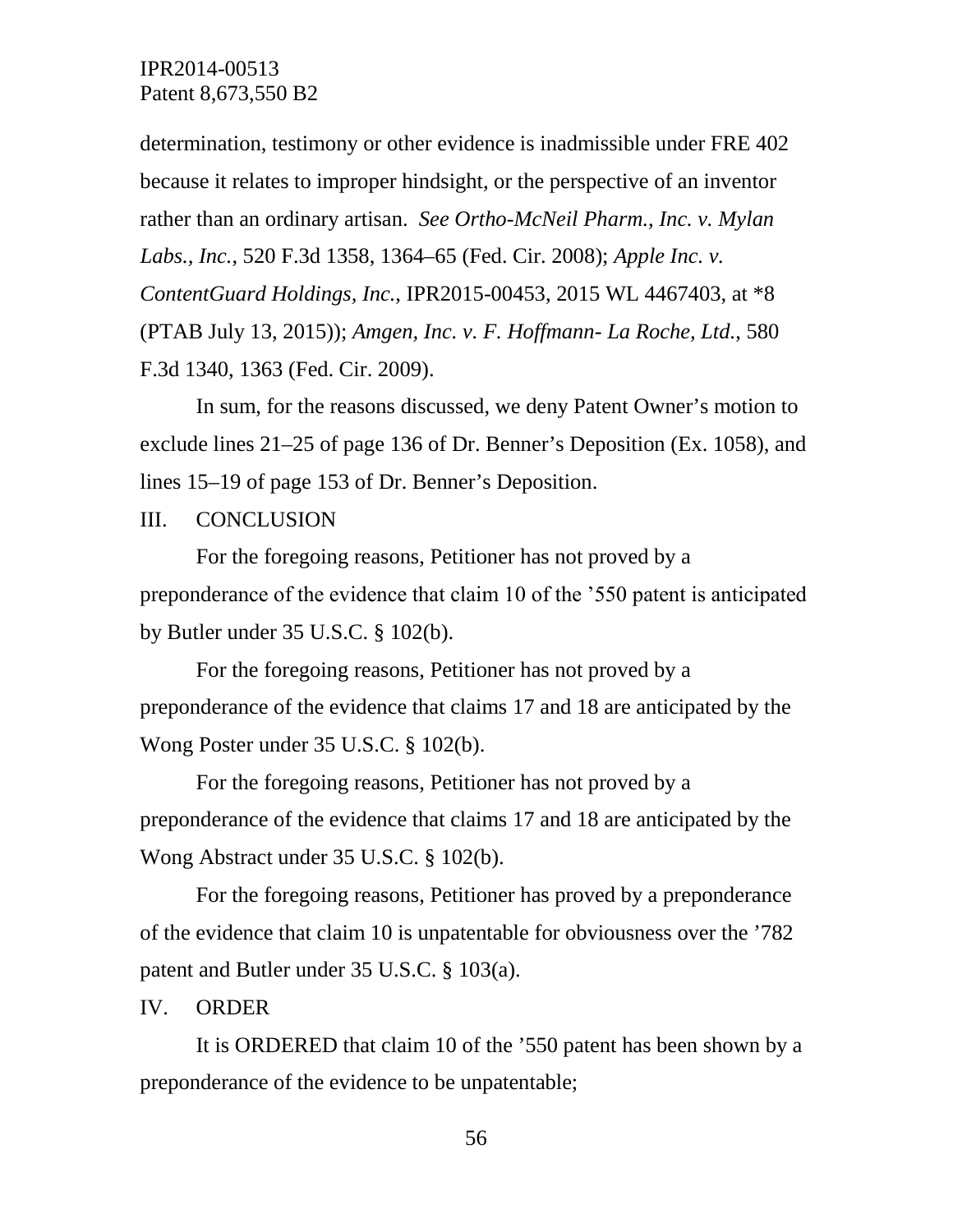FURTHER ORDERED that Patent Owner's Motion to Amend is granted;

FURTHER ORDERED that Patent Owner's Motion to Exclude is denied; and

FURTHER ORDERED that, because this is a final written decision, parties to this proceeding seeking judicial review of our Decision must comply with the notice and service requirements of 37 C.F.R. § 90.2.